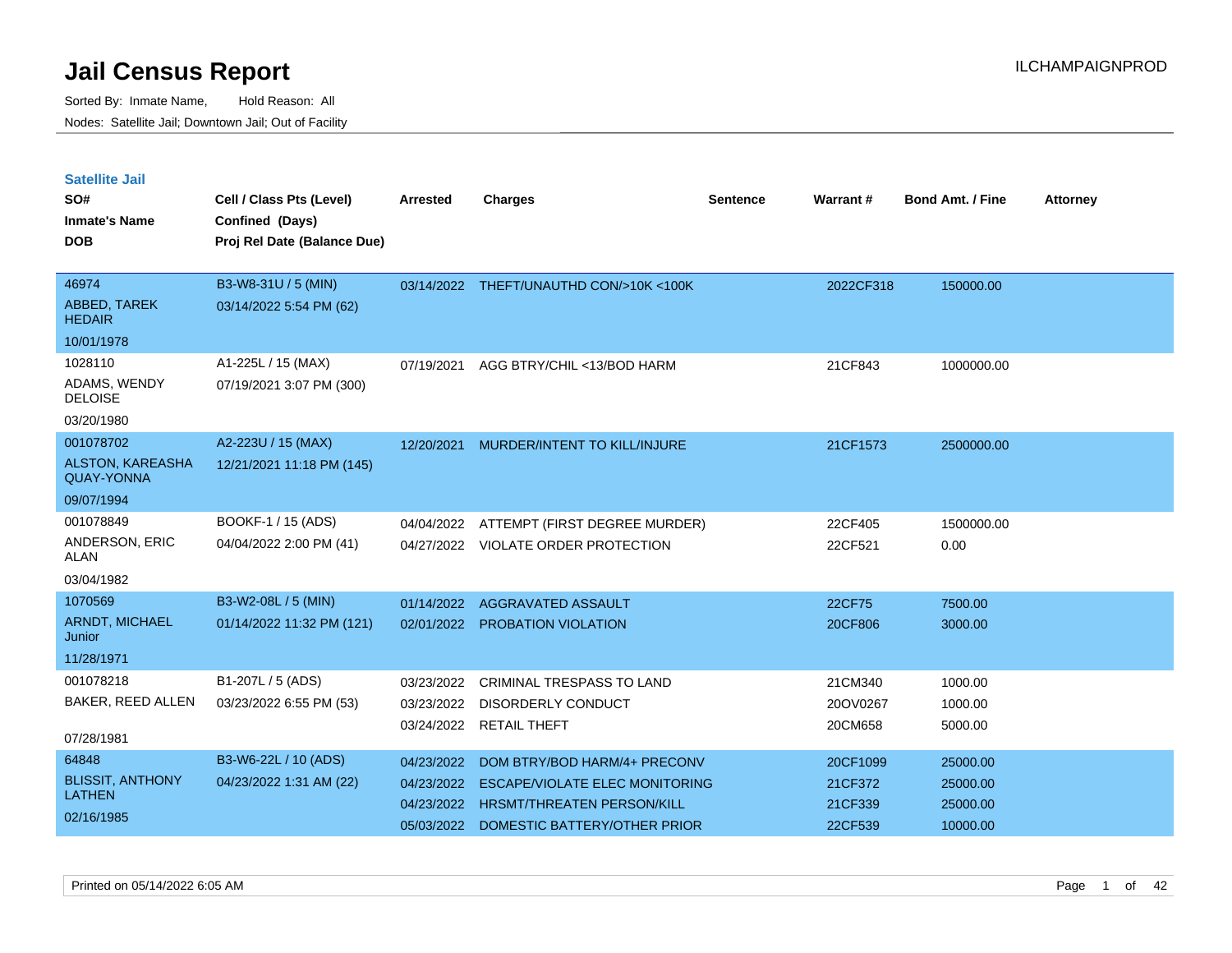| SO#<br><b>Inmate's Name</b><br><b>DOB</b>                                 | Cell / Class Pts (Level)<br>Confined (Days)<br>Proj Rel Date (Balance Due) | <b>Arrested</b>                        | <b>Charges</b>                                                                                | Sentence | Warrant#                      | <b>Bond Amt. / Fine</b>       | <b>Attorney</b> |
|---------------------------------------------------------------------------|----------------------------------------------------------------------------|----------------------------------------|-----------------------------------------------------------------------------------------------|----------|-------------------------------|-------------------------------|-----------------|
| 001077362<br><b>BOOKER, JALEN M</b>                                       | <b>BOOKH-8 / 15 (ADS)</b><br>05/11/2022 2:35 PM (4)                        |                                        | 05/11/2022 AGG UNLAWFUL USE WEAPON/PERSON                                                     |          | 22CF593                       | 100000.00                     |                 |
| 02/06/2001                                                                |                                                                            |                                        |                                                                                               |          |                               |                               |                 |
| 517915<br><b>BOXLEY, CHARLES</b><br><b>OMAR</b><br>01/10/1985             | B3-W4-15U / 5 (MIN)<br>08/03/2021 2:18 PM (285)                            | 08/03/2021<br>08/03/2021<br>08/03/2021 | FORGERY/ISSUE/DELIVER DOCUMENT<br><b>BURGLARY</b><br><b>BURGLARY</b>                          |          | 21CF289<br>21CF679            | 0.00<br>20000.00<br>20000.00  |                 |
| 776095<br>BRADDOCK, MICHAEL 05/12/2022 10:06 PM (3)<br>LEE.<br>04/16/1982 | B4-127L / 10 (MED)                                                         | 05/12/2022                             | <b>DOMESTIC BATTERY</b>                                                                       |          | 2020CM446                     | 3000.00                       |                 |
| 47897<br>BRANAMAN,<br><b>CLIFFORD EARL</b><br>03/09/1975                  | B1-104L / 15 (ADS)<br>01/19/2022 9:21 PM (116)                             | 01/19/2022<br>01/19/2022<br>01/19/2022 | <b>PAROLE REVOCATION</b><br><b>VIOLATE ORDER PROTECTION</b><br>DRVG REVOKED/2+/PERS INJ/DEATH |          | VA2201139<br>22CF85<br>22CF84 | 0.00<br>50000.00<br>150000.00 |                 |
| 923208<br><b>BREADY, ANDREW</b><br><b>NICHOLAS</b><br>06/08/1988          | B3-W8-30L / 10 (MED)<br>01/22/2022 7:43 PM (113)                           | 01/22/2022                             | <b>CRIM TRES TO RES/PERS PRESENT</b>                                                          |          | 22CF92                        | 4110.00                       |                 |
| 25694<br><b>BROADWAY, ELLIS</b><br>Junior<br>10/02/1960                   | A3-111L / 5 (ADS)<br>04/25/2022 3:23 PM (20)                               | 04/25/2022                             | <b>BURGLARY</b>                                                                               |          | 22CF506                       | 15000.00                      |                 |
| 61675<br><b>BROWN, ANTONIO</b><br><b>BURNETT</b><br>03/04/1983            | A4-104U / 10 (MED)<br>02/10/2022 3:28 PM (94)                              |                                        | 02/10/2022 AGG DISCHARGE FIREARM/OCC BLDG                                                     |          | 20CF374                       | 100000.00                     |                 |
| 51247<br><b>BROWN, DANTE</b><br><b>MAURICE</b><br>04/19/1979              | A4-104L / 10 (MED)<br>04/15/2021 6:24 PM (395)                             |                                        | 04/15/2021 FELON POSS/USE WEAPON/FIREARM                                                      |          | 21CF411                       | 250000.00                     |                 |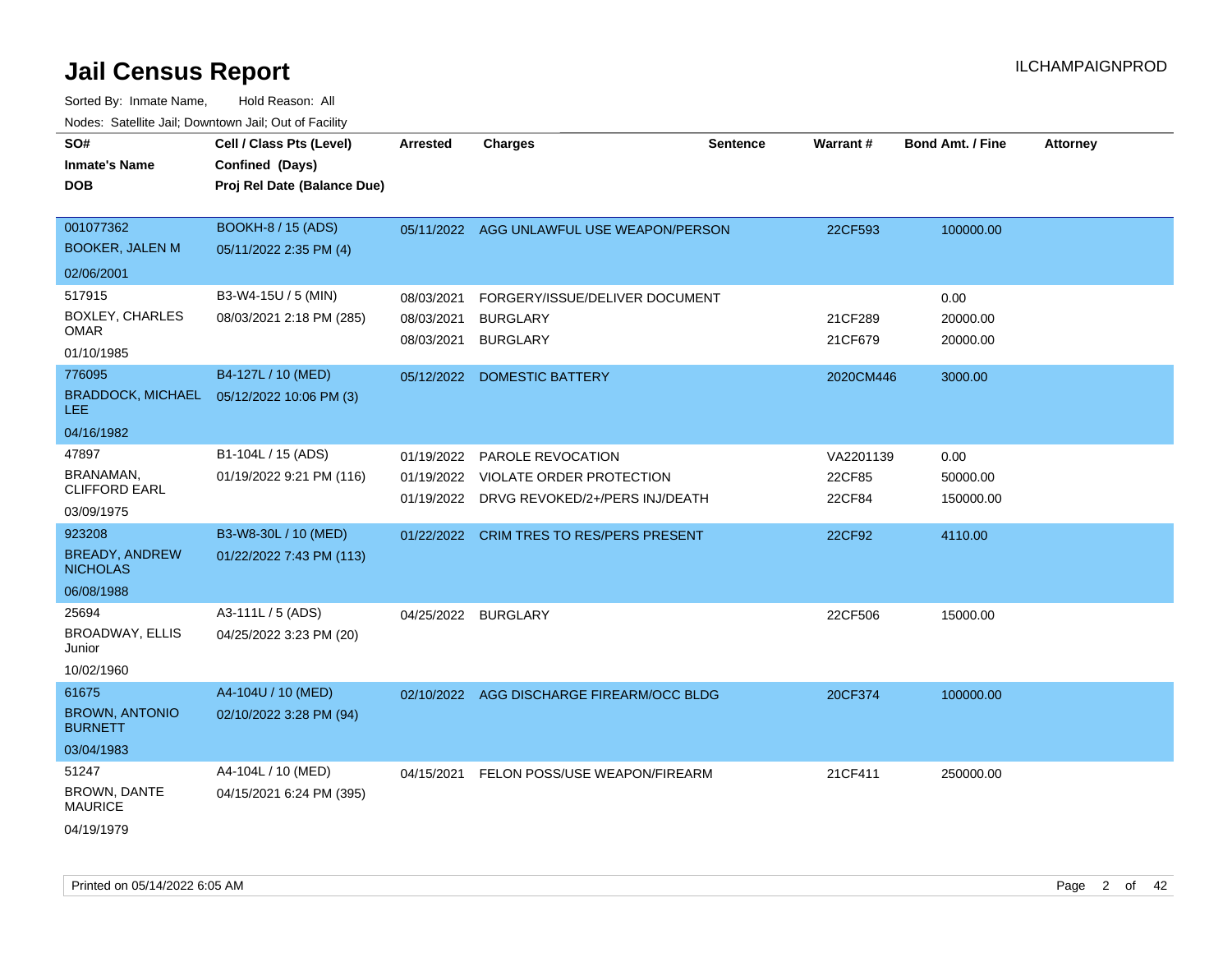Sorted By: Inmate Name, Hold Reason: All Nodes: Satellite Jail; Downtown Jail; Out of Facility

| SO#                                          | Cell / Class Pts (Level)                    | <b>Arrested</b>   | <b>Charges</b>                         | <b>Sentence</b> | Warrant#   | <b>Bond Amt. / Fine</b> | <b>Attorney</b> |
|----------------------------------------------|---------------------------------------------|-------------------|----------------------------------------|-----------------|------------|-------------------------|-----------------|
| Inmate's Name                                | Confined (Days)                             |                   |                                        |                 |            |                         |                 |
| <b>DOB</b>                                   | Proj Rel Date (Balance Due)                 |                   |                                        |                 |            |                         |                 |
|                                              |                                             |                   |                                        |                 |            |                         |                 |
| 1028966                                      | A4-102L / 10 (ADS)                          | 04/29/2022        | MFG/DEL CANNABIS/500<2000 GR           |                 | 22CF532    | 100000.00               |                 |
| <b>BROWN, DARRION</b><br><b>DEVON</b>        | 04/30/2022 1:10 AM (15)                     |                   | 04/29/2022 IMPROPER USE REGIS/TITLE    |                 | 22MT598    | 50.00                   |                 |
| 03/05/1994                                   |                                             |                   |                                        |                 |            |                         |                 |
| 995432                                       | B1-101L / 10 (ADS)                          | 12/20/2021        | FAIL TO RPT WKLY/NO FIXED ADDR         |                 | 21CF1559   | 0.00                    |                 |
| BROWN, JAVON<br><b>SHANTEZ</b>               | 12/20/2021 2:06 AM (146)                    |                   |                                        |                 |            |                         |                 |
| 10/14/1991                                   |                                             |                   |                                        |                 |            |                         |                 |
| 1015739                                      | A2-123U / 5 (MIN)                           | 04/14/2022        | <b>CRIMINAL TRESPASS BUILDING</b>      |                 | 22CM114    | 100.00                  |                 |
|                                              | BROWN, JERI CHANCY 04/14/2022 10:11 PM (31) |                   | 04/19/2022 AGGRAVATED BATTERY          |                 | 2021CF1260 | 50000.00                |                 |
|                                              |                                             |                   |                                        |                 |            |                         |                 |
| 03/07/1989                                   |                                             |                   |                                        |                 |            |                         |                 |
| 990921                                       | B4-121L / 15 (MAX)                          | 01/20/2022        | MFG/DEL 1<15 GR COCAINE/ANLG           |                 | 19CF369    | 25000.00                |                 |
| BROWN, QUINTIN<br><b>MARSHAUN</b>            | 01/20/2022 7:19 PM (115)                    |                   | 01/20/2022 ARMED HABITUAL CRIMINAL     |                 | 21CF935    | 750000.00               |                 |
| 09/26/1991                                   |                                             |                   |                                        |                 |            |                         |                 |
| 981645                                       | B4-225L / 15 (MAX)                          | 01/27/2022 MURDER |                                        |                 | 22CF114    | 1000000.00              |                 |
| <b>BRUMFIELD,</b><br><b>JONATHAN EZEKEIL</b> | 01/27/2022 8:15 PM (108)                    |                   |                                        |                 |            |                         |                 |
| 08/03/1989                                   |                                             |                   |                                        |                 |            |                         |                 |
| 1047579                                      | A1-125U / 10 (MED)                          |                   | 02/24/2022 ARMED ROBBERY/NO FIREARM    |                 | 22CF232    | 150000.00               |                 |
| BUTLER, TAMYRA<br>COSHAWN                    | 02/24/2022 5:40 AM (80)                     |                   |                                        |                 |            |                         |                 |
| 07/06/1988                                   |                                             |                   |                                        |                 |            |                         |                 |
| 39474                                        | A4-101L / 10 (ADS)                          | 07/06/2021        | MFG/DEL 15<100 GR HEROIN/ANLG          |                 | 21CF792    | 75000.00                |                 |
| <b>CAMPBELL, AARON</b><br><b>JACOB</b>       | 07/06/2021 11:56 PM (313)                   |                   |                                        |                 |            |                         |                 |
| 07/18/1974                                   |                                             |                   |                                        |                 |            |                         |                 |
| 533450                                       | A1-226U / 5 (ADS)                           | 04/25/2022        | THEFT                                  |                 | 22CF503    | 400.00                  |                 |
| CAMPBELL,                                    | 04/25/2022 7:24 PM (20)                     | 04/26/2022 THEFT  |                                        |                 | 22CF511    | 900.00                  |                 |
| ELIZABETH TAEHEE                             |                                             |                   | 04/26/2022 POSSESSION OF METH< 5 GRAMS |                 | 22CF512    | 900.00                  |                 |
| 11/11/1979                                   |                                             |                   |                                        |                 |            |                         |                 |

Printed on 05/14/2022 6:05 AM Page 3 of 42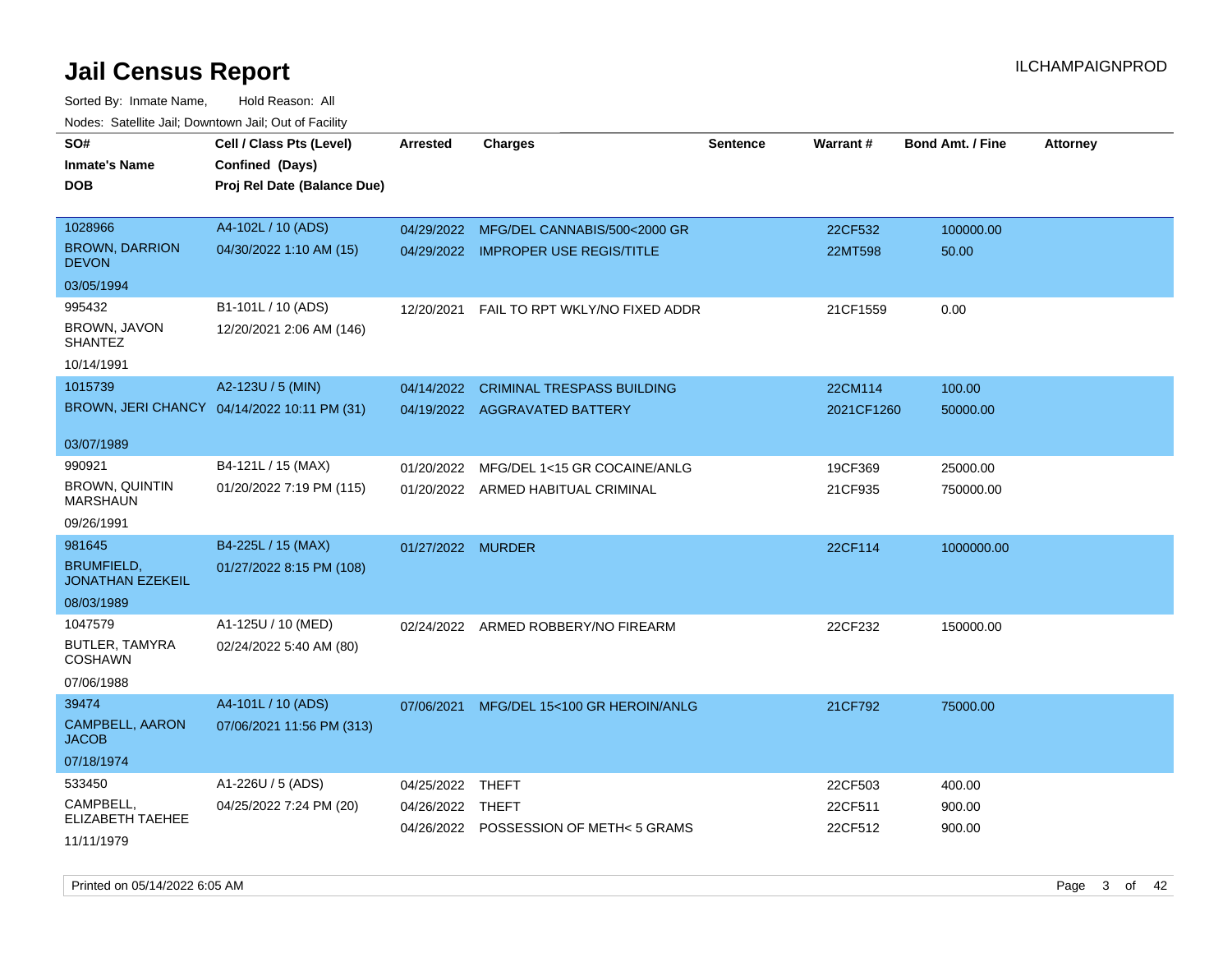Sorted By: Inmate Name, Hold Reason: All Nodes: Satellite Jail; Downtown Jail; Out of Facility

| SO#                                              | Cell / Class Pts (Level)                     | <b>Arrested</b> | <b>Charges</b>                       | <b>Sentence</b> | Warrant#   | <b>Bond Amt. / Fine</b> | <b>Attorney</b> |
|--------------------------------------------------|----------------------------------------------|-----------------|--------------------------------------|-----------------|------------|-------------------------|-----------------|
| <b>Inmate's Name</b>                             | Confined (Days)                              |                 |                                      |                 |            |                         |                 |
| <b>DOB</b>                                       | Proj Rel Date (Balance Due)                  |                 |                                      |                 |            |                         |                 |
|                                                  |                                              |                 |                                      |                 |            |                         |                 |
| 1029088                                          | A4-203L / 10 (MED)                           | 12/21/2021      | FELON POSS/USE FIREARM PRIOR         |                 | 21CF1338   | 250000.00               |                 |
| <b>CHAPPLE, MALIK</b><br><b>BIANCO</b>           | 12/22/2021 10:02 AM (144)                    |                 |                                      |                 |            |                         |                 |
| 10/25/1994                                       |                                              |                 |                                      |                 |            |                         |                 |
| 1072407                                          | A2-221L / 10 (MED)                           | 04/17/2022      | FORGERY/ISSUE/DELIVER DOCUMENT       |                 | 2021CF1159 | 24820.00                |                 |
| <b>CLARK, AMY KANANI</b>                         | 04/17/2022 1:20 AM (28)                      |                 | 04/17/2022 AGG BATTERY/PEACE OFFICER |                 | 22CF473    | 10000.00                |                 |
|                                                  |                                              |                 |                                      |                 |            |                         |                 |
| 11/29/1988                                       |                                              |                 |                                      |                 |            |                         |                 |
| 56241                                            | B1-104U / 5 (MIN)                            | 01/13/2022      | <b>VIOLATE ORDER/PRIOR DOM BTRY</b>  |                 | 22CF59     | 10000.00                |                 |
| <b>CLARK, DAMON</b><br><b>GILLMORE</b>           | 01/13/2022 4:36 AM (122)                     |                 | 04/04/2022 CIVIL FTA WARRANT         |                 | 2007D200   | 100000.00               |                 |
| 12/21/1976                                       |                                              |                 |                                      |                 |            |                         |                 |
| 001078838                                        | B1-206L / 15 (ADS)                           | 02/12/2022      | PRED CRIM SEX ASLT/BODILY HARM       |                 | 21CF30     | 150000.00               |                 |
| CLAYTON, KAREEM<br>JAMAL                         | 02/12/2022 8:55 AM (92)                      |                 |                                      |                 |            |                         |                 |
| 02/03/1974                                       |                                              |                 |                                      |                 |            |                         |                 |
| 001077485                                        | A1-227U / 15 (MAX)                           | 12/21/2021      | MURDER/INTENT TO KILL/INJURE         |                 | 2021CF1282 | 1000000.00              |                 |
| <b>COLBERT, ARIEANA</b><br><b>FELICIA</b>        | 12/21/2021 2:08 PM (145)                     |                 |                                      |                 |            |                         |                 |
| 12/13/2000                                       |                                              |                 |                                      |                 |            |                         |                 |
| 34805                                            | B4-223U / 15 (MAX)                           | 10/01/2021      | DOMESTIC BATTERY                     |                 | 21CF1183   | 10000.00                |                 |
|                                                  | CONERLY, KIN JOSEPH 10/01/2021 1:53 AM (226) | 10/01/2021      | ARMED HABITUAL CRIMINAL              |                 | 21CF1184   | 1500000.00              |                 |
|                                                  |                                              | 10/06/2021      | POSS STOLEN VEHICLE > \$25,000       |                 | 19CF1786   | 10000.00                |                 |
| 11/16/1971                                       |                                              |                 |                                      |                 |            |                         |                 |
| 1075361                                          | B1-205L / 5 (ADS)                            | 04/16/2021      | <b>BURGLARY</b>                      |                 | 21CF414    | 5000.00                 |                 |
| <b>COWART, TORREY</b><br><b>BENJAMEN, Junior</b> | 04/16/2021 9:17 PM (394)                     |                 |                                      |                 |            |                         |                 |
| 11/22/1987                                       |                                              |                 |                                      |                 |            |                         |                 |
| 1074319                                          | B1-203L / 15 (SPH)                           | 10/12/2021      | AGGRAVATED CRUELTY TO ANIMALS        |                 | 21CF1238   | 42550.00                |                 |
| CRAIG, DAVUCCI<br><b>DAVION</b>                  | 10/12/2021 11:36 AM (215)                    | 10/14/2021      | <b>MURDER</b>                        |                 | 21CF1239   | 2000000.00              |                 |

08/02/2001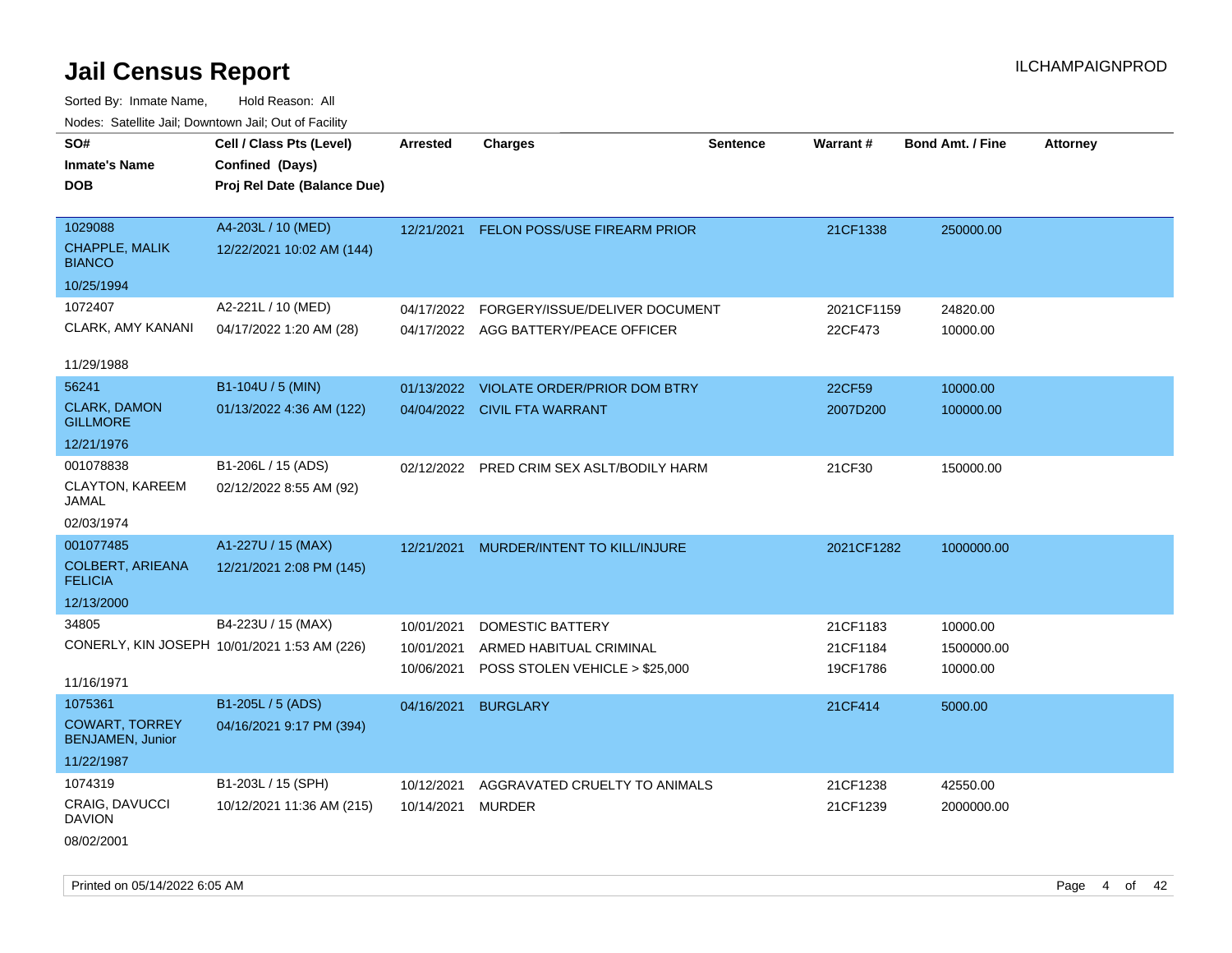Sorted By: Inmate Name, Hold Reason: All

| Nodes: Satellite Jail; Downtown Jail; Out of Facility |                             |                 |                                           |          |            |                         |                 |
|-------------------------------------------------------|-----------------------------|-----------------|-------------------------------------------|----------|------------|-------------------------|-----------------|
| SO#                                                   | Cell / Class Pts (Level)    | <b>Arrested</b> | <b>Charges</b>                            | Sentence | Warrant#   | <b>Bond Amt. / Fine</b> | <b>Attorney</b> |
| <b>Inmate's Name</b>                                  | Confined (Days)             |                 |                                           |          |            |                         |                 |
| <b>DOB</b>                                            | Proj Rel Date (Balance Due) |                 |                                           |          |            |                         |                 |
|                                                       |                             |                 |                                           |          |            |                         |                 |
| 001077549                                             | B2-T3-10L / 10 (SPH)        |                 | 12/22/2020 PRED CRIM SEX ASLT/VICTIM <13  |          | 2020CF1469 | 250000.00               |                 |
| CRISTOBAL-MATEO,<br><b>CRISTOBAL</b>                  | 12/22/2020 1:17 PM (509)    |                 |                                           |          |            |                         |                 |
| 12/02/1988                                            |                             |                 |                                           |          |            |                         |                 |
| 36414                                                 | BOOKH-3                     | 05/13/2022      | DOMESTIC BATTERY                          |          | 2022CMAWOW | 0.00                    |                 |
| DALITTO, DIMAS<br><b>REYES</b>                        | 05/13/2022 8:55 AM (2)      |                 |                                           |          |            |                         |                 |
| 09/05/1969                                            |                             |                 |                                           |          |            |                         |                 |
| 1066482                                               | <b>BOOKH-2 / 15 (ADS)</b>   | 04/24/2022      | AGG ROBBERY/INDICATE ARM W/FIR            |          | 22CF500    | 500000.00               |                 |
| DANGERFIELD,<br><b>AMANTAE ESSTAVION</b>              | 04/24/2022 12:22 PM (21)    |                 | 04/26/2022 RETAIL THEFT                   |          | 21CF811    | 100000.00               |                 |
| 01/11/1998                                            |                             |                 | 04/26/2022 CRIM DAMAGE TO PROPERTY <\$500 |          | 21CM239    | 50000.00                |                 |
| 001079106                                             | A3-217L / 10 (ADS)          | 04/25/2022      | BATTERY/MAKES PHYSICAL CONTACT            |          | 22CM130    | 75000.00                |                 |
| DENNIGER-BRADLEY,<br><b>TYAIRE L</b>                  | 04/25/2022 4:21 PM (20)     |                 |                                           |          |            |                         |                 |
| 06/29/1990                                            |                             |                 |                                           |          |            |                         |                 |
| 001079047                                             | A4-107L / 10 (MED)          |                 | 04/10/2022 HOME INVASION/CAUSE INJURY     |          | 22CF432    | 25000.00                |                 |
| DILLARD, WILDON<br><b>JEROME</b>                      | 04/11/2022 1:54 AM (34)     |                 |                                           |          |            |                         |                 |
| 03/27/1971                                            |                             |                 |                                           |          |            |                         |                 |
| 571307                                                | A3-117U / 15 (ADS)          | 09/14/2020      | CRIM SEXUAL ABUSE/CONSENT                 |          | 2020CF1026 | 500000.00               |                 |
| DOMINGO-<br>CASTANEDA,                                | 09/14/2020 11:19 PM (608)   | 09/14/2020      | PRED CRIM SEX ASLT/VICTIM <13             |          | 2020CF1025 | 500000.00               |                 |
| 09/29/1989                                            |                             |                 |                                           |          |            |                         |                 |
| 527379                                                | B1-106L / 15 (ADS)          | 10/25/2021      | ARMED HABITUAL CRIMINAL                   |          | 21CF1297   | 500000.00               |                 |
| DRAKE, MARCELL<br><b>DEON</b>                         | 10/25/2021 5:05 PM (202)    | 10/27/2021      | AGG DOMESTIC BATTERY/STRANGLE             |          | 21CF1245   | 500000.00               |                 |
| 04/20/1987                                            |                             |                 |                                           |          |            |                         |                 |
| 36298                                                 | B2-DR / 5 (SPH)             | 03/11/2022      | AGG DUI/3                                 |          | 21CF380    | 25000.00                |                 |
| DUCEY, SCOTT<br><b>ROBERT</b>                         | 03/11/2022 12:49 PM (65)    |                 |                                           |          |            |                         |                 |
| 04/02/1969                                            |                             |                 |                                           |          |            |                         |                 |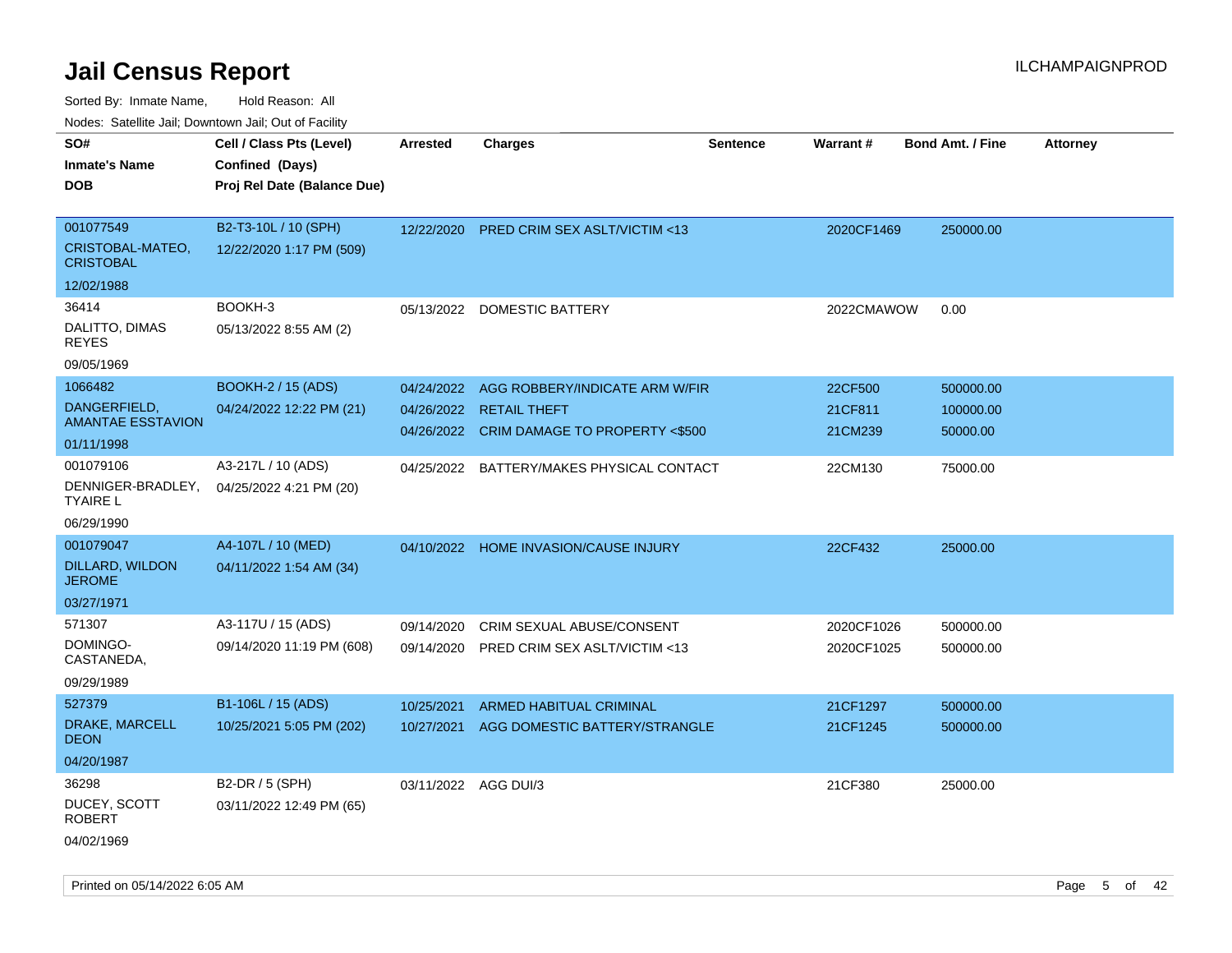| rouce. Calcinic Jan, Downtown Jan, Out or Facility |                                              |                   |                                          |                 |                 |                         |                 |
|----------------------------------------------------|----------------------------------------------|-------------------|------------------------------------------|-----------------|-----------------|-------------------------|-----------------|
| SO#                                                | Cell / Class Pts (Level)                     | <b>Arrested</b>   | <b>Charges</b>                           | <b>Sentence</b> | <b>Warrant#</b> | <b>Bond Amt. / Fine</b> | <b>Attorney</b> |
| <b>Inmate's Name</b>                               | Confined (Days)                              |                   |                                          |                 |                 |                         |                 |
| <b>DOB</b>                                         | Proj Rel Date (Balance Due)                  |                   |                                          |                 |                 |                         |                 |
|                                                    |                                              |                   |                                          |                 |                 |                         |                 |
| 1024895                                            | A4-201U / 10 (MED)                           | 12/15/2021        | MFG/DEL 100<400 GR COCA/ANLG             |                 | 21CF1535        | 750000.00               |                 |
| <b>EDWARDS, GEORGE</b>                             | 12/15/2021 12:26 PM (151)                    | 12/15/2021        | AGGRAVATED BATTERY                       |                 | 21CF1536        | 100000.00               |                 |
| <b>CORTEZ</b>                                      |                                              |                   | 04/29/2022 PROBATION VIOLATION           |                 | 18CF964         | 1000.00                 |                 |
| 06/19/1994                                         |                                              |                   |                                          |                 |                 |                         |                 |
| 1074720                                            | B2-DR / 15 (SPH)                             |                   | 01/19/2022 PRED CRIM SEX ASLT/VICTIM <13 |                 | 21CF1414        | 500000.00               |                 |
| LEONARDO                                           | ELVIR-REYES, JORGE 01/19/2022 1:43 PM (116)  |                   |                                          |                 |                 |                         |                 |
| 06/03/1988                                         |                                              |                   |                                          |                 |                 |                         |                 |
| 43977                                              | B2-T1-02L / 5 (SPH)                          | 12/20/2021        | AGG FLEEING POLICE/21 MPH OVER           |                 | 21CF1566        | 25000.00                |                 |
| <b>EMKES, DOUGLAS</b><br><b>ALAN</b>               | 12/20/2021 9:59 AM (146)                     | 12/20/2021        | <b>PAROLE REVOCATION</b>                 |                 |                 | 0.00                    |                 |
| 06/08/1959                                         |                                              |                   |                                          |                 |                 |                         |                 |
| 987328                                             | A2-122L / 10 (MED)                           | 12/11/2021        | AGG ASLT PEACE OFF/FIRE/ER WRK           |                 | 21CF1515        | 0.00                    |                 |
| ERVIN, DEIDRA ANN<br>RUTH                          | 12/11/2021 8:48 PM (155)                     |                   |                                          |                 |                 |                         |                 |
| 04/15/1991                                         |                                              |                   |                                          |                 |                 |                         |                 |
| 527081                                             | A4-107U / 10 (MED)                           | 09/06/2021        | ARSON/REAL/PERSONAL PROP>\$150           |                 | 2021 CF 797     | 25000.00                |                 |
| FERGUSON,<br><b>CHRISTOPHER</b>                    | 09/06/2021 1:18 PM (251)                     |                   |                                          |                 |                 |                         |                 |
| 12/21/1981                                         |                                              |                   |                                          |                 |                 |                         |                 |
| 66468                                              | A3-115L / 15 (MAX)                           | 03/06/2022 MURDER |                                          |                 | 22CF273         | 1000000.00              |                 |
| FERRELL, BRIAN<br>JAMAL                            | 03/06/2022 9:04 PM (70)                      |                   |                                          |                 |                 |                         |                 |
| 11/15/1985                                         |                                              |                   |                                          |                 |                 |                         |                 |
| 962759                                             | B2-T2-05U / 15 (SPH)                         | 07/16/2021        | <b>METH DELIVERY&lt;5 GRAMS</b>          |                 | 21CF833         | 250000.00               |                 |
|                                                    | FINLEY, KEVIN DANTE 07/16/2021 9:44 PM (303) |                   | 07/29/2021 AGG CRIM SEX ASSAULT/FELONY   |                 | 21CF891         | 1000000.00              |                 |
|                                                    |                                              |                   |                                          |                 |                 |                         |                 |
| 12/28/1988                                         |                                              |                   |                                          |                 |                 |                         |                 |
| 1039744                                            | B4-225U / 15 (MAX)                           | 12/06/2021        | <b>MURDER</b>                            |                 | 20CF959         | 1000000.00              |                 |
| FONVILLE, TREVOY<br><b>JERMAINE</b>                | 12/06/2021 10:52 AM (160)                    |                   |                                          |                 |                 |                         |                 |
| 01/13/1996                                         |                                              |                   |                                          |                 |                 |                         |                 |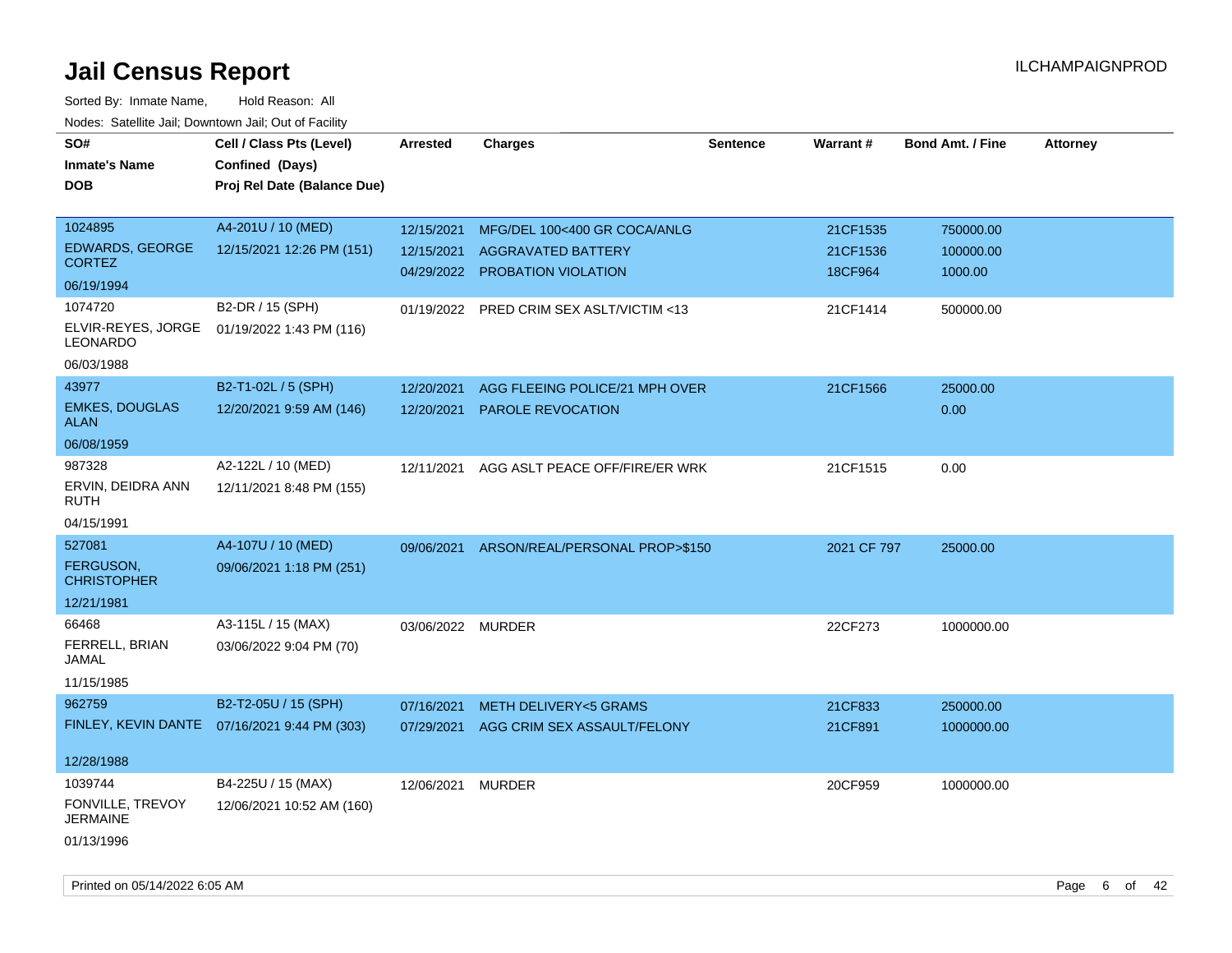Sorted By: Inmate Name, Hold Reason: All Nodes: Satellite Jail; Downtown Jail; Out of Facility

| SO#                                        | Cell / Class Pts (Level)                    | <b>Arrested</b> | <b>Charges</b>                                      | <b>Sentence</b> | Warrant#   | <b>Bond Amt. / Fine</b> | <b>Attorney</b> |
|--------------------------------------------|---------------------------------------------|-----------------|-----------------------------------------------------|-----------------|------------|-------------------------|-----------------|
| <b>Inmate's Name</b>                       | Confined (Days)                             |                 |                                                     |                 |            |                         |                 |
| <b>DOB</b>                                 | Proj Rel Date (Balance Due)                 |                 |                                                     |                 |            |                         |                 |
|                                            |                                             |                 |                                                     |                 |            |                         |                 |
| 001077852                                  | A4-202L / 10 (MED)                          |                 | 05/11/2022 AGG UNLAWFUL USE WEAPON/PERSON 14m (DOC) |                 | 2021CF404  | 0.00                    |                 |
| FONZA, DAMARI<br><b>RAQUAN</b>             | 05/11/2022 3:54 PM (4)                      |                 |                                                     |                 |            |                         |                 |
| 12/07/2001                                 |                                             |                 |                                                     |                 |            |                         |                 |
| 001077819                                  | A3-113U / 15 (ADS)                          | 04/06/2022      | MURDER/INTENT TO KILL/INJURE                        |                 | 22CF416    | 5000000.00              |                 |
| FORTUNE, DOMINIC<br><b>AUGUSTUS</b>        | 04/06/2022 7:15 AM (39)                     |                 |                                                     |                 |            |                         |                 |
| 02/16/1999                                 |                                             |                 |                                                     |                 |            |                         |                 |
| 001078863                                  | B4-122L / 15 (MAX)                          |                 | 02/19/2022 POSSESSION OF STOLEN FIREARM             |                 | 22CF203    | 100000.00               |                 |
| FOSTER, JOHN<br><b>CARELL</b>              | 02/19/2022 6:01 AM (85)                     |                 |                                                     |                 |            |                         |                 |
| 03/13/1981                                 |                                             |                 |                                                     |                 |            |                         |                 |
| 518395                                     | B2-T3-12L / 15 (SPH)                        | 07/07/2020      | CRIMINAL SEXUAL ASSAULT                             |                 | 2020-CF735 | 250000.00               |                 |
|                                            | FRANDLE, MARK RYAN 07/07/2020 3:42 PM (677) |                 |                                                     |                 |            |                         |                 |
|                                            |                                             |                 |                                                     |                 |            |                         |                 |
| 09/10/1985                                 |                                             |                 |                                                     |                 |            |                         |                 |
| 001079034                                  | B4-124U / 10 (MED)                          |                 | 04/08/2022 POSS FIR FOID EXPIRED/NOT ELIG           |                 | 22CF434    | 50000.00                |                 |
| <b>FRANKLIN, MICHAEL</b><br>ANDRAE         | 04/08/2022 1:53 PM (37)                     |                 |                                                     |                 |            |                         |                 |
| 12/18/1997                                 |                                             |                 |                                                     |                 |            |                         |                 |
| 001077934                                  | A1-125L / 10 (MED)                          | 08/22/2021      | AGG DUI/ACCIDENT/DEATH                              | 10y (DOC)       | 21CF1024   | 0.00                    |                 |
| FREED, LOGAN<br><b>SUZANNE</b>             | 08/22/2021 11:45 PM (266)                   |                 |                                                     |                 |            |                         |                 |
| 08/18/1996                                 |                                             |                 |                                                     |                 |            |                         |                 |
| 001078290                                  | A1-224L / 10 (ADS)                          | 08/19/2021      | MACHINE GUN/AUTO WEAPON/VEH                         |                 | 21CF1012   | 250000.00               |                 |
| FREEMAN, ANGEL<br><b>JANILA KAY</b>        | 08/19/2021 1:26 AM (269)                    |                 |                                                     |                 |            |                         |                 |
| 12/25/1995                                 |                                             |                 |                                                     |                 |            |                         |                 |
| 591514                                     | B2-T4-14L / 10 (SPH)                        | 02/25/2022      | AGG CRIM SEX ABUSE/VIC 13-17                        |                 | 22CF230    | 100000.00               |                 |
| GAMBLE, SCOTT PAUL 02/25/2022 6:08 PM (79) |                                             |                 | 02/25/2022 AGG CRIM SEX ABUSE/THREAT LIFE           |                 | 22CF135    | 0.00                    |                 |

09/06/1968

Printed on 05/14/2022 6:05 AM Page 7 of 42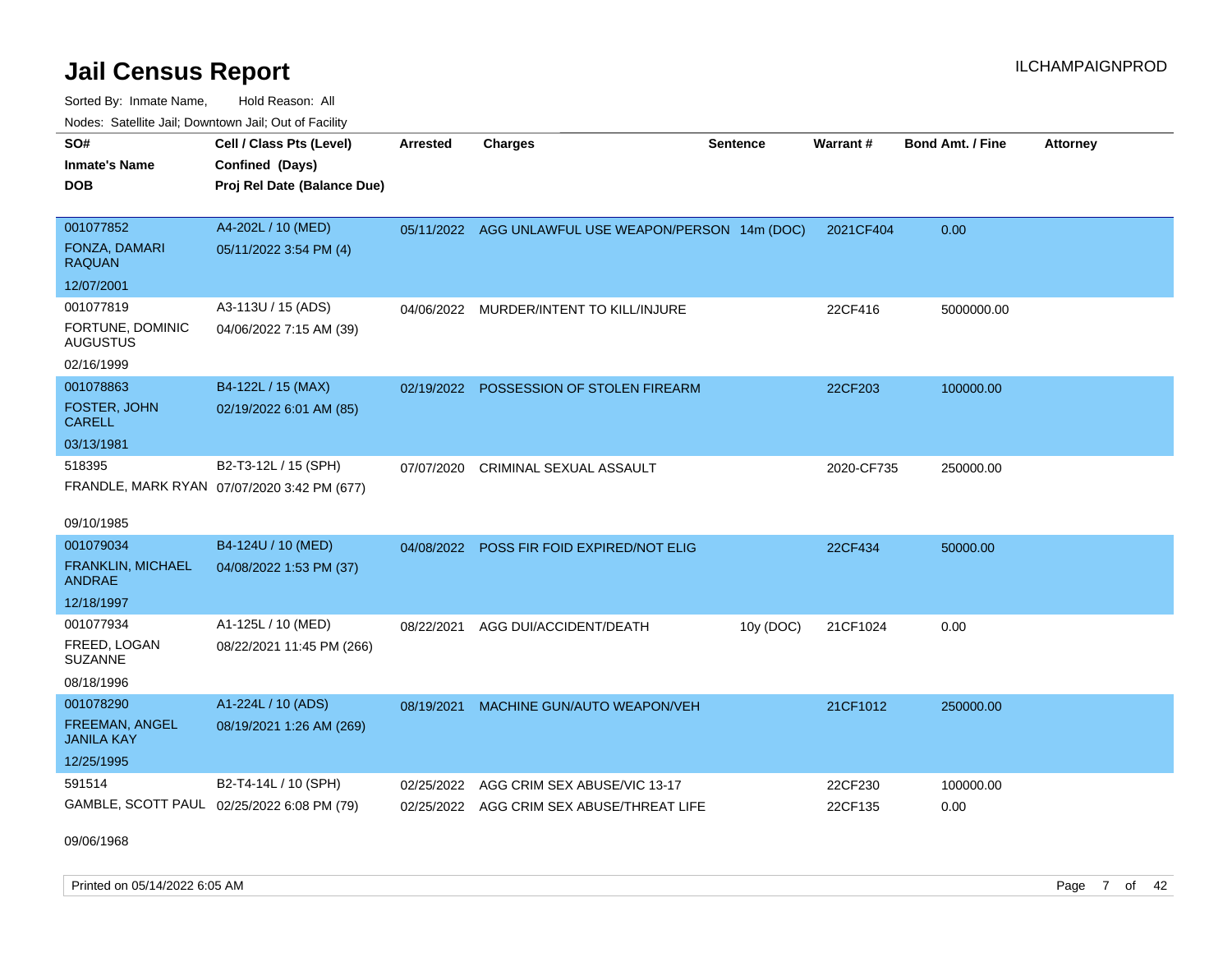| SO#<br><b>Inmate's Name</b>               | Cell / Class Pts (Level)<br>Confined (Days) | <b>Arrested</b> | <b>Charges</b>                                | <b>Sentence</b> | <b>Warrant#</b> | <b>Bond Amt. / Fine</b> | <b>Attorney</b> |
|-------------------------------------------|---------------------------------------------|-----------------|-----------------------------------------------|-----------------|-----------------|-------------------------|-----------------|
| <b>DOB</b>                                | Proj Rel Date (Balance Due)                 |                 |                                               |                 |                 |                         |                 |
| 1068917                                   | B1-201L / 5 (ADS)                           |                 | 08/11/2021 VIO ORDER/PRIOR VIO OF ORDER       |                 | 21CF965         | 50000.00                |                 |
| <b>GARCIA, JUAN</b><br><b>CARLOS</b>      | 08/11/2021 9:24 PM (277)                    |                 |                                               |                 |                 |                         |                 |
| 10/21/1997                                |                                             |                 |                                               |                 |                 |                         |                 |
| 001078154                                 | B4-223L / 10 (MED)                          | 01/09/2022      | DRVG UNDER INFLU OF ALCOHOL                   |                 | 2021 DT 182     | 5000.00                 |                 |
| <b>GENTRY, DAMON</b><br><b>LIONEL</b>     | 01/09/2022 4:41 PM (126)                    |                 | 01/09/2022 AGG DOMESTIC BATTERY/STRANGLE      |                 | 2021 CF 1396    | 50000.00                |                 |
| 12/25/1971                                |                                             |                 |                                               |                 |                 |                         |                 |
| 1064590                                   | B4-123L / 10 (MED)                          | 04/26/2022      | AGG RECK DRVG/INCLINE/BOD HARM                |                 | 22CF517         | 200000.00               |                 |
| <b>GIPSON, JERRION</b><br><b>CONTREAL</b> | 04/26/2022 7:43 PM (19)                     |                 |                                               |                 |                 |                         |                 |
| 05/21/1996                                |                                             |                 |                                               |                 |                 |                         |                 |
| 001078633                                 | B2-T3-11U / 25 (SPH)                        | 12/01/2021      | PRED CRIM SEX ASLT/VICTIM <13                 |                 | 21CF1416        | 250000.00               |                 |
| GONZALEZ-GUILLEN,<br>EDWARD               | 12/01/2021 12:08 PM (165)                   |                 |                                               |                 |                 |                         |                 |
| 08/25/2002                                |                                             |                 |                                               |                 |                 |                         |                 |
| 1031794                                   | B3-W3-10L / 10 (MED)                        | 04/19/2022      | <b>DOMESTIC BATTERY</b>                       |                 | 21CF662         | 25000.00                |                 |
| <b>GOODWIN, ANTHONY</b><br><b>DWAYNE</b>  | 04/19/2022 3:51 PM (26)                     |                 | 04/19/2022 RESIST/OBSTRUCTING A PEACE OFFICEF |                 | 20CM553         | 1000.00                 |                 |
| 07/03/1986                                |                                             |                 | 04/19/2022 BATTERY/MAKES PHYSICAL CONTACT     |                 | 21CM175         | 1000.00                 |                 |
| 35329                                     | BOOKH-1 / 10 (MED)                          |                 | 05/12/2022 VIO BAIL BOND/CLASS 4 OFFENSE      |                 | 22CM164         | 2410.00                 |                 |
|                                           | GRADY, JAMES LAMAR 05/12/2022 11:44 PM (3)  |                 |                                               |                 |                 |                         |                 |
|                                           |                                             |                 |                                               |                 |                 |                         |                 |
| 12/07/1971                                |                                             |                 |                                               |                 |                 |                         |                 |
| 001078607                                 | B4-221L / 15 (MAX)                          | 11/22/2021      | FELON POSS/USE FIREARM/PAROLE                 |                 | 21CF1437        | 250000.00               |                 |
| <b>GRAY, WILLIAM</b><br>DA'VON            | 11/22/2021 2:57 PM (174)                    |                 | 11/22/2021 ATTEMPT (FIRST DEGREE MURDER)      |                 | 21CF1435        | 1000000.00              |                 |
| 04/18/1984                                |                                             |                 |                                               |                 |                 |                         |                 |
| 1074062                                   | A2-220L / 15 (ADS)                          |                 | 05/06/2022 FUGITIVE FROM JUSTICE              |                 |                 | 0.00                    |                 |
| <b>GREEN, DANIELLE</b><br><b>IMARI</b>    | 05/06/2022 3:39 PM (9)                      |                 |                                               |                 |                 |                         |                 |
| 09/18/1986                                |                                             |                 |                                               |                 |                 |                         |                 |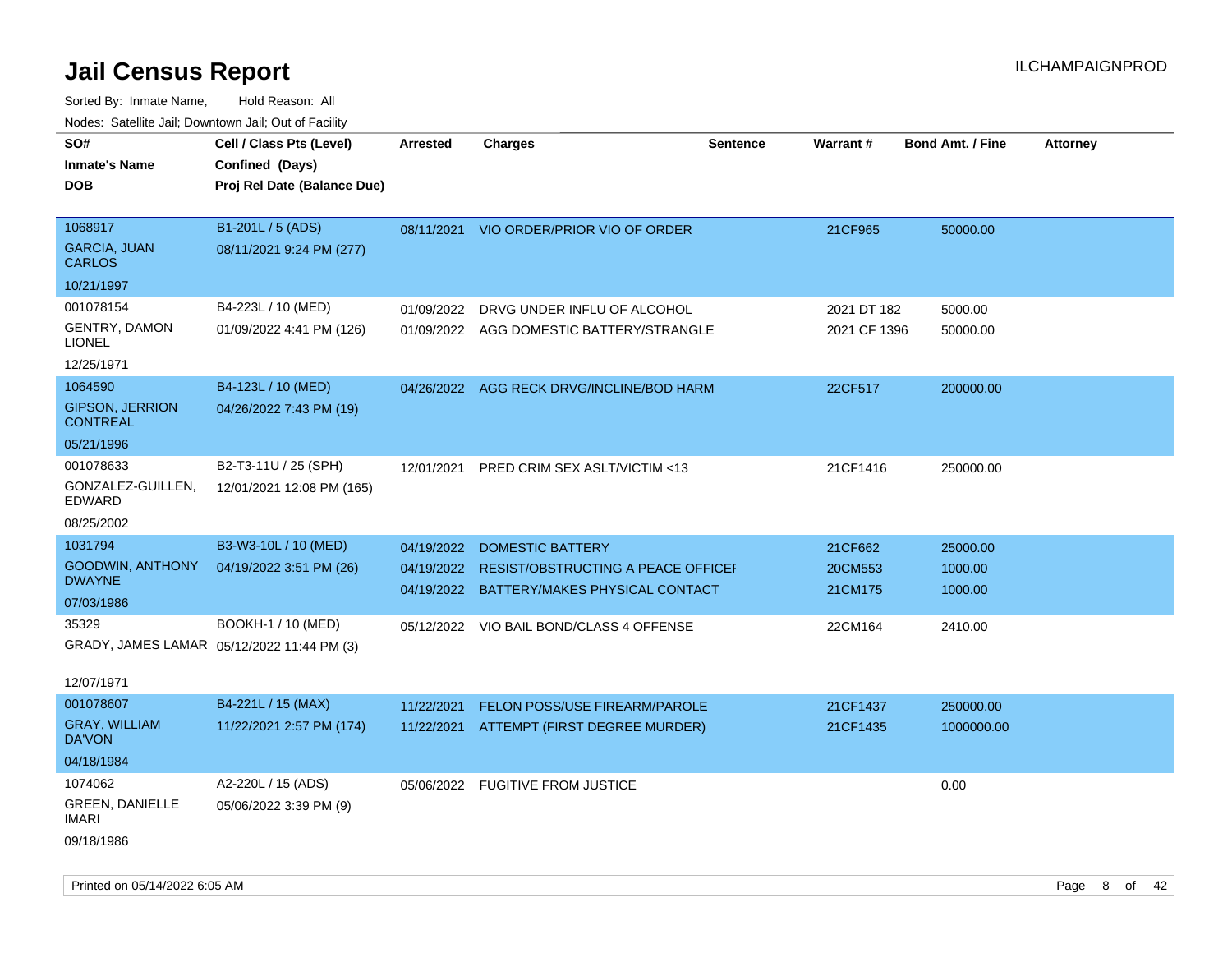| SO#                                                                | Cell / Class Pts (Level)                        | <b>Arrested</b>                        | <b>Charges</b>                                                                               | <b>Sentence</b> | Warrant#                         | <b>Bond Amt. / Fine</b>        | <b>Attorney</b> |
|--------------------------------------------------------------------|-------------------------------------------------|----------------------------------------|----------------------------------------------------------------------------------------------|-----------------|----------------------------------|--------------------------------|-----------------|
| <b>Inmate's Name</b>                                               | Confined (Days)                                 |                                        |                                                                                              |                 |                                  |                                |                 |
| <b>DOB</b>                                                         | Proj Rel Date (Balance Due)                     |                                        |                                                                                              |                 |                                  |                                |                 |
| 56342                                                              | A4-205U / 10 (MED)                              | 10/21/2021                             | THEFT CONTROL INTENT <\$500                                                                  |                 | 17CF1451                         | 10000.00                       |                 |
| <b>GRIFFIN, NATHAN</b><br><b>EUGENE</b>                            | 10/21/2021 4:20 PM (206)                        | 10/21/2021                             | DRIVING ON REVOKED LICENSE                                                                   |                 | 20TR1979                         | 3000.00                        |                 |
| 02/24/1969                                                         |                                                 | 10/21/2021                             | ARMED HABITUAL CRIMINAL                                                                      |                 | 21CF1279                         | 250000.00                      |                 |
| 001078868<br>HARRIS-MINER,<br><b>NICHOLAS</b>                      | B1-202L / 5 (ADS)<br>02/24/2022 3:56 PM (80)    |                                        | 02/24/2022 STALKING/CAUSE FEAR FOR SAFETY                                                    |                 | 22CF227                          | 150000.00                      |                 |
| 07/08/1998                                                         |                                                 |                                        |                                                                                              |                 |                                  |                                |                 |
| 975293<br>HILL, JACOB MILES                                        | A3-215L / 10 (MED)<br>07/21/2021 8:43 PM (298)  | 07/21/2021<br>07/21/2021 STALKING      | VIO ORDER/PRIOR VIO OF ORDER                                                                 |                 | 21CF914<br>2021CF863             | 250000.00<br>75000.00          |                 |
| 02/06/1988                                                         |                                                 | 07/25/2021<br>08/18/2021<br>09/09/2021 | <b>PAROLE REVOCATION</b><br><b>HARASS WITNESS/FAMILY MBR/REP</b><br>AGG STALKING/BODILY HARM |                 | CH2104646<br>21CF992<br>21CF1073 | 0.00<br>250000.00<br>500000.00 |                 |
| 966228<br>HILL, MARJORIE DAWN 05/13/2022 8:50 PM (2)<br>09/20/1969 | BOOKF-2                                         | 05/13/2022                             | <b>BURGLARY</b><br>05/13/2022 POSSESS BURGLARY TOOLS                                         |                 | 22CFAWOW<br>22CFAWOW             | 0.00<br>0.00                   |                 |
| 980939<br><b>HILL, XAVIER</b><br><b>LENSHAUN</b>                   | B4-227U / 10 (MED)<br>03/25/2022 11:15 AM (51)  |                                        | 03/25/2022 RECEIVE/POSS/SELL STOLEN VEH                                                      | 8y (DOC)        | 22CF357                          | 15000.00                       |                 |
| 06/18/1988<br>51028<br>HUFFMAN, MICHAEL<br>LEONARD                 | B3-W5-20L / 10 (MED)<br>02/23/2022 3:14 AM (81) |                                        | 02/23/2022 POSS STOLEN VEHICLE                                                               |                 | 20-CF-377                        | 0.00                           |                 |
| 07/24/1980                                                         |                                                 |                                        |                                                                                              |                 |                                  |                                |                 |
| 518711<br><b>INGERSON, LUCUS</b><br><b>JAMES</b>                   | B3-W5-17U / 5 (MIN)<br>01/30/2022 4:57 PM (105) | 01/30/2022 THEFT                       |                                                                                              |                 | 22CF133                          | 25000.00                       |                 |
| 09/16/1979                                                         |                                                 |                                        |                                                                                              |                 |                                  |                                |                 |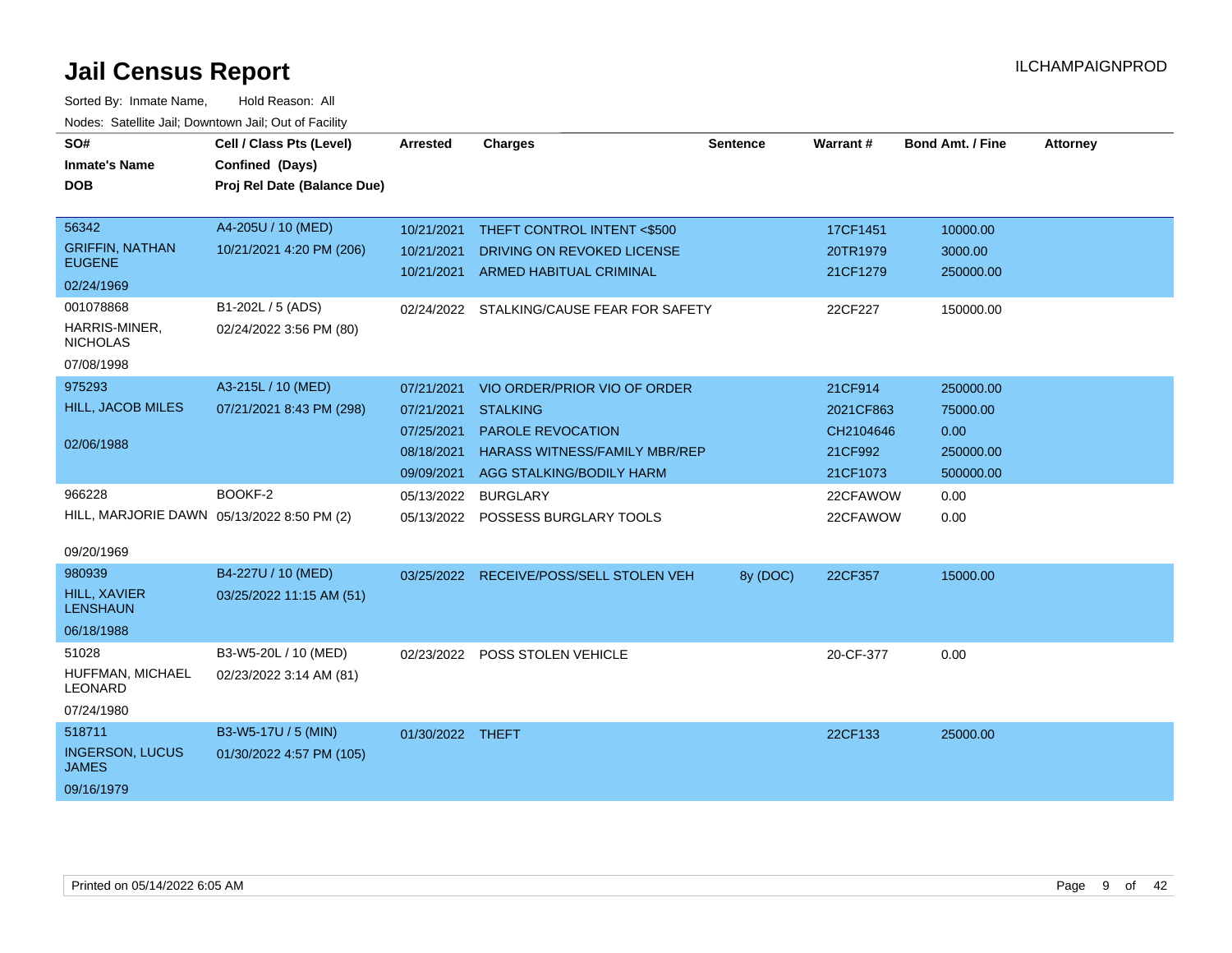| SO#<br><b>Inmate's Name</b><br><b>DOB</b>                                                         | Cell / Class Pts (Level)<br>Confined (Days)<br>Proj Rel Date (Balance Due)         | <b>Arrested</b>                                                    | <b>Charges</b>                                                                                                                            | <b>Sentence</b> | Warrant#                                             | <b>Bond Amt. / Fine</b>                      | <b>Attorney</b> |
|---------------------------------------------------------------------------------------------------|------------------------------------------------------------------------------------|--------------------------------------------------------------------|-------------------------------------------------------------------------------------------------------------------------------------------|-----------------|------------------------------------------------------|----------------------------------------------|-----------------|
| 1061186<br><b>INGRAM, CHERELL</b><br><b>LETRISE</b>                                               | A1-224U / 15 (MAX)<br>03/16/2022 10:17 PM (60)                                     | 03/16/2022                                                         | <b>MURDER/STRONG PROB KILL/INJURE</b>                                                                                                     |                 | 22CF329                                              | 2000000.00                                   |                 |
| 10/01/1986<br>38993<br><b>JACKSON, LAMONT</b><br><b>JEREMIE</b><br>07/31/1973                     | A4-103L / 15 (MAX)<br>02/13/2021 7:45 AM (456)                                     | 02/13/2021                                                         | ATTEMPT (FIRST DEGREE MURDER)                                                                                                             |                 | 21CF181                                              | 1000000.00                                   |                 |
| 001077711<br>JACOBS, JOSHUA<br><b>PAUL</b>                                                        | B3-W2-06L / 10 (MED)<br>04/28/2022 2:50 PM (17)                                    | 04/28/2022                                                         | AGG CRIM SEX ABUSE/BODILY HARM                                                                                                            |                 | 21CF190                                              | 0.00                                         |                 |
| 02/07/1997<br>001077866<br><b>JENKINS, ISAIAH</b><br><b>DUJAUN</b><br>04/26/1994                  | 6/2/2022 (0.00)<br>B4-226U / 10 (MED)<br>04/28/2022 8:32 PM (17)                   | 04/28/2022                                                         | FELON POSS/USE WEAPON/FIREARM                                                                                                             |                 | 22CF524                                              | 200000.00                                    |                 |
| 1076684<br><b>JENKINS, KORON</b><br><b>SAMUEL</b><br>04/28/2002<br>001078261<br><b>JIN, XIANG</b> | A3-211U / 5 (ADS)<br>04/27/2022 1:46 PM (18)<br>BOOKH-3<br>05/13/2022 10:27 PM (2) | 04/27/2022<br>04/29/2022<br>04/29/2022<br>04/29/2022<br>05/13/2022 | <b>CRIMINAL TRESPASS BUILDING</b><br><b>CRIM TRESPASS TO RESIDENCE</b><br>AGG BATTERY/PUBLIC PLACE<br><b>BURGLARY</b><br>DOMESTIC BATTERY |                 | 22CM140<br>22CM113<br>22CF342<br>22CF159<br>22CMAWOW | 100.00<br>5000.00<br>5000.00<br>0.00<br>0.00 |                 |
| 02/09/1999<br>001078703<br><b>JOHNS, SHANIQUH</b><br><b>THERESA</b><br>04/03/1992                 | A2-221U / 15 (ADS)<br>12/22/2021 6:41 AM (144)                                     | 12/20/2021                                                         | MURDER/INTENT TO KILL/INJURE                                                                                                              |                 | 21CF1574                                             | 2500000.00                                   |                 |
| 001078807<br>JOHNSON,<br><b>CHRISTOPHER</b><br>10/25/1986                                         | B3-W1-01U / 10 (MED)<br>05/10/2022 10:13 AM (5)<br>7/6/2022 (0.00)                 |                                                                    | 05/10/2022 AGG BTRY/PREGNANT/HANDICAPPED                                                                                                  |                 | 2022-CF-134                                          | 0.00                                         |                 |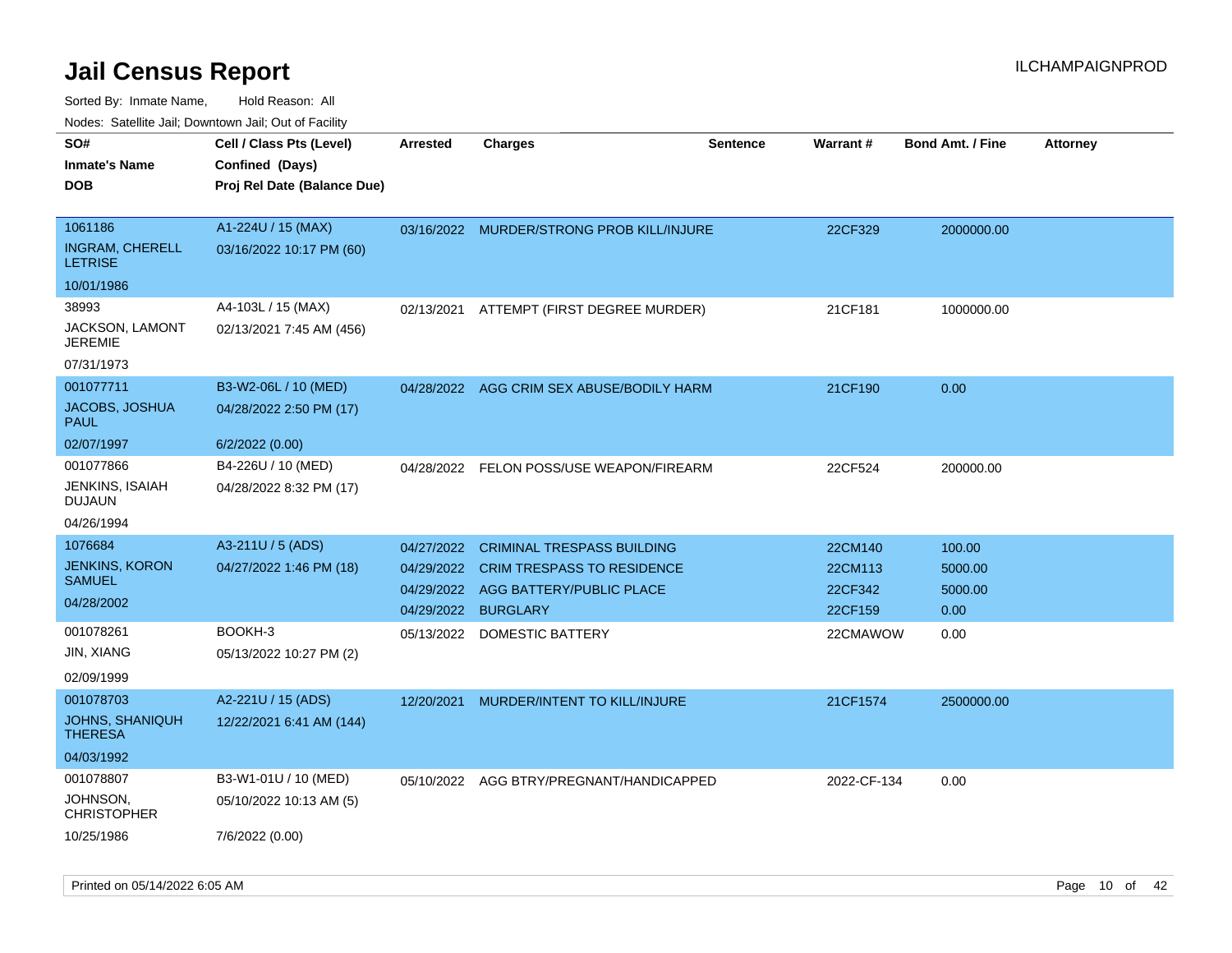| SO#<br><b>Inmate's Name</b><br><b>DOB</b> | Cell / Class Pts (Level)<br>Confined (Days)<br>Proj Rel Date (Balance Due) | <b>Arrested</b> | <b>Charges</b>                            | <b>Sentence</b> | Warrant#   | <b>Bond Amt. / Fine</b> | <b>Attorney</b> |
|-------------------------------------------|----------------------------------------------------------------------------|-----------------|-------------------------------------------|-----------------|------------|-------------------------|-----------------|
|                                           |                                                                            |                 |                                           |                 |            |                         |                 |
| 001079105                                 | A3-116L                                                                    |                 | 04/25/2022 POSS STOLEN VEHICLE > \$25,000 |                 | 22CF505    | 10000.00                |                 |
| <b>JOHNSON, EVERETT</b><br><b>LEON</b>    | 04/25/2022 3:08 PM (20)                                                    |                 | 04/25/2022 CRIM DAMAGE TO PROPERTY <\$500 |                 | 20CM375    | 3000.00                 |                 |
| 01/22/1965                                |                                                                            |                 |                                           |                 |            |                         |                 |
| 001078766                                 | A3-214L / 5 (ADS)                                                          | 02/08/2022      | AGGRAVATED BATTERY                        |                 | 22CF160    | 3000.00                 |                 |
| JOHNSON, IYONZI                           | 02/08/2022 11:56 AM (96)                                                   | 02/08/2022      | <b>BURGLARY</b>                           |                 | 22CF63     | 3000.00                 |                 |
| 07/16/1994                                |                                                                            |                 |                                           |                 |            |                         |                 |
| 001079089                                 | B2-T1-03U / 15 (SPH)                                                       |                 | 04/22/2022 PRED CRIM SEX ASLT/VIC <13/FIR |                 | 21CF858    | 250000.00               |                 |
|                                           | JONES, DAVARUIS LEE 04/22/2022 6:34 AM (23)                                |                 |                                           |                 |            |                         |                 |
|                                           |                                                                            |                 |                                           |                 |            |                         |                 |
| 04/21/2001                                |                                                                            |                 |                                           |                 |            |                         |                 |
| 001078645                                 | B3-W1-02L / 10 (MED)                                                       | 12/02/2021      | AGG DISCHARGE FIREARM                     |                 | 21CF1478   | 250000.00               |                 |
| JONES, KELVIN<br><b>KHYRIC</b>            | 12/02/2021 6:56 PM (164)                                                   |                 |                                           |                 |            |                         |                 |
| 02/27/2001                                |                                                                            |                 |                                           |                 |            |                         |                 |
| 59668                                     | B2-T1-04L / 10 (SPH)                                                       | 02/11/2022      | <b>FAIL TO RPT CHNG ADDRESS/EMPL</b>      |                 | 20 CF 1241 | 75000.00                |                 |
| <b>JONES, MARTELL</b>                     | 02/11/2022 3:19 PM (93)                                                    |                 | 02/11/2022 AGGRAVATED ARSON/BODILY HARM   |                 | 22 CF 169  | 75000.00                |                 |
| <b>DEANGELO</b>                           |                                                                            |                 |                                           |                 |            |                         |                 |
| 07/11/1983                                |                                                                            |                 |                                           |                 |            |                         |                 |
| 1008468                                   | B4-125L / 10 (MED)                                                         | 12/01/2021      | FELON POSS/USE WEAPON/FIREARM             |                 | 21CF1472   | 250000.00               |                 |
| <b>JONES, MARTEZ</b><br><b>LAMONTE</b>    | 12/01/2021 1:28 PM (165)                                                   | 12/02/2021      | PROBATION VIOLATION                       |                 | 20CF1151   | 5000.00                 |                 |
| 06/22/1993                                |                                                                            |                 |                                           |                 |            |                         |                 |
| 1038802                                   | BOOKH-3                                                                    | 05/13/2022      | VIO BAIL BOND/CLASS A OFFENSE             |                 | 22CFAWOW   | 0.00                    |                 |
| JONES-PREMO.                              | 05/13/2022 3:34 PM (2)                                                     | 05/13/2022      | CRIM DAMAGE TO PROPERTY <\$500            |                 | 22CFAWOW   | 0.00                    |                 |
| <b>CHABRAIL COLE</b>                      |                                                                            | 05/13/2022      | BATTERY/CAUSE BODILY HARM                 |                 | 22CFAWOW   | 0.00                    |                 |
| 06/25/1995                                |                                                                            |                 | 05/13/2022 RESIDENTIAL BURGLARY           |                 | 22CFAWOW   | 0.00                    |                 |
| 994904                                    | B4-127U / 10 (MED)                                                         | 04/21/2022      | RESIDENTIAL ARSON                         |                 | 22CF486    | 5000.00                 |                 |
| KEIGHER, BRADLY<br>ALAN                   | 04/21/2022 2:51 PM (24)                                                    |                 |                                           |                 |            |                         |                 |
| 10/03/1988                                |                                                                            |                 |                                           |                 |            |                         |                 |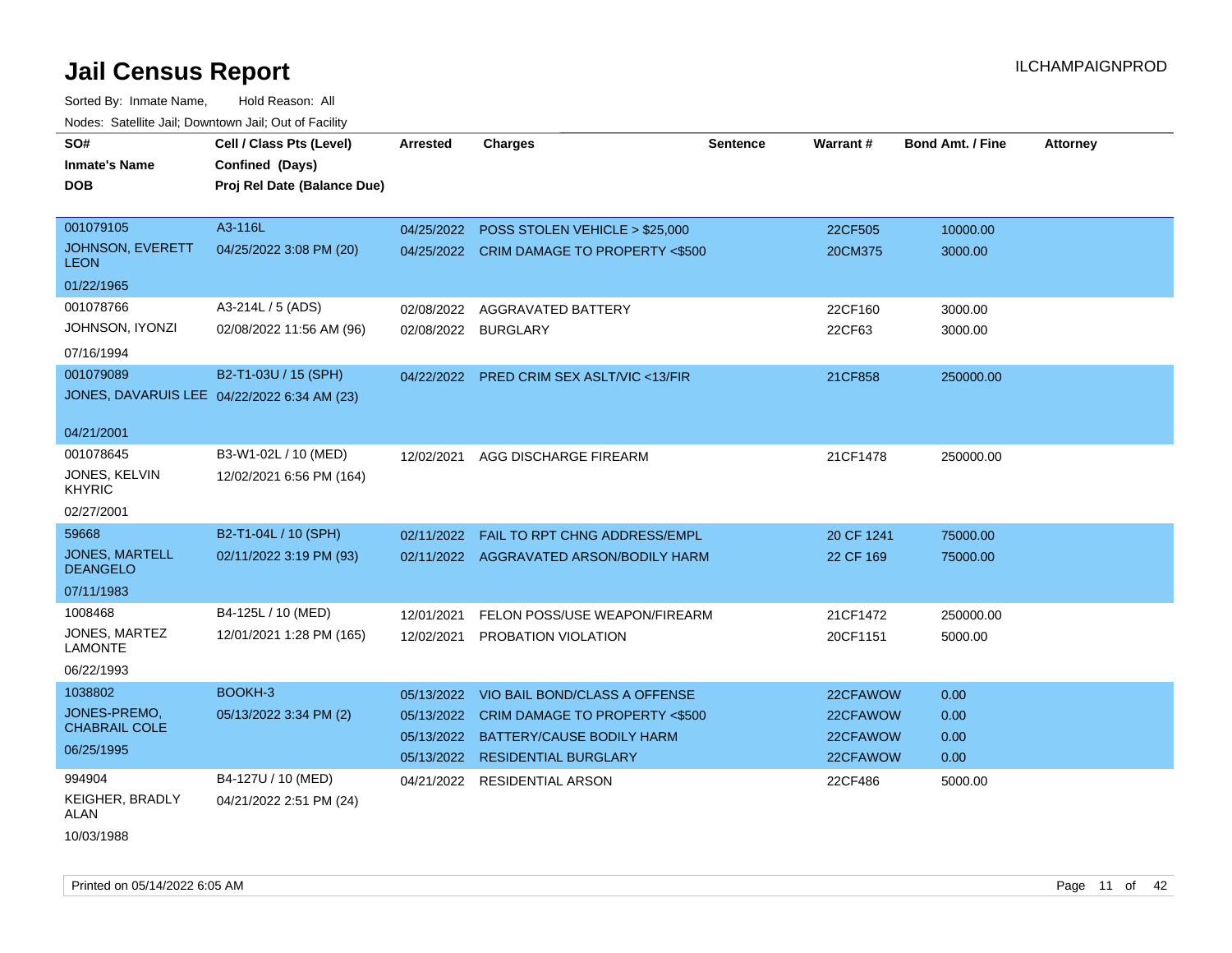| SO#<br><b>Inmate's Name</b><br><b>DOB</b>                                                         | Cell / Class Pts (Level)<br>Confined (Days)<br>Proj Rel Date (Balance Due)                            | Arrested                                                           | <b>Charges</b>                                                                                                                                                                                             | <b>Sentence</b> | <b>Warrant#</b>                                                       | <b>Bond Amt. / Fine</b>                                    | <b>Attorney</b> |
|---------------------------------------------------------------------------------------------------|-------------------------------------------------------------------------------------------------------|--------------------------------------------------------------------|------------------------------------------------------------------------------------------------------------------------------------------------------------------------------------------------------------|-----------------|-----------------------------------------------------------------------|------------------------------------------------------------|-----------------|
| 1000825<br><b>KELLEY, MEGAN</b><br><b>MARIE</b><br>10/31/1991<br>001079161<br><b>KEMP, ALEXIS</b> | A2-223L / 5 (ADS)<br>04/27/2022 6:19 PM (18)<br>5/24/2022 (0.00)<br>BOOKF-2<br>05/13/2022 5:41 PM (2) | 04/27/2022<br>04/27/2022<br>04/27/2022<br>04/27/2022<br>05/13/2022 | <b>DRIVING ON REVOKED LICENSE</b><br><b>RESIST/OBSTRUCTING A PEACE OFFICEF</b><br>POSSESSION OF METH/5<15 GRAMS<br>POSSESSION OF METH<5 GRAMS<br>DOMESTIC BATTERY<br>05/13/2022 CRIM DMG TO PROP \$500-10K |                 | 21CF38<br><b>22CF4</b><br>21CF965<br>21CF1639<br>22CFAWOW<br>22CFAWOW | 4550.00<br>10000.00<br>5000.00<br>75000.00<br>0.00<br>0.00 |                 |
| <b>DEANDRA</b><br>08/08/1996<br>44798<br>KILLAM, STEVEN<br><b>WAYNE</b><br>03/30/1977             | A4-207L / 10 (MED)<br>04/19/2022 5:26 PM (26)                                                         |                                                                    | 04/19/2022 AGG BATTERY/GOVERNMENT EMP                                                                                                                                                                      |                 | 22CF481                                                               | 2220.00                                                    |                 |
| 001078818<br>KINSEL, EVERAL<br>MICHAEL WILLIAM<br>10/16/1985                                      | B1-107L / 10 (MED)<br>02/04/2022 7:37 PM (100)                                                        | 02/04/2022                                                         | DOMESTIC BATTERY/OTHER PRIOR                                                                                                                                                                               |                 | 22CF148                                                               | 50000.00                                                   |                 |
| 001077710<br>LANGE, DEVONTAE<br>AND'RE<br>03/05/1994                                              | B3-W6-23U / 5 (MIN)<br>03/31/2022 2:21 PM (45)                                                        |                                                                    | 03/31/2022 AGG DOMESTIC BATTERY/STRANGLE<br>03/31/2022 AGG BATTERY/PUBLIC PLACE                                                                                                                            |                 | 21CF212<br>21CF279                                                    | 0.00<br>0.00                                               |                 |
| 29681<br>LENOIR, JOHN<br><b>CHRISTOPHER</b><br>04/20/1966                                         | A3-117L / 15 (ADS)<br>07/14/2020 12:51 PM (670)                                                       | 07/14/2020                                                         | PREDATORY CRIMINAL SEX ASSLT/CHILD                                                                                                                                                                         |                 | 20CF-781                                                              | 250000.00                                                  |                 |
| 001078797<br>LEVIN, DANIEL DAVID<br>08/08/1984                                                    | B1-105L / 10 (ADS)<br>01/26/2022 3:00 PM (109)                                                        |                                                                    | 01/26/2022 VIO STALKING NO CONTACT ORDER                                                                                                                                                                   |                 | 22CM31                                                                | 5000.00                                                    |                 |
| 55648<br>LEWIS, LATASHA<br>ANNLEE<br>03/23/1982                                                   | BOOKH-4 / 5 (ADS)<br>05/08/2022 10:33 AM (7)                                                          |                                                                    | 05/08/2022 CRIM DMG TO PROP \$500-10K                                                                                                                                                                      |                 | 2020CF821                                                             | 940.00                                                     |                 |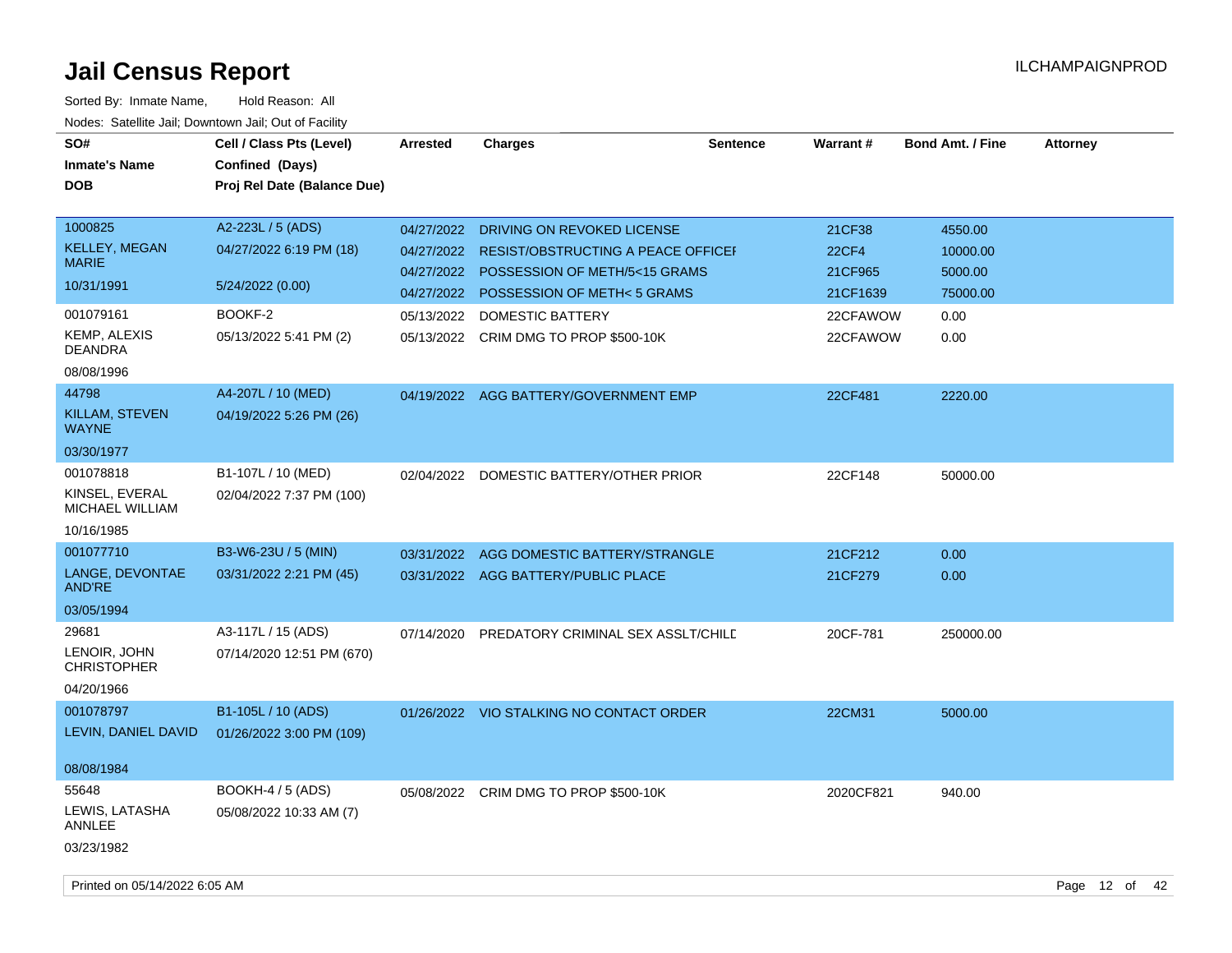| SO#<br><b>Inmate's Name</b><br><b>DOB</b>                            | Cell / Class Pts (Level)<br>Confined (Days)<br>Proj Rel Date (Balance Due) | <b>Arrested</b>          | <b>Charges</b>                                                                                       | <b>Sentence</b> | <b>Warrant#</b>               | <b>Bond Amt. / Fine</b>       | Attorney |
|----------------------------------------------------------------------|----------------------------------------------------------------------------|--------------------------|------------------------------------------------------------------------------------------------------|-----------------|-------------------------------|-------------------------------|----------|
| 41428<br><b>LINDSEY, DERRICK</b><br><b>LAMONT</b><br>06/19/1975      | B4-224U / 10 (MED)<br>03/02/2022 8:03 AM (74)                              | 05/02/2022               | POSSESSING A CONTROLLED SUBSTANC                                                                     |                 | 22CF255                       | 100000.00                     |          |
| 001077143<br>LORENZO-MATEO,<br><b>DIEGO</b><br>11/01/2000            | B3-W3-11U / 10 (MED)<br>05/04/2022 4:07 AM (11)                            | 05/04/2022               | <b>BURGLARY</b><br>05/04/2022 AGG ASLT PEACE OFF/FIRE/ER WRK<br>05/04/2022 AGG BATTERY/PEACE OFFICER |                 | 22CF545<br>22CF401<br>21CF180 | 2170.00<br>3000.00<br>3000.00 |          |
| 1035159<br>MACKEY, MICHAEL<br><b>ANTHONY</b><br>07/27/1971           | B2-T2-07U / 15 (SPH)<br>05/09/2022 11:53 AM (6)                            | 05/09/2022               | RECEIVE/POSS/SELL STOLEN VEH                                                                         |                 | 22CF579                       | 25000.00                      |          |
| 53045<br>MARKHAM, HENRY<br>EARL<br>02/10/1981                        | B3-W2-05U / 10 (MED)<br>04/21/2022 10:56 PM (24)<br>6/19/2022 (0.00)       | 04/21/2022               | DOMESTIC BTRY/CONTACT/VIO O/P<br>04/21/2022 AGGRAVATED BATTERY/NURSE                                 |                 | 22CF487                       | 5000.00<br>1000.00            |          |
| 001078320<br><b>MARSH, PAUL</b><br><b>OLUFUNMILAYO</b><br>07/13/1994 | A3-216U / 10 (ADS)<br>04/30/2022 8:44 PM (15)                              |                          | 04/30/2022 BURGLARY                                                                                  |                 | 22CF533                       | 5000.00                       |          |
| 1063030<br>02/22/1991                                                | B1-107U / 15 (ADS)<br>MASON, RYAN ONEIAL 12/21/2021 9:30 AM (145)          | 12/20/2021<br>12/22/2021 | <b>MURDER</b><br>PAROLE REVOCATION                                                                   |                 | 21CF1571<br>CH2107979         | 5000000.00<br>0.00            |          |
| 1038892<br>MCCAULEY, TIMOTHY<br><b>WILLIAM</b><br>03/05/1989         | B2-DR / 10 (SPH)<br>02/16/2022 8:49 PM (88)                                | 02/16/2022               | PRED CRIM SEX ASLT/BODILY HARM                                                                       |                 | 22CF199                       | 500000.00                     |          |
| 48792<br>MCCLAIN, HURCHEL<br><b>JOSEPH</b><br>05/01/1979             | B4-126L / 10 (MED)<br>11/20/2021 4:11 AM (176)                             | 11/19/2021               | AGG BATTERY/DISCHARGE FIREARM                                                                        |                 | 21CF1425                      | 500000.00                     |          |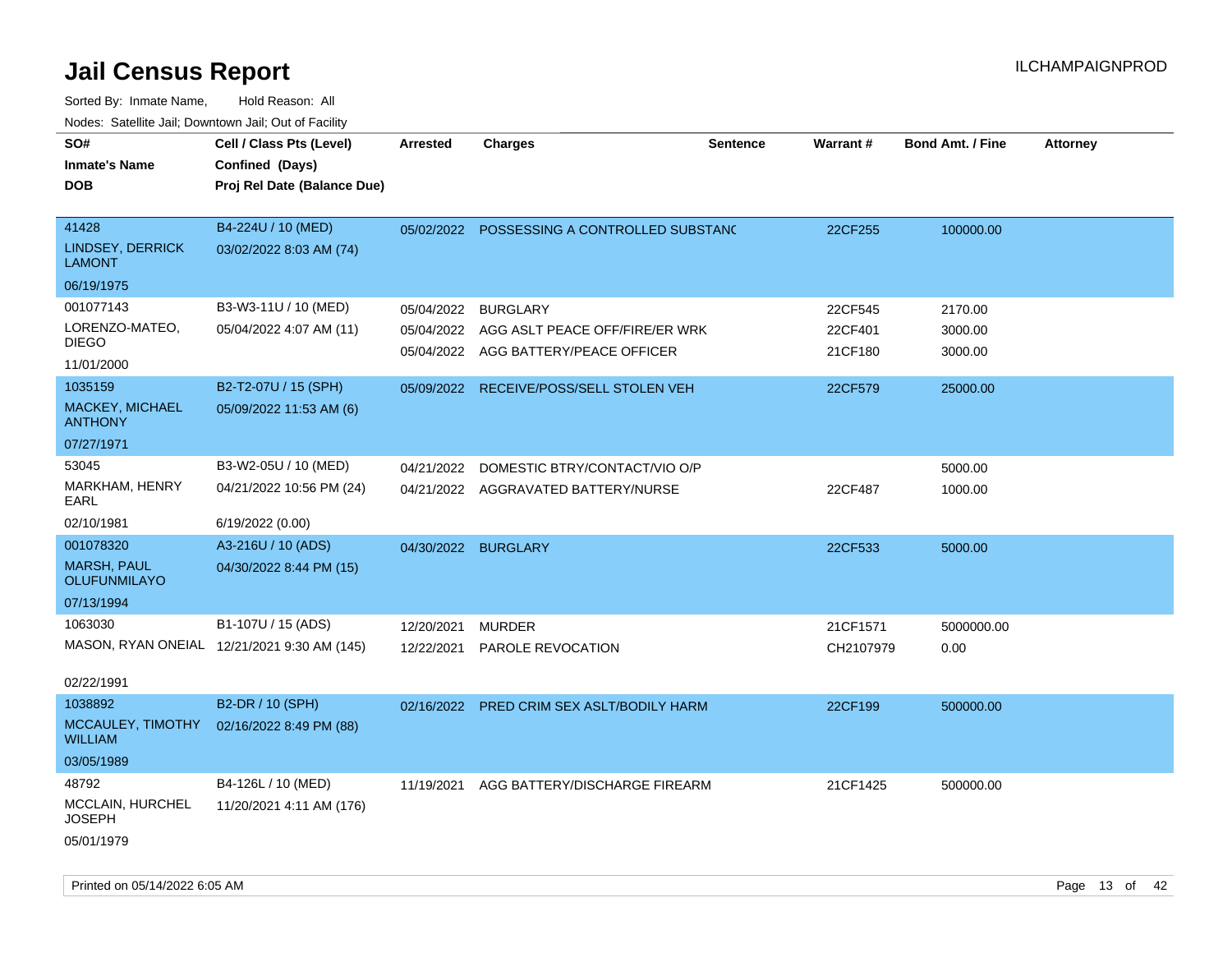Sorted By: Inmate Name, Hold Reason: All

| Nodes: Satellite Jail; Downtown Jail; Out of Facility |                             |                 |                                          |                 |               |                         |                 |
|-------------------------------------------------------|-----------------------------|-----------------|------------------------------------------|-----------------|---------------|-------------------------|-----------------|
| SO#                                                   | Cell / Class Pts (Level)    | <b>Arrested</b> | <b>Charges</b>                           | <b>Sentence</b> | Warrant#      | <b>Bond Amt. / Fine</b> | <b>Attorney</b> |
| <b>Inmate's Name</b>                                  | Confined (Days)             |                 |                                          |                 |               |                         |                 |
| <b>DOB</b>                                            | Proj Rel Date (Balance Due) |                 |                                          |                 |               |                         |                 |
|                                                       |                             |                 |                                          |                 |               |                         |                 |
| 1005514                                               | B4-121U / 15 (MAX)          |                 | 04/27/2022 FELON POSS/USE WEAPON/FIREARM |                 | 22CF518       | 750000.00               |                 |
| MCDONALD,<br><b>RAYTRELL DOMINIQUE</b>                | 04/27/2022 11:11 PM (18)    |                 |                                          |                 |               |                         |                 |
| 03/08/1992                                            |                             |                 |                                          |                 |               |                         |                 |
| 001077938                                             | BOOKH-6 / 15 (ADS)          | 05/10/2021      | AGG KIDNAPING DISCH FIR/HARM             |                 | 21CF532       | 5000000.00              |                 |
| MCGAHA,                                               | 05/10/2021 7:02 PM (370)    | 05/11/2021      | <b>MURDER</b>                            |                 | 2021-CF-215   | 0.00                    |                 |
| CHRISTOPHER D                                         |                             | 05/27/2021      | ESCAPE FROM DEPT OF CORRECTION           |                 | 21CF600       | 2000000.00              |                 |
| 07/27/1991                                            |                             |                 |                                          |                 |               |                         |                 |
| 66710                                                 | A4-207U / 15 (ADS)          |                 | 01/19/2022 ARMED VIOLENCE/CATEGORY I     |                 | <b>22CF88</b> | 75000.00                |                 |
| <b>MEEKS, CASSARIOUS</b><br><b>MONTE</b>              | 01/20/2022 11:40 AM (115)   |                 |                                          |                 |               |                         |                 |
| 06/22/1984                                            |                             |                 |                                          |                 |               |                         |                 |
| 1043071                                               | A2-120L / 10 (MED)          | 11/08/2021      | CRIM DMG/GOVT PROP/<\$500                |                 | 21CF1378      | 0.00                    |                 |
| MERRELL-<br>SUTHERLAND, ALICIA                        | 11/08/2021 2:22 AM (188)    |                 |                                          |                 |               |                         |                 |
| 11/26/1972                                            |                             |                 |                                          |                 |               |                         |                 |
| 40235                                                 | B3-W7-25U / 5 (MIN)         | 10/04/2021      | AGG DUI/4                                |                 | 2021CF1145    | 35000.00                |                 |
| MERRIWEATHER,<br><b>MARCUS TODD</b>                   | 10/04/2021 4:41 PM (223)    |                 |                                          |                 |               |                         |                 |
| 11/28/1967                                            |                             |                 |                                          |                 |               |                         |                 |
| 1040273                                               | B1-102L / 15 (ADS)          | 09/30/2021      | PRED CRIM SEX ASLT/VICTIM <13            |                 | 21CF329       | 500000.00               |                 |
| METCALFE, LANELL<br><b>JARON</b>                      | 09/30/2021 11:32 PM (227)   |                 |                                          |                 |               |                         |                 |
| 09/22/1988                                            |                             |                 |                                          |                 |               |                         |                 |
| 968679                                                | A4-205L / 15 (MAX)          |                 | 04/10/2022 ARMED VIOLENCE/CATEGORY I     |                 | 21CF911       | 750000.00               |                 |
| <b>MILES, ANTHONY</b><br><b>MARCUS JERALE</b>         | 04/10/2022 9:29 PM (35)     |                 |                                          |                 |               |                         |                 |
| 10/21/1985                                            |                             |                 |                                          |                 |               |                         |                 |
| 1026478                                               | B3-W4-13U / 5 (ADS)         | 05/10/2022      | CRIM TRES TO RES/PERS PRESENT            |                 | 22CF579       | 5000.00                 |                 |
| MILLER, ANTHONY                                       | 05/10/2022 2:17 AM (5)      |                 | 05/10/2022 VIO BAIL BOND/CLASS 4 OFFENSE |                 | 22CM155       | 19850.00                |                 |
| 02/20/1994                                            |                             |                 |                                          |                 |               |                         |                 |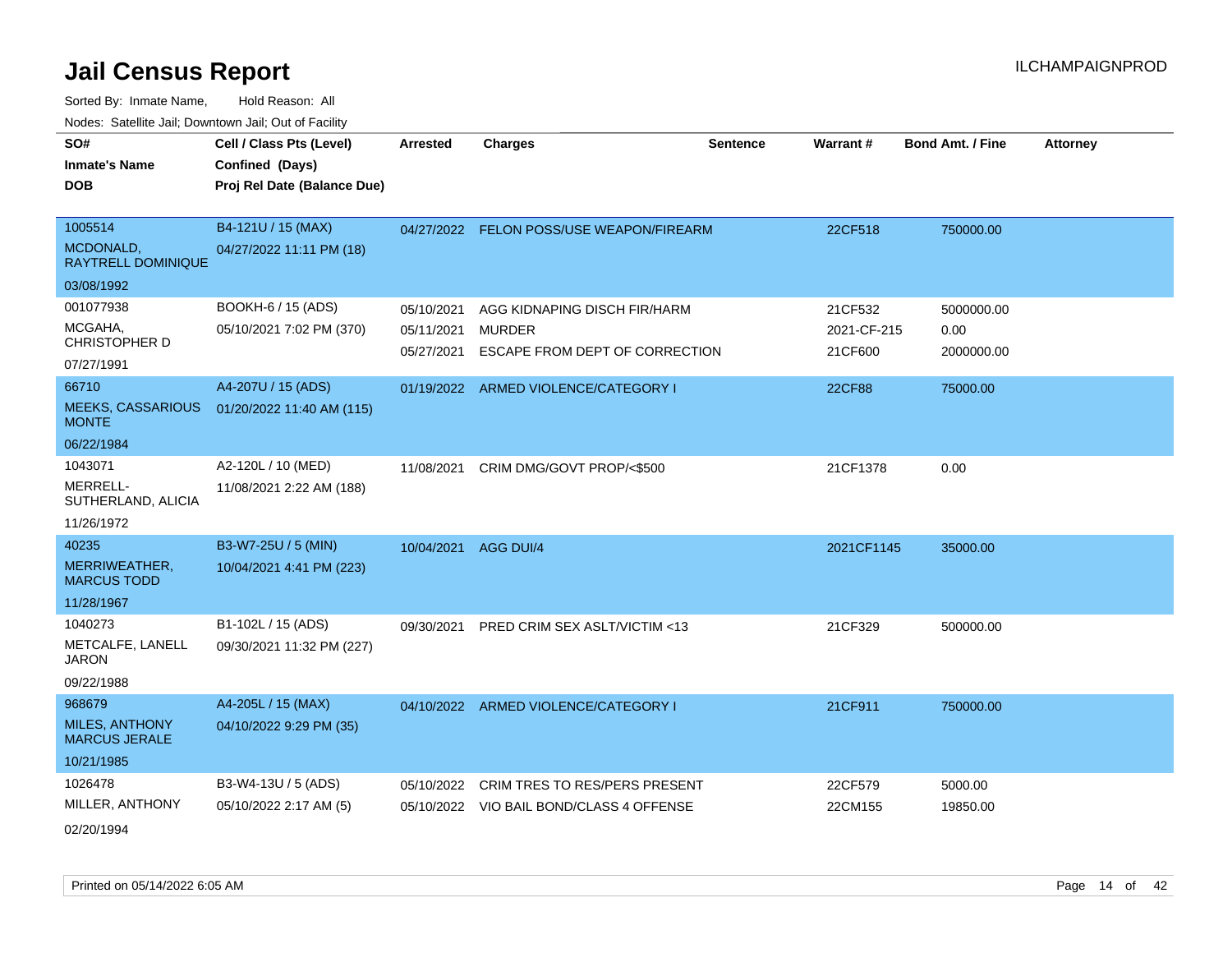| indues. Satellite Jali, Downtown Jali, Out of Facility |                                              |                      |                                           |                 |               |                         |                 |
|--------------------------------------------------------|----------------------------------------------|----------------------|-------------------------------------------|-----------------|---------------|-------------------------|-----------------|
| SO#                                                    | Cell / Class Pts (Level)                     | Arrested             | <b>Charges</b>                            | <b>Sentence</b> | Warrant#      | <b>Bond Amt. / Fine</b> | <b>Attorney</b> |
| <b>Inmate's Name</b>                                   | Confined (Days)                              |                      |                                           |                 |               |                         |                 |
| <b>DOB</b>                                             | Proj Rel Date (Balance Due)                  |                      |                                           |                 |               |                         |                 |
|                                                        |                                              |                      |                                           |                 |               |                         |                 |
| 41584                                                  | B4-227L / 15 (MAX)                           |                      | 12/01/2021 ARMED HABITUAL CRIMINAL        |                 | 21CF1467      | 500000.00               |                 |
|                                                        | MILLER, JOSE LOVELL 12/02/2021 1:04 AM (164) |                      |                                           |                 |               |                         |                 |
|                                                        |                                              |                      |                                           |                 |               |                         |                 |
| 10/07/1975                                             |                                              |                      |                                           |                 |               |                         |                 |
| 1042168                                                | B3-W5-18L / 5 (MIN)                          | 02/26/2022 AGG DUI/4 |                                           |                 | 22CF238       | 15000.00                |                 |
| MONTALVO, ANTONIO                                      | 02/26/2022 6:14 AM (78)                      |                      |                                           |                 |               |                         |                 |
|                                                        |                                              |                      |                                           |                 |               |                         |                 |
| 05/03/1976                                             |                                              |                      |                                           |                 |               |                         |                 |
| 1052889                                                | B3-W6-24L / 10 (MED)                         |                      | 03/31/2022 AGGRAVATED DOMESTIC BATTERY    |                 | 22CF375       | 500000.00               |                 |
| MOORE, JEREMIAH<br><b>THOMAS</b>                       | 03/31/2022 2:39 AM (45)                      |                      |                                           |                 |               |                         |                 |
|                                                        |                                              |                      |                                           |                 |               |                         |                 |
| 07/21/1996                                             |                                              |                      |                                           |                 |               |                         |                 |
| 539294                                                 | B3-W3-12L / 10 (MED)                         | 01/11/2022           | AGG DUI/NO VALID DL                       |                 | 22CF49        | 5000.00                 |                 |
| MOSLEY, JAMES<br><b>CALVIN</b>                         | 01/11/2022 9:43 PM (124)                     |                      | 01/11/2022 PAROLE REVOCATION              |                 | CH2200227     | 0.00                    |                 |
| 12/11/1985                                             |                                              |                      |                                           |                 |               |                         |                 |
| 001078993                                              | A3-212L / 10 (ADS)                           |                      |                                           |                 |               |                         |                 |
|                                                        | MURPHY, JUSTIN RAY 03/29/2022 6:40 PM (47)   |                      | 03/29/2022 AGG ASLT PEACE OFF/FIRE/ER WRK |                 | <b>22CM87</b> | 5000.00                 |                 |
|                                                        |                                              |                      |                                           |                 |               |                         |                 |
| 03/12/1997                                             |                                              |                      |                                           |                 |               |                         |                 |
| 001078814                                              | B3-W5-19U / 5 (MIN)                          |                      | 05/05/2022 VIO BAIL BOND/CLASS 2 OFFENSE  |                 | 22CM150       | 14700.00                |                 |
| MYLES, JENTAVIOUS                                      | 05/05/2022 4:19 AM (10)                      |                      |                                           |                 |               |                         |                 |
| <b>KENTRAIL</b>                                        |                                              |                      |                                           |                 |               |                         |                 |
| 10/12/2001                                             |                                              |                      |                                           |                 |               |                         |                 |
| 001079159                                              | BOOKH-7                                      |                      | 05/13/2022 AGGRAVATED DOMESTIC BATTERY    |                 | 2022CFAWOW    | 0.00                    |                 |
| O'BRIEN, HYDE                                          | 05/13/2022 2:38 PM (2)                       |                      |                                           |                 |               |                         |                 |
| <b>TAIDGHIN</b>                                        |                                              |                      |                                           |                 |               |                         |                 |
| 04/25/1986                                             |                                              |                      |                                           |                 |               |                         |                 |
| 001079164                                              | BOOKF-2                                      |                      | 05/14/2022 AGGRAVATED BATTERY             |                 | 22CFAWOW      | 0.00                    |                 |
| ORINGTON, MAJAYLA                                      | 05/14/2022 3:52 AM (1)                       |                      |                                           |                 |               |                         |                 |
| RENEE JOAN                                             |                                              |                      |                                           |                 |               |                         |                 |
| 10/07/2001                                             |                                              |                      |                                           |                 |               |                         |                 |
|                                                        |                                              |                      |                                           |                 |               |                         |                 |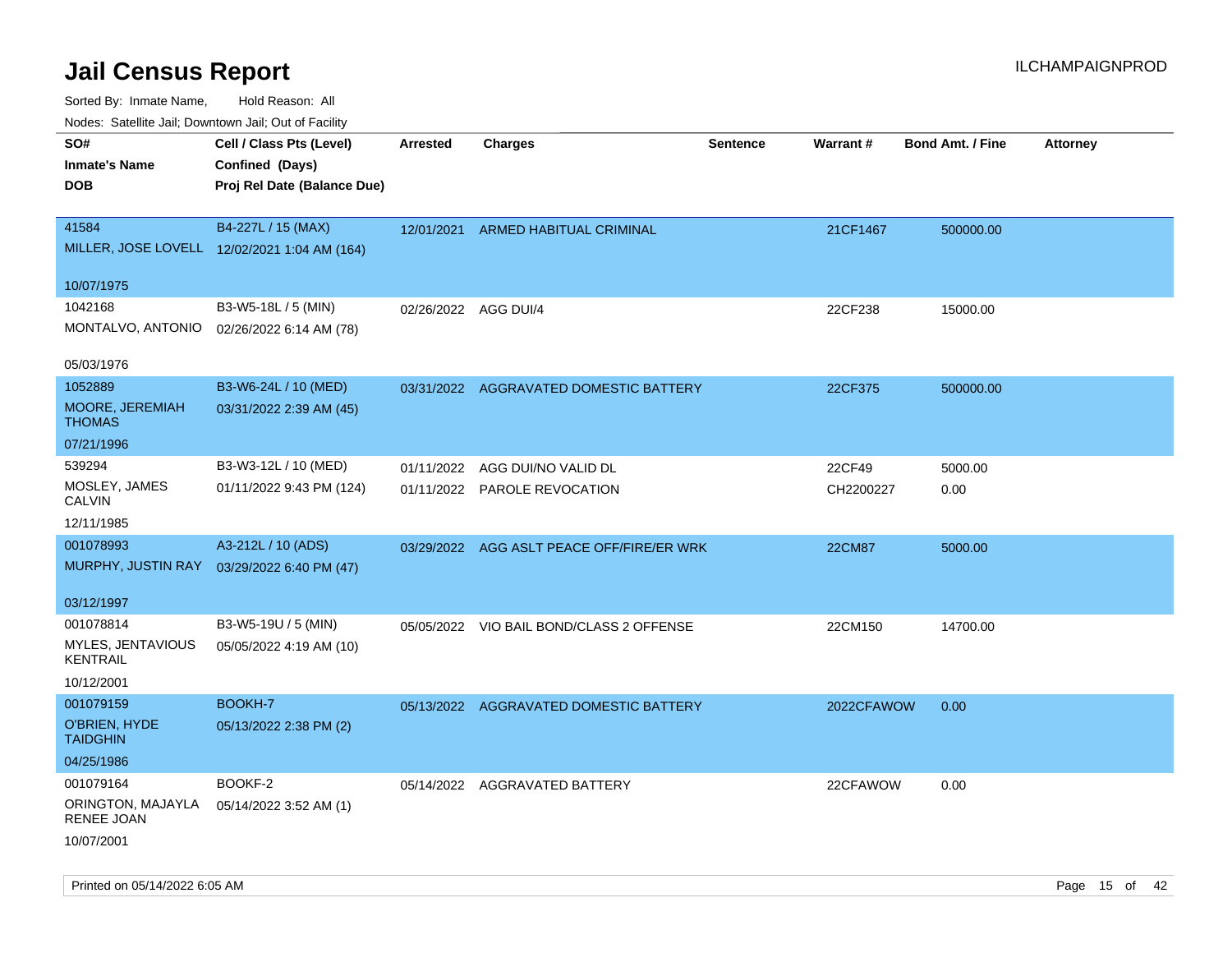| SO#<br><b>Inmate's Name</b><br>DOB                         | Cell / Class Pts (Level)<br>Confined (Days)<br>Proj Rel Date (Balance Due) | <b>Arrested</b>                        | <b>Charges</b>                                                                                                          | <b>Sentence</b> | <b>Warrant#</b>                 | <b>Bond Amt. / Fine</b>               | <b>Attorney</b> |
|------------------------------------------------------------|----------------------------------------------------------------------------|----------------------------------------|-------------------------------------------------------------------------------------------------------------------------|-----------------|---------------------------------|---------------------------------------|-----------------|
|                                                            |                                                                            |                                        |                                                                                                                         |                 |                                 |                                       |                 |
| 544881<br>JUAN                                             | B3-W6-21U / 5 (MIN)<br>PASCUAL, FRANCISCO 05/02/2022 11:40 PM (13)         | 05/02/2022                             | <b>RESIST/OBSTRUCT WITH INJURY</b><br>05/02/2022 BATTERY/CAUSE BODILY HARM<br>05/02/2022 DOMESTIC BTRY/PHYSICAL CONTACT |                 | 22CF543<br>20CM592<br>20CM802   | 7110.00<br>7500.00<br>5000.00         |                 |
| 04/20/1983                                                 |                                                                            |                                        |                                                                                                                         |                 |                                 |                                       |                 |
| 001078854<br>PATNAUDE, MARTY<br>ww.                        | B2-DR / 15 (SPH)<br>02/15/2022 5:12 PM (89)                                | 02/15/2022                             | ARMED VIOLENCE/CATEGORY I<br>02/15/2022 AGG BATTERY/DISCHARGE FIREARM                                                   |                 | 22CF190<br>2019JD22             | 100000.00<br>0.00                     |                 |
| 08/26/2003                                                 |                                                                            |                                        |                                                                                                                         |                 |                                 |                                       |                 |
| 1076920<br>PENNINGTON, RICHIE<br><b>DEAN</b>               | <b>BOOKH-8 / 10 (MED)</b><br>05/11/2022 12:19 PM (4)                       |                                        | 05/11/2022 FELON POSS/USE WEAPON/FIREARM                                                                                | 15y (DOC)       | 20-CF-892                       | 0.00                                  |                 |
| 05/11/1977                                                 |                                                                            |                                        |                                                                                                                         |                 |                                 |                                       |                 |
| 61251<br>PETMECKY, JOHN<br><b>ROBERT</b><br>03/09/1983     | A3-114L / 15 (ADS)<br>12/27/2021 1:52 PM (139)                             | 12/27/2021                             | <b>PRED CRIM SEX ASLT/VICTIM &lt;13</b>                                                                                 |                 | 21CF651                         | 500000.00                             |                 |
| 001078357                                                  | A4-105L                                                                    | 09/17/2021                             | ARMED ROBBERY/ARMED W/FIREARM                                                                                           |                 | 21CF1230                        | 500000.00                             |                 |
| PETTIGREW, CAREY<br><b>CORNITRIAS DEOBLO</b><br>08/31/1986 | 09/17/2021 9:56 AM (240)                                                   | 09/17/2021<br>09/17/2021<br>09/17/2021 | ARMED ROBBERY/ARMED W/FIREARM<br>ARMED ROBBERY/ARMED W/FIREARM<br>ARMED ROBBERY/ARMED W/FIREARM                         |                 | 22-CF-7<br>21CF1128<br>21CF1129 | 500000.00<br>1000000.00<br>1000000.00 |                 |
| 1030954                                                    | B3-W4-16L / 10 (MED)                                                       | 01/14/2022                             | ARMED VIOLENCE/CATEGORY I                                                                                               |                 | 22CF76                          | 150000.00                             |                 |
| PETTIGREW,<br><b>MALCOME JAMIESON</b>                      | 01/15/2022 4:35 AM (120)                                                   | 01/14/2022                             | MFG/DEL CANNABIS/10-30 GRAMS                                                                                            |                 | 2020CF9                         | 15000.00                              |                 |
| 02/20/1995                                                 |                                                                            |                                        |                                                                                                                         |                 |                                 |                                       |                 |
| 1008308                                                    | A4-106U / 10 (MED)                                                         | 01/30/2022 ASSAULT                     |                                                                                                                         |                 | 19CM364                         | 4000.00                               |                 |
| PETTIGREW, MARIO<br><b>TRAVINIO</b>                        | 01/30/2022 6:15 AM (105)                                                   |                                        | 01/30/2022 AGG BTRY/GREAT BOD HARM/60+                                                                                  |                 | 22CF131                         | 15000.00                              |                 |
| 08/11/1992                                                 |                                                                            |                                        |                                                                                                                         |                 |                                 |                                       |                 |
| 1059394<br>PHILLIPS, ISAAC<br><b>TERRELL</b>               | B3-W1-04L / 5 (MIN)<br>02/16/2022 9:00 AM (88)                             |                                        | 02/16/2022 AGG DUI/NO VALID DL                                                                                          |                 | 2020CF1396                      | 0.00                                  |                 |
| 12/27/1996                                                 | 5/15/2022 (0.00)                                                           |                                        |                                                                                                                         |                 |                                 |                                       |                 |
| Printed on 05/14/2022 6:05 AM                              |                                                                            |                                        |                                                                                                                         |                 |                                 |                                       | Page 16 of 42   |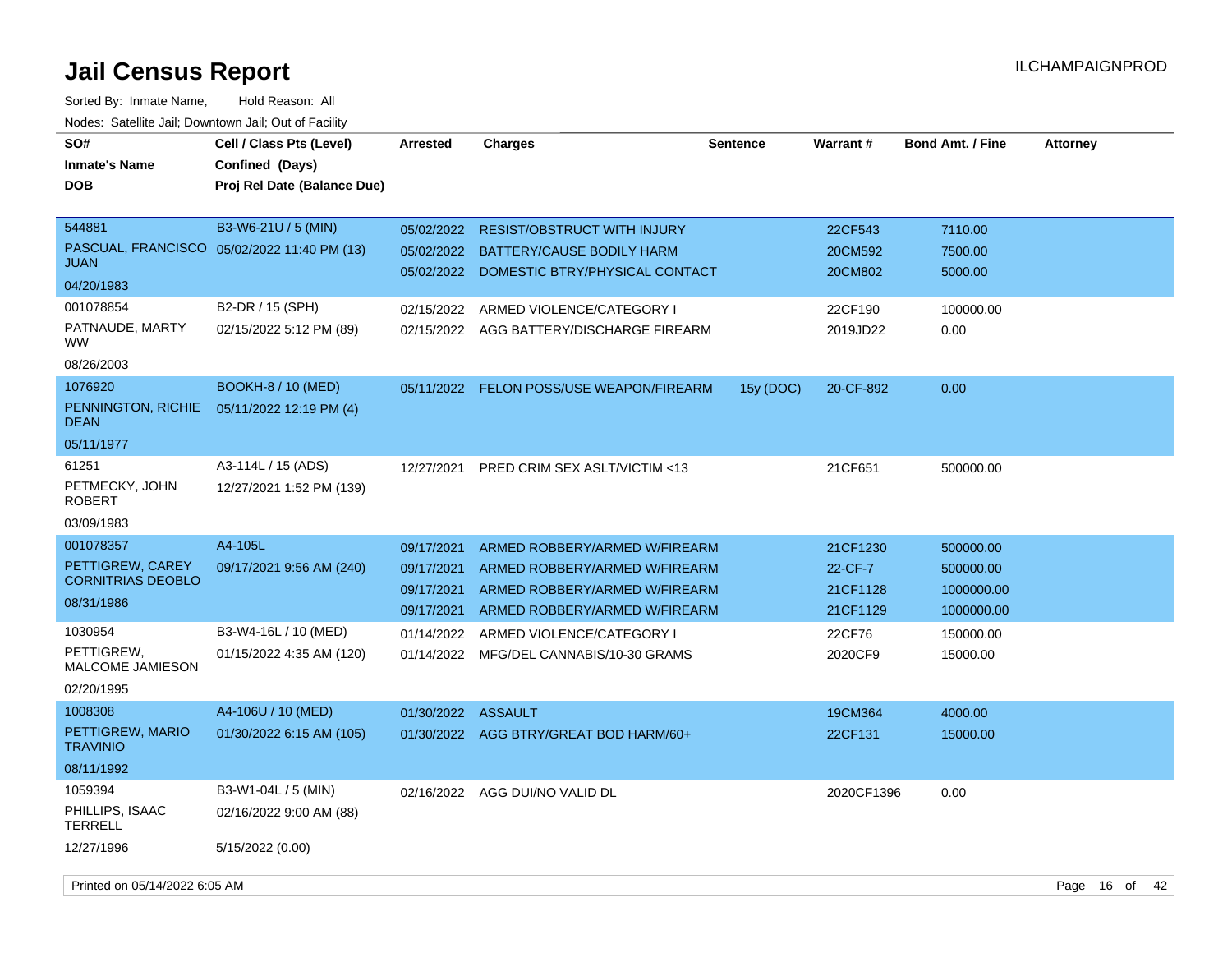| roaco. Calcinio dan, Domnomi dan, Cal or Fability                 |                                                                            |                                        |                                                                                                     |                 |                                                    |                                    |                 |
|-------------------------------------------------------------------|----------------------------------------------------------------------------|----------------------------------------|-----------------------------------------------------------------------------------------------------|-----------------|----------------------------------------------------|------------------------------------|-----------------|
| SO#<br><b>Inmate's Name</b><br>DOB                                | Cell / Class Pts (Level)<br>Confined (Days)<br>Proj Rel Date (Balance Due) | Arrested                               | <b>Charges</b>                                                                                      | <b>Sentence</b> | <b>Warrant#</b>                                    | <b>Bond Amt. / Fine</b>            | <b>Attorney</b> |
| 1069766<br>PHILLIPS, REBEKAH<br><b>LOUISE</b><br>09/06/1985       | A1-124L / 5 (MIN)<br>04/05/2022 2:44 PM (40)                               |                                        | 04/05/2022 DUI ANY AMOUNT OF DRUG                                                                   |                 | 17-DT-0026-1                                       | 0.00                               |                 |
| 1022441<br>PICKENS, DONTRELL<br>DEMAR<br>12/10/1993               | B2-T1-01U / 10 (SPH)<br>10/27/2021 1:39 PM (200)                           | 10/27/2021<br>10/27/2021               | AGG BATTERY/PEACE OFFICER<br>AGG BATTERY/PEACE OFFICER                                              |                 | 2021 CF 12<br>2020 CF 1488                         | 7500.00<br>7500.00                 |                 |
| 001078005<br>PINEX, MARCHELLO D                                   | B1-204L / 10 (MED)<br>03/08/2022 2:54 AM (68)                              | 03/08/2022<br>03/08/2022               | HOME INVASION/CAUSE INJURY<br>AGGRAVATED BATTERY/STRANGLE                                           |                 | 22CF280<br>19CR605101                              | 1000000.00<br>0.00                 |                 |
| 12/25/1991<br>60613<br>POINDEXTER,<br>ANTHONY DEVON<br>06/14/1978 | B4-226L / 10 (MED)<br>04/26/2022 8:49 PM (19)                              |                                        | 04/26/2022 FELON POSS/USE WEAPON/FIREARM                                                            |                 | 22CF513                                            | 75000.00                           |                 |
| 54916<br>RAYBURN, JOSHUA<br><b>STEVEN</b><br>03/09/1982           | B4-222U / 10 (MED)<br>04/29/2022 1:56 PM (16)                              |                                        | 04/29/2022 ATTEMPT DISARM PC OFF/CORR EMP                                                           |                 | 22CF535                                            | 100000.00                          |                 |
| 1008646<br>RIVERA, ANDRIANNA<br>LEANN<br>06/25/1991               | BOOKF-2 / 10 (MED)<br>05/12/2022 1:14 PM (3)                               | 05/12/2022 THEFT<br>05/12/2022         | RESIST/OBSTRUCTING A PEACE OFFICEF<br>05/12/2022 AGG ASLT/USE DDLY WEAPON                           |                 | 22CF20<br>22CM39<br>21CM490                        | 10000.00<br>1000.00<br>1000.00     |                 |
| 001077783<br>RIVERA, DARYL<br><b>ANTONIO</b><br>11/14/1981        | A3-213L / 10 (ADS)<br>01/05/2022 4:20 PM (130)                             |                                        | 01/05/2022 AGGRAVATED BATTERY                                                                       |                 | 21CF325                                            | 500000.00                          |                 |
| 001079048<br>ROBINSON, AMARI<br>MICHELLE TAMIRA<br>04/10/2004     | A1-227L / 15 (MAX)<br>04/10/2022 9:44 AM (35)                              | 04/10/2022<br>04/10/2022<br>04/10/2022 | MURDER<br>AGGRAVATED BATTERY<br><b>CRIMINAL DAMAGE</b><br>04/10/2022 AGG UNLAWFUL USE WEAPON/PERSON |                 | 21CF649<br>2022-JD-014<br>2022-JD-014<br>21-JD-079 | 1000000.00<br>0.00<br>0.00<br>0.00 |                 |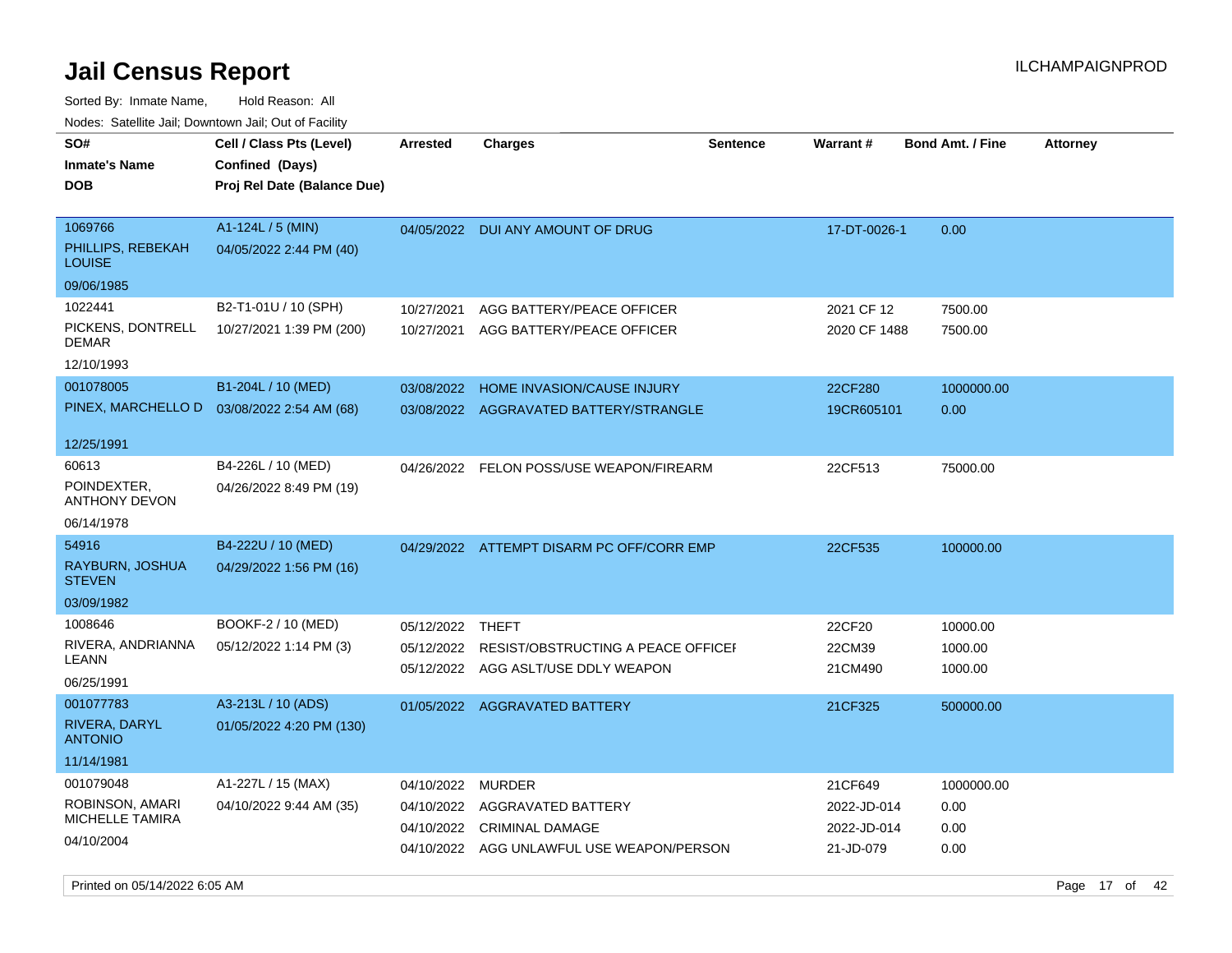Sorted By: Inmate Name, Hold Reason: All Nodes: Satellite Jail; Downtown Jail; Out of Facility

| SO#                                     | Cell / Class Pts (Level)    | <b>Arrested</b> | <b>Charges</b>                            | <b>Sentence</b> | Warrant #  | <b>Bond Amt. / Fine</b> | <b>Attorney</b> |
|-----------------------------------------|-----------------------------|-----------------|-------------------------------------------|-----------------|------------|-------------------------|-----------------|
| <b>Inmate's Name</b>                    | Confined (Days)             |                 |                                           |                 |            |                         |                 |
| <b>DOB</b>                              | Proj Rel Date (Balance Due) |                 |                                           |                 |            |                         |                 |
|                                         |                             |                 |                                           |                 |            |                         |                 |
| 979485                                  | B2-T4-16L / 15 (SPH)        | 03/12/2021      | PRED CRIM SEX ASLT/VICTIM <13             |                 | 21CF282    | 1000000.00              |                 |
| RODRIGUEZ, JOSHUA<br><b>ANTHONY</b>     | 03/12/2021 1:57 PM (429)    |                 |                                           |                 |            |                         |                 |
| 04/06/1990                              |                             |                 |                                           |                 |            |                         |                 |
| 61330                                   | B4-224L / 15 (MAX)          | 12/01/2021      | ARMED HABITUAL CRIMINAL                   |                 | 21CF1473   | 500000.00               |                 |
| <b>RUFFIN, JONATHON</b><br><b>CECIL</b> | 12/01/2021 5:34 AM (165)    | 12/01/2021      | PAROLE REVOCATION                         |                 | CH2107545  | 0.00                    |                 |
| 05/10/1984                              |                             |                 |                                           |                 |            |                         |                 |
| 001077681                               | B3-W7-26L / 10 (MED)        | 04/08/2022      | CRIM DMG/GOVT PROP/<\$500                 |                 | 22CM101    | 18890.00                |                 |
| <b>SALES, ANDREW</b>                    | 04/08/2022 6:03 PM (37)     |                 | 04/11/2022 ELEC HRSMT/OBSCENE/FORC FEL    |                 | 21CF406    | 25000.00                |                 |
| <b>KEVIN</b>                            |                             |                 | 04/11/2022 AGGRAVATED DOMESTIC BATTERY    |                 | 21CF247    | 1000.00                 |                 |
| 02/25/1979                              |                             |                 |                                           |                 |            |                         |                 |
| 1071161                                 | B4-124L / 15 (MAX)          | 08/18/2021      | DELIVERY OF OR POSSESSION OF W/INT        |                 | 21CF1008   | 500000.00               |                 |
| SANDERS, MARKELL<br>LAMAR               | 08/18/2021 6:18 PM (270)    |                 |                                           |                 |            |                         |                 |
| 02/02/2000                              |                             |                 |                                           |                 |            |                         |                 |
| 1036300                                 | BOOKH-5                     | 05/14/2022      | <b>RESIST/OBSTRUCT WITH INJURY</b>        |                 | 2022CFAWOW | 0.00                    |                 |
| SERRANO, CRISTIAN                       | 05/14/2022 4:41 AM (1)      |                 | 05/14/2022 AGG ASLT PEACE OFF/FIRE/ER WRK |                 | 2022CFAWOW | 0.00                    |                 |
| 12/31/1991                              |                             |                 | 05/14/2022 BATTERY/CAUSE BODILY HARM      |                 | 2022CMAWOW | 0.00                    |                 |
| 001078441                               | BOOKF-3 / 15 (ADS)          |                 |                                           |                 |            |                         |                 |
| SINGLETON, CORRIE                       | 10/01/2021 12:36 PM (226)   | 10/01/2021      | ARMED HABITUAL CRIMINAL                   |                 | 21CF1182   | 1000000.00              |                 |
| <b>DERRELL</b>                          |                             | 12/20/2021      | SPEEDING 26-34 MPH OVER LIMIT             |                 | 2021TR2701 | 1000.00                 |                 |
| 05/07/1983                              |                             |                 |                                           |                 |            |                         |                 |
| 001078608                               | A3-112U / 5 (ADS)           |                 | 04/28/2022 MFG/DEL CANNABIS/30-500 GRAMS  |                 | 22CF520    | 4490.00                 |                 |
| SOMERS, DYLAN<br><b>THOMAS</b>          | 04/28/2022 4:49 AM (17)     |                 |                                           |                 |            |                         |                 |
| 05/18/2000                              |                             |                 |                                           |                 |            |                         |                 |
| 975068                                  | A4-203U / 15 (MAX)          | 04/26/2022      | DRVG ON SUSP LICENSE/FTA                  |                 | 19TR17004  | 690.00                  |                 |
| SPEARMAN, JOE<br><b>DEMARKUS TERREL</b> | 04/26/2022 3:34 PM (19)     | 04/26/2022      | ARMED VIOLENCE/CATEGORY I                 |                 | 22CF515    | 300000.00               |                 |

12/15/1989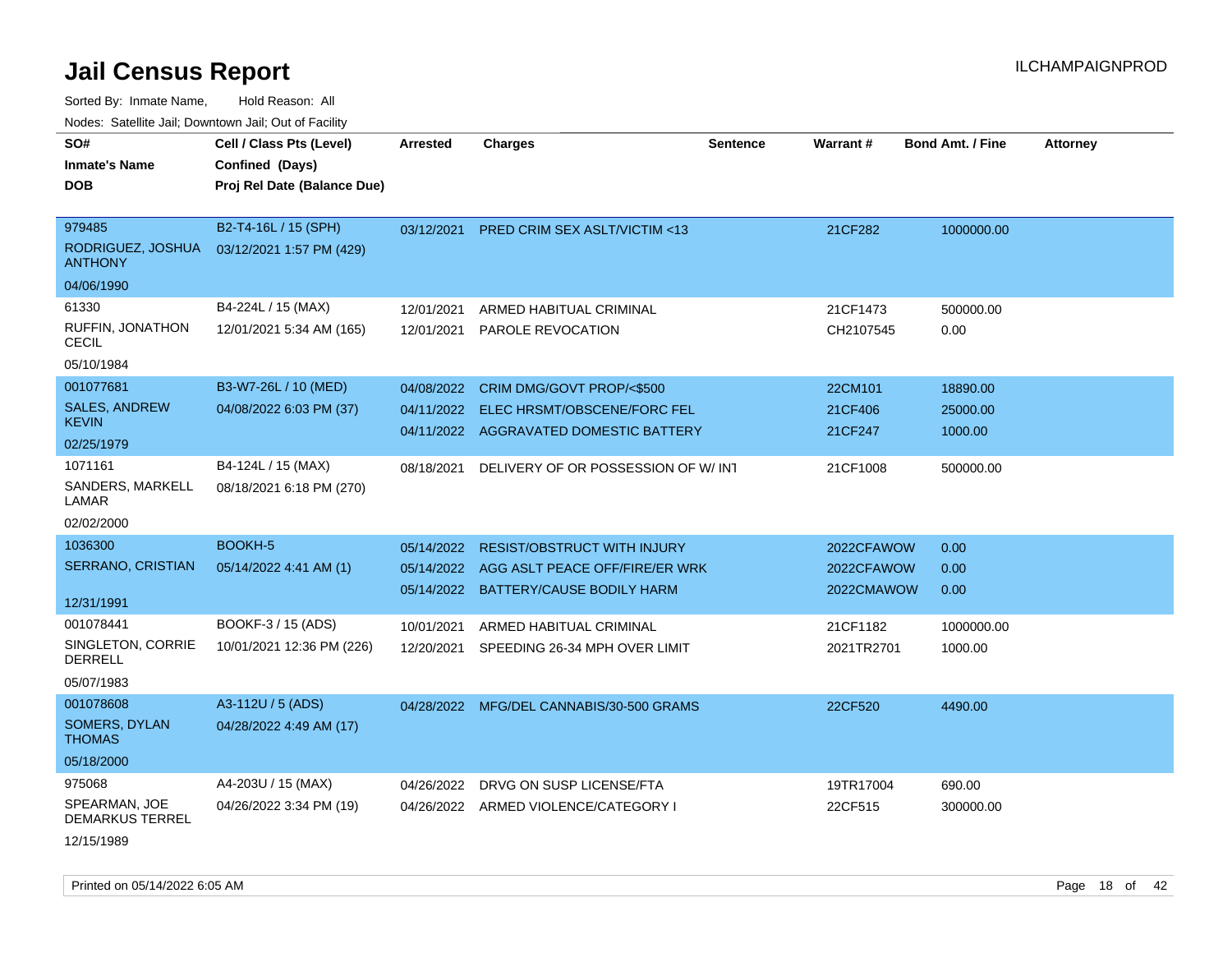Sorted By: Inmate Name, Hold Reason: All Nodes: Satellite Jail; Downtown Jail; Out of Facility

| roucs. Calcillic Jali, Downtown Jali, Out of Facility |                                              |                     |                                         |                 |            |                         |                 |
|-------------------------------------------------------|----------------------------------------------|---------------------|-----------------------------------------|-----------------|------------|-------------------------|-----------------|
| SO#                                                   | Cell / Class Pts (Level)                     | Arrested            | <b>Charges</b>                          | <b>Sentence</b> | Warrant#   | <b>Bond Amt. / Fine</b> | <b>Attorney</b> |
| <b>Inmate's Name</b>                                  | Confined (Days)                              |                     |                                         |                 |            |                         |                 |
| <b>DOB</b>                                            | Proj Rel Date (Balance Due)                  |                     |                                         |                 |            |                         |                 |
|                                                       |                                              |                     |                                         |                 |            |                         |                 |
| 1064798                                               | A3-112L / 15 (ADS)                           | 01/17/2022 MURDER   |                                         |                 | 2021CF695  | 1500000.00              |                 |
| <b>STENNIS, BRUCE</b><br><b>DEONTAY</b>               | 01/17/2022 1:29 PM (118)                     |                     | 01/17/2022 MFG/DEL 1<15 GR COCAINE/ANLG |                 | 21CF520    | 50000.00                |                 |
| 08/12/1998                                            |                                              |                     |                                         |                 |            |                         |                 |
| 001077770                                             | A1-124U / 5 (MIN)                            |                     | 01/06/2022 RESIDENTIAL BURGLARY         |                 | 21CF319    | 0.00                    |                 |
|                                                       | STOFFLE, KELLY ANNE 01/06/2022 3:14 PM (129) |                     |                                         |                 |            |                         |                 |
| 04/12/1989                                            |                                              |                     |                                         |                 |            |                         |                 |
| 38305                                                 | B2-T2-06L / 10 (SPH)                         |                     | 03/18/2020 CRIMINAL SEXUAL ABUSE        |                 | 20CF-343   | 500000.00               |                 |
| STOVER, JOSH<br><b>ANDREW</b>                         | 03/18/2020 10:24 AM (788)                    |                     |                                         |                 |            |                         |                 |
| 08/18/1973                                            |                                              |                     |                                         |                 |            |                         |                 |
| 001078742                                             | A2-222L / 5 (MIN)                            | 04/01/2022 BURGLARY |                                         |                 | 22CF33     | 10000.00                |                 |
| TAYLOR, ERIKA LYNN                                    | 04/01/2022 10:15 AM (44)                     |                     |                                         |                 |            |                         |                 |
| 04/09/1996                                            |                                              |                     |                                         |                 |            |                         |                 |
| 1066794                                               | B3-W7-28L / 5 (MIN)                          |                     | 04/15/2022 VIO ORDER/PRIOR VIO OF ORDER |                 | 2021CF1061 | 50000.00                |                 |
| <b>TAYLOR, STANLEY</b><br><b>JAMES</b>                | 04/15/2022 9:27 AM (30)                      |                     |                                         |                 |            |                         |                 |
| 01/05/1994                                            |                                              |                     |                                         |                 |            |                         |                 |
| 32058                                                 | B4-123U / 15 (MAX)                           | 06/14/2021          | <b>AGG DISCH FIREARM</b>                |                 | 21CF690    | 750000.00               |                 |
| THOMPSON, STEVEN<br><b>ONEAL</b>                      | 06/14/2021 6:44 AM (335)                     |                     |                                         |                 |            |                         |                 |
| 03/14/1969                                            |                                              |                     |                                         |                 |            |                         |                 |
| 993660                                                | B3-W2-07U / 10 (MED)                         | 05/04/2022          | <b>BURGLARY</b>                         |                 | 22CF544    | 2170.00                 |                 |
| <b>TORRES-NEGRON,</b><br><b>JUAN CARLOS</b>           | 05/04/2022 4:34 AM (11)                      |                     | 05/11/2022 PROBATION VIOLATION          |                 | 22CF11     | 5000.00                 |                 |
| 11/18/1983                                            |                                              |                     |                                         |                 |            |                         |                 |
| 001078792                                             | B4-122U / 15 (MAX)                           | 01/24/2022          | <b>FUGITIVE FROM JUSTICE</b>            |                 | 22CF99     | 30000.00                |                 |
| TRAMBLE, TOM<br><b>MARCUS</b>                         | 01/24/2022 10:24 AM (111)                    |                     | 01/24/2022 ARMED VIOLENCE/CATEGORY I    |                 | 22CF101    | 750000.00               |                 |
|                                                       |                                              |                     |                                         |                 |            |                         |                 |

02/28/1985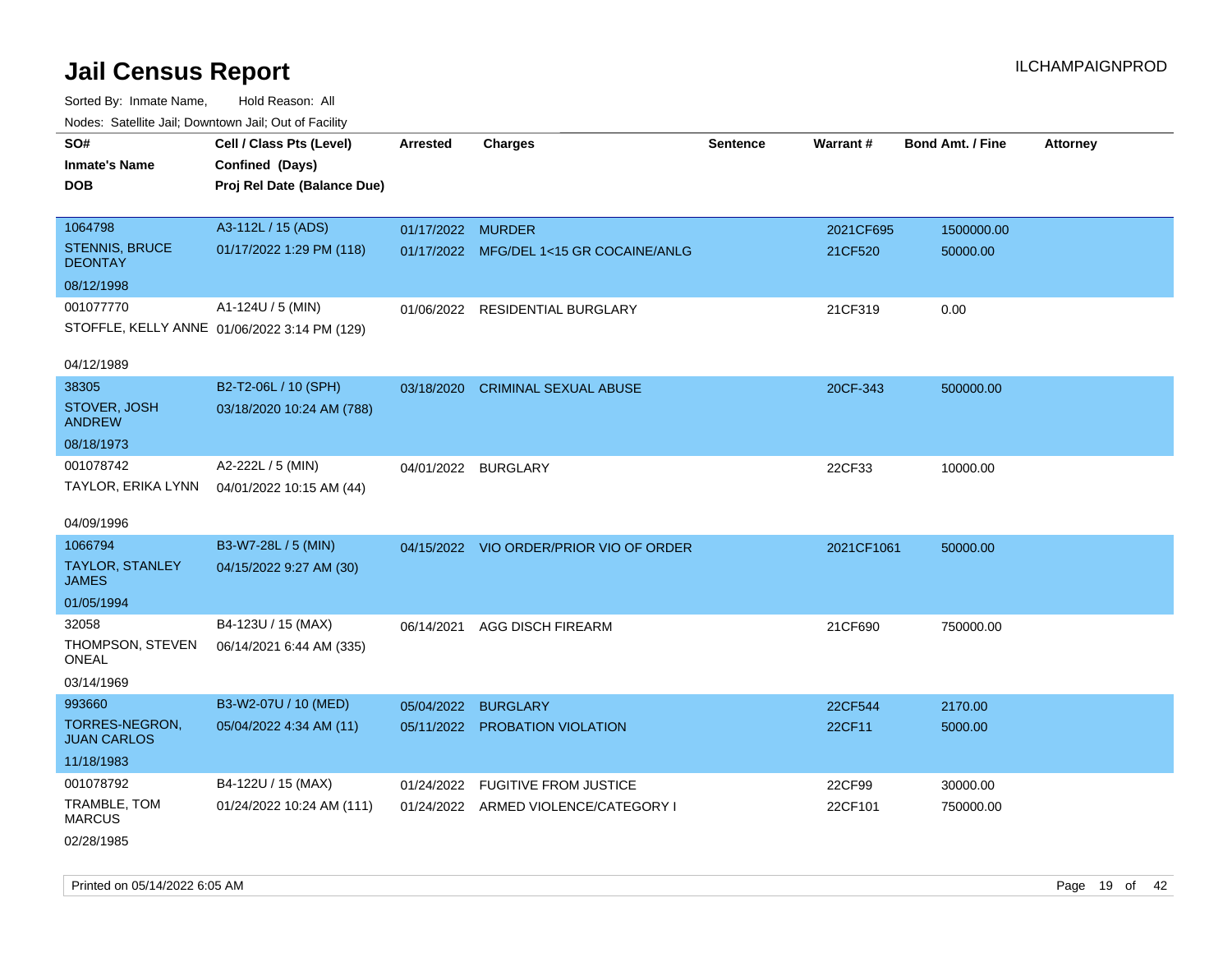| SO#                                      | Cell / Class Pts (Level)    | <b>Arrested</b> | <b>Charges</b>                       | <b>Sentence</b> | Warrant#   | <b>Bond Amt. / Fine</b> | <b>Attorney</b> |
|------------------------------------------|-----------------------------|-----------------|--------------------------------------|-----------------|------------|-------------------------|-----------------|
| <b>Inmate's Name</b>                     | Confined (Days)             |                 |                                      |                 |            |                         |                 |
| DOB                                      | Proj Rel Date (Balance Due) |                 |                                      |                 |            |                         |                 |
|                                          |                             |                 |                                      |                 |            |                         |                 |
| 1056971                                  | A4-202U                     | 08/07/2021      | <b>FELON POSS/USE WEAPON/FIREARM</b> |                 | 21CF948    | 500000.00               |                 |
| <b>TRAVIS, DENZEL</b><br><b>DANTRELL</b> | 08/07/2021 7:36 AM (281)    | 08/08/2021      | AGG BATTERY/PUBLIC PLACE             |                 | 2020CF647  | 25000.00                |                 |
| 03/21/1993                               |                             |                 |                                      |                 |            |                         |                 |
| 1071272                                  | A2-121L / 10 (ADS)          |                 | 05/04/2022 AGGRAVATED BATTERY        |                 | 22CF549    | 1000.00                 |                 |
| TSHINGUTA,<br><b>GERTRUDE KABONGO</b>    | 05/04/2022 10:38 AM (11)    |                 |                                      |                 |            |                         |                 |
| 06/04/1976                               |                             |                 |                                      |                 |            |                         |                 |
| 1076325                                  | A4-201L / 15 (MAX)          | 03/25/2022      | AGG UUW/LOADED/NO FCCA/FOID          |                 | 2020CF742  | 25000.00                |                 |
| <b>TURNER, PRINTISS</b>                  | 03/25/2022 3:15 PM (51)     | 03/25/2022      | <b>MURDER</b>                        |                 | 2021CF1071 | 1500000.00              |                 |
| VASHAWN-DEMAN,                           |                             | 03/25/2022      | <b>DOMESTIC BATTERY</b>              |                 | 20CM468    | 1000.00                 |                 |
| 11/10/2001                               |                             | 03/25/2022      | AGG UUW/LOADED/NO FCCA/FOID          |                 | 21CF1520   | 50000.00                |                 |
|                                          |                             | 03/28/2022      | <b>FUGITIVE FROM JUSTICE</b>         |                 | 22CF360    | 50000.00                |                 |
| 50548                                    | B3-W4-14L / 10 (MED)        | 03/29/2022      | AGG UNLAWFUL USE OF WEAPON/VEH       |                 | 21CF1067   | 0.00                    |                 |
| <b>VINEYARD, SHORNOR</b><br>JAMAL        | 03/29/2022 8:51 AM (47)     |                 |                                      |                 |            |                         |                 |
| 12/14/1979                               | 5/19/2022 (0.00)            |                 |                                      |                 |            |                         |                 |
| 39204                                    | B3-W3-09U / 5 (ADS)         |                 | 05/08/2022 POSS DRUG PARAPHERNALIA   |                 | 22CM152    | 1290.00                 |                 |
| <b>VOGEL, ALLEN RENO</b>                 | 05/08/2022 4:50 PM (7)      |                 |                                      |                 |            |                         |                 |
|                                          |                             |                 |                                      |                 |            |                         |                 |
| 07/18/1974                               |                             |                 |                                      |                 |            |                         |                 |
| 968681                                   | B1-103L / 15 (ADS)          | 08/27/2021      | AGG CRIM SX AB/VIC 13<18/TRUST       |                 | 2020CF499  | 250000.00               |                 |
| WADE, DEMETRIUS<br><b>DARYL</b>          | 08/27/2021 2:25 AM (261)    | 08/27/2021      | INDIRECT CRIMINAL CONTEMPT           | 3y(DOC)         | 2021CC16   | 0.00                    |                 |
| 01/07/1987                               |                             |                 |                                      |                 |            |                         |                 |
| 1076520                                  | B4-222L / 15 (MAX)          |                 | 04/20/2022 ARMED VIOLENCE/CATEGORY I |                 | 22CF485    | 200000.00               |                 |
| WARNER-UDUEBOR,<br><b>JAESEN CHI</b>     | 04/20/2022 2:56 PM (25)     |                 |                                      |                 |            |                         |                 |
| 04/11/2001                               |                             |                 |                                      |                 |            |                         |                 |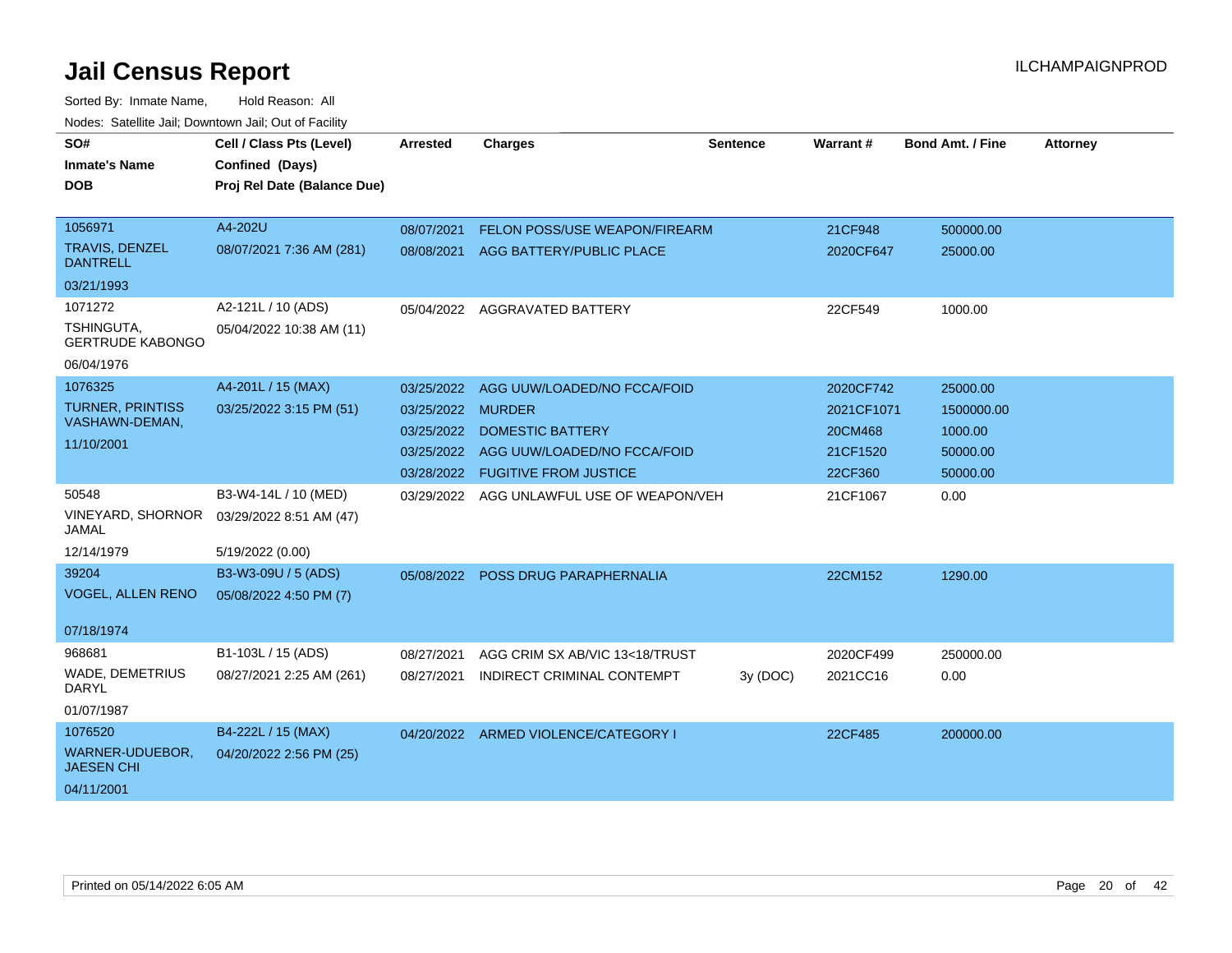| Nuuts. Saltiille Jali, Duwilluwii Jali, Oul of Facility |                             |            |                                         |                 |                 |                         |                 |
|---------------------------------------------------------|-----------------------------|------------|-----------------------------------------|-----------------|-----------------|-------------------------|-----------------|
| SO#                                                     | Cell / Class Pts (Level)    | Arrested   | <b>Charges</b>                          | <b>Sentence</b> | <b>Warrant#</b> | <b>Bond Amt. / Fine</b> | <b>Attorney</b> |
| <b>Inmate's Name</b>                                    | Confined (Days)             |            |                                         |                 |                 |                         |                 |
| DOB                                                     | Proj Rel Date (Balance Due) |            |                                         |                 |                 |                         |                 |
|                                                         |                             |            |                                         |                 |                 |                         |                 |
| 1070737                                                 | A1-126L / 15 (MAX)          |            | 10/14/2021 AGG KIDNAPG/<13/INTEL DISABL | (DHS)           | 2020CF418       | 250000.00               |                 |
| <b>WASHINGTON,</b><br><b>JASTINA VIRGINIA</b>           | 10/14/2021 12:02 PM (213)   |            |                                         |                 |                 |                         |                 |
| 04/11/2000                                              |                             |            |                                         |                 |                 |                         |                 |
| 977140                                                  | A4-206L / 10 (MED)          | 10/24/2021 | ARMED HABITUAL CRIMINAL                 |                 | 21CF1289        | 750000.00               |                 |
| WEBSTER, DERRIAL<br><b>DEVON</b>                        | 10/24/2021 2:46 AM (203)    |            |                                         |                 |                 |                         |                 |
| 01/14/1990                                              |                             |            |                                         |                 |                 |                         |                 |
| 001077235                                               | B4-221U / 10 (MED)          | 04/26/2022 | POSSESSING A CONTROLLED SUBSTAND        |                 | 22CF507         | 0.00                    |                 |
| <b>WHITLEY, CHARLES</b>                                 | 04/26/2022 6:11 PM (19)     | 04/26/2022 | POSS AMT CON SUB EXCEPT(A)/(D)          |                 | 20CF1077        | 940.00                  |                 |
|                                                         |                             | 04/26/2022 | WARRANT OUT OF COUNTY                   |                 | 20TR10761       | 3000.00                 |                 |
| 09/03/1975                                              |                             | 04/26/2022 | <b>WARRANT OUT OF COUNTY</b>            |                 | 20TR10760       | 3000.00                 |                 |
|                                                         |                             | 04/26/2022 | <b>WARRANT OUT OF COUNTY</b>            |                 | 20CM646         | 5000.00                 |                 |
| 54212                                                   | B1-204U / 10 (ADS)          | 12/21/2021 | ARMED VIOLENCE/CATEGORY I               |                 | 21CF1576        | 150000.00               |                 |
| <b>WHITLOCK, GEORGE</b>                                 | 12/21/2021 1:20 PM (145)    | 12/21/2021 | RECEIVE/POSS/SELL STOLEN VEH            |                 | 2021CF669       | 10000.00                |                 |
| ABRAM                                                   |                             | 12/21/2021 | VIOLATE ORDER PROTECTION                |                 | 2021CM391       | 1000.00                 |                 |
| 11/10/1978                                              |                             |            |                                         |                 |                 |                         |                 |
| 963324                                                  | B1-203U / 10 (ADS)          | 04/24/2022 | POSS AMT CON SUB EXCEPT(A)/(D)          |                 | 19CF273         | 150000.00               |                 |
| <b>WILLIAMS, HERMAN</b><br><b>RASHAAD</b>               | 04/24/2022 6:46 PM (21)     | 04/24/2022 | AGG BTRY/PREGNANT/HANDICAPPED           |                 | 16CF1327        | 150000.00               |                 |
|                                                         |                             |            | 04/24/2022 CIVIL FTA WARRANT            |                 | 07F10           | 110000.00               |                 |
| 12/01/1988                                              |                             |            |                                         |                 |                 |                         |                 |
| 1058072                                                 | A4-105U                     | 02/25/2021 | ARMED HABITUAL CRIMINAL                 |                 |                 | 0.00                    |                 |
| <b>WILLIAMS, KENNETH</b><br><b>BERNARD</b>              | 02/25/2021 3:24 PM (444)    |            |                                         |                 |                 |                         |                 |
| 10/04/1985                                              |                             |            |                                         |                 |                 |                         |                 |
| 638552                                                  | B2-T2-08L / 5 (SPH)         | 10/07/2021 | CHILD PORNOGRAPHY/PHOTOGRAPH            |                 | 2021CF1207      | 250000.00               |                 |
| <b>WILLIAMS, MICHAEL</b><br><b>JAMES</b>                | 10/07/2021 12:20 PM (220)   |            |                                         |                 |                 |                         |                 |
| 03/29/1964                                              |                             |            |                                         |                 |                 |                         |                 |
|                                                         |                             |            |                                         |                 |                 |                         |                 |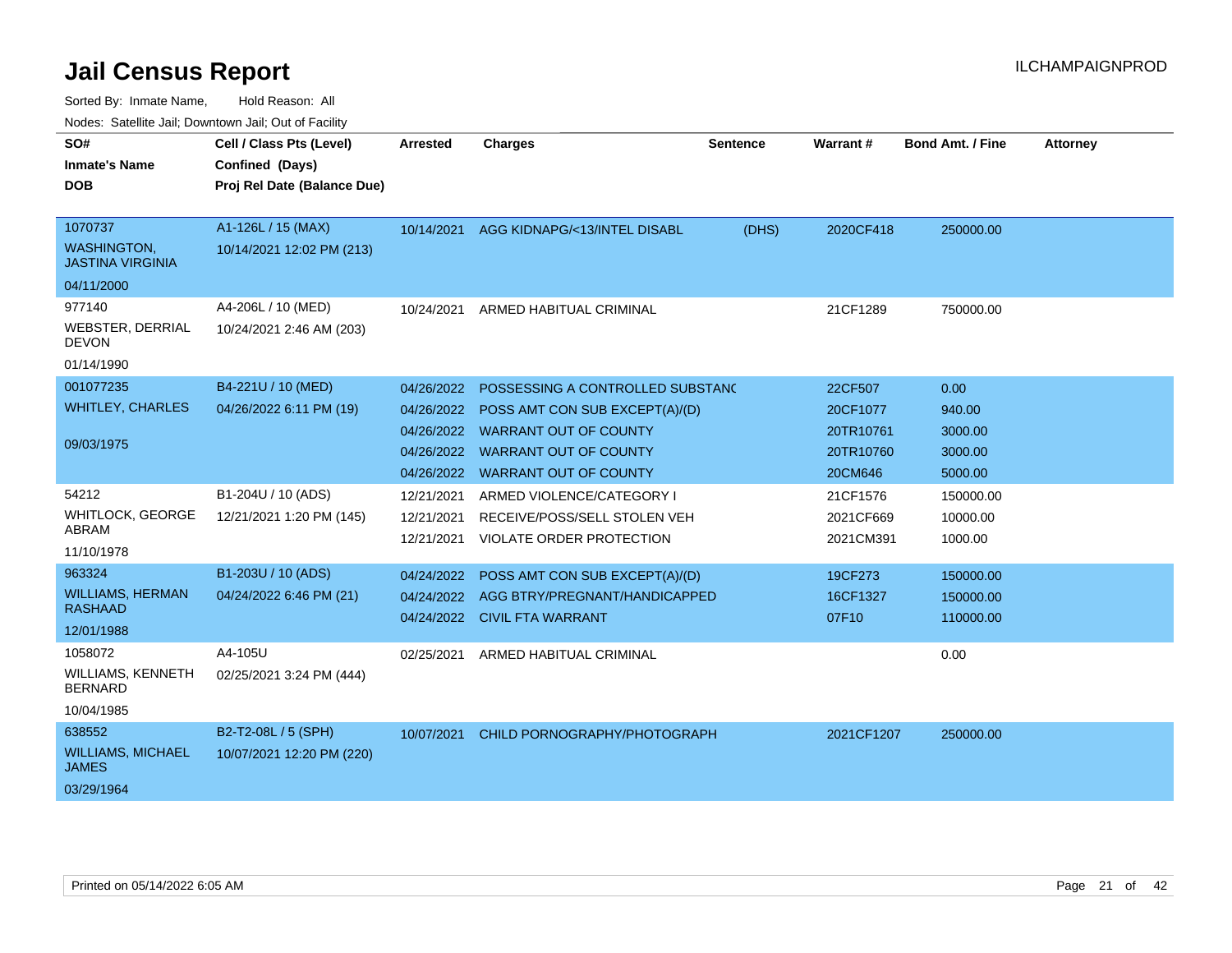| SO#                                       | Cell / Class Pts (Level)    | <b>Arrested</b> | Charges                                   | <b>Sentence</b> | Warrant#    | <b>Bond Amt. / Fine</b> | <b>Attorney</b> |
|-------------------------------------------|-----------------------------|-----------------|-------------------------------------------|-----------------|-------------|-------------------------|-----------------|
| <b>Inmate's Name</b>                      | Confined (Days)             |                 |                                           |                 |             |                         |                 |
| <b>DOB</b>                                | Proj Rel Date (Balance Due) |                 |                                           |                 |             |                         |                 |
|                                           |                             |                 |                                           |                 |             |                         |                 |
| 1066370                                   | A4-101U / 15 (MAX)          | 07/28/2021      | ARMED VIOLENCE/CATEGORY III               |                 | 2021 CF 882 | 500000.00               |                 |
| <b>WILLIAMS, REONTE</b><br><b>REMIR</b>   | 07/28/2021 5:40 AM (291)    |                 |                                           |                 |             |                         |                 |
| 05/14/1999                                |                             |                 |                                           |                 |             |                         |                 |
| 1051953                                   | A1-226L / 10 (MED)          | 02/02/2022      | DOMESTIC BATTERY/OTHER PRIOR              | 8y (DOC)        | 22CF144     | 50000.00                |                 |
| <b>WINSTON, ALYSSIA</b><br><b>LETEECE</b> | 02/02/2022 4:29 AM (102)    |                 | 03/28/2022 AGG ROBBERY/INDICATE ARM W/FIR | 8y (DOC)        | 22CF353     | 40000.00                |                 |
| 03/17/1996                                |                             |                 |                                           |                 |             |                         |                 |
| 001079156                                 | BOOKF-2                     | 05/13/2022      | <b>DOMESTIC BATTERY</b>                   |                 | 2022CMAWOW  | 0.00                    |                 |
| <b>WOODS, CHARMAINE</b><br><b>CHANEL</b>  | 05/13/2022 8:36 AM (2)      |                 |                                           |                 |             |                         |                 |
| 02/27/1997                                |                             |                 |                                           |                 |             |                         |                 |
| 001077731                                 | A4-206U / 15 (MAX)          |                 | 04/12/2022 ATTEMPT (FIRST DEGREE MURDER)  |                 | 22CF428     | 1500000.00              |                 |
| YOUNG, AARON<br><b>BLAKE</b>              | 04/12/2022 12:53 PM (33)    |                 |                                           |                 |             |                         |                 |
| 03/04/2000                                |                             |                 |                                           |                 |             |                         |                 |
| 001078246                                 | BOOKF-2                     | 05/13/2022      | RECEIVE/POSS/SELL STOLEN VEH              |                 | 22CF438     | 10000.00                |                 |
| ZAWISZA, JOSEPHINE<br><b>DORTHORY</b>     | 05/13/2022 1:53 PM (2)      |                 |                                           |                 |             |                         |                 |
| 10/10/1991                                |                             |                 |                                           |                 |             |                         |                 |
| <b>Total Satellite Jail: 169</b>          |                             | Males: 140      | Females: 29<br>Unknown: 0                 |                 |             |                         |                 |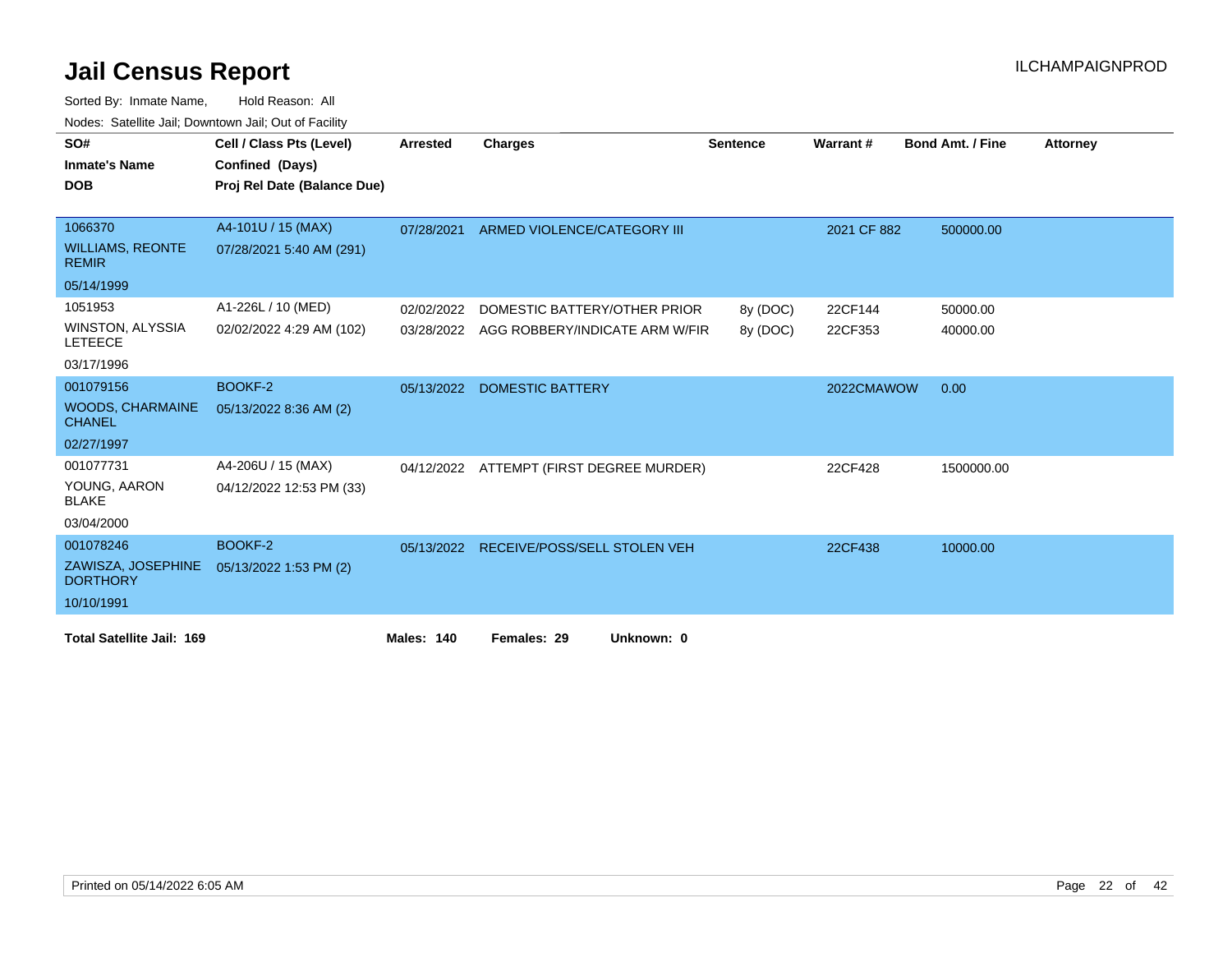| <b>Downtown Jail</b><br>SO#<br><b>Inmate's Name</b><br><b>DOB</b> | Cell / Class Pts (Level)<br>Confined (Days)<br>Proj Rel Date (Balance Due) | <b>Arrested</b>                                      | <b>Charges</b>                                                                                     | <b>Sentence</b> | Warrant#                                 | <b>Bond Amt. / Fine</b>                     | <b>Attorney</b> |
|-------------------------------------------------------------------|----------------------------------------------------------------------------|------------------------------------------------------|----------------------------------------------------------------------------------------------------|-----------------|------------------------------------------|---------------------------------------------|-----------------|
| 001078900<br><b>BYRD, ANDREW</b><br><b>DARNELL</b><br>12/30/2003  | G9L / 15 (ADS)<br>03/02/2022 11:59 PM (74)                                 |                                                      | 03/02/2022 MURDER/INTENT TO KILL/INJURE                                                            |                 | 22CF252                                  | 2000000.00                                  |                 |
| 001078092<br><b>WILLIAM</b><br>06/25/1986                         | H2U / 10 (ADS)<br>CHOUNARD, STANLEY 12/27/2021 10:47 PM (139)              | 12/27/2021                                           | AGG BATTERY/PUBLIC PLACE                                                                           |                 | 2021CF1042                               | 5000.00                                     |                 |
| 32913<br>GROB, WARREN A,<br>Junior<br>12/07/1950                  | $11/15$ (ADS)<br>12/03/2021 4:24 PM (163)                                  | 12/03/2021                                           | PRED CRIM SEX ASLT/VICTIM <13                                                                      |                 | 21CF1481                                 | 400000.00                                   |                 |
| 501278<br>HURSEY, DANIEL<br><b>SCOTT</b><br>08/30/1987            | H4U / 5 (ADS)<br>04/18/2022 9:26 AM (27)<br>5/17/2022 (0.00)               | 04/18/2022                                           | <b>INDIRECT CIVIL CONTEMPT</b>                                                                     |                 |                                          | 987.00                                      |                 |
| 1073894<br><b>JOKICH, ANTON VEGO</b><br>05/30/1969                | <b>H6L / 5 (ADS)</b><br>04/07/2022 5:40 PM (38)                            |                                                      | 04/07/2022 PROBATION VIOLATION                                                                     |                 | 2021CF920                                | 3000.00                                     |                 |
| 527447<br>KIRKWOOD, TYLER<br><b>JAMES</b><br>10/04/1985           | G7L / 10 (ADS)<br>02/22/2022 10:47 AM (82)                                 | 02/22/2022<br>02/22/2022<br>02/23/2022<br>04/05/2022 | <b>BURGLARY</b><br>AGG BATTERY/GREAT BODILY HARM<br><b>BURGLARY</b><br><b>RESIDENTIAL BURGLARY</b> |                 | 22CF224<br>22CF223<br>22CF152<br>22CF383 | 50000.00<br>50000.00<br>1000.00<br>25000.00 |                 |
| 1070610<br>PHILLIS, AARON<br><b>MONTRELL</b><br>03/26/1999        | G3L / 10 (ADS)<br>03/03/2022 2:49 PM (73)                                  | 03/03/2022                                           | AGG BATTERY/PUBLIC PLACE<br>03/03/2022 AGG BATTERY/GREAT BODILY HARM                               |                 | 21CF930<br>21CF482                       | 25000.00<br>5000.00                         |                 |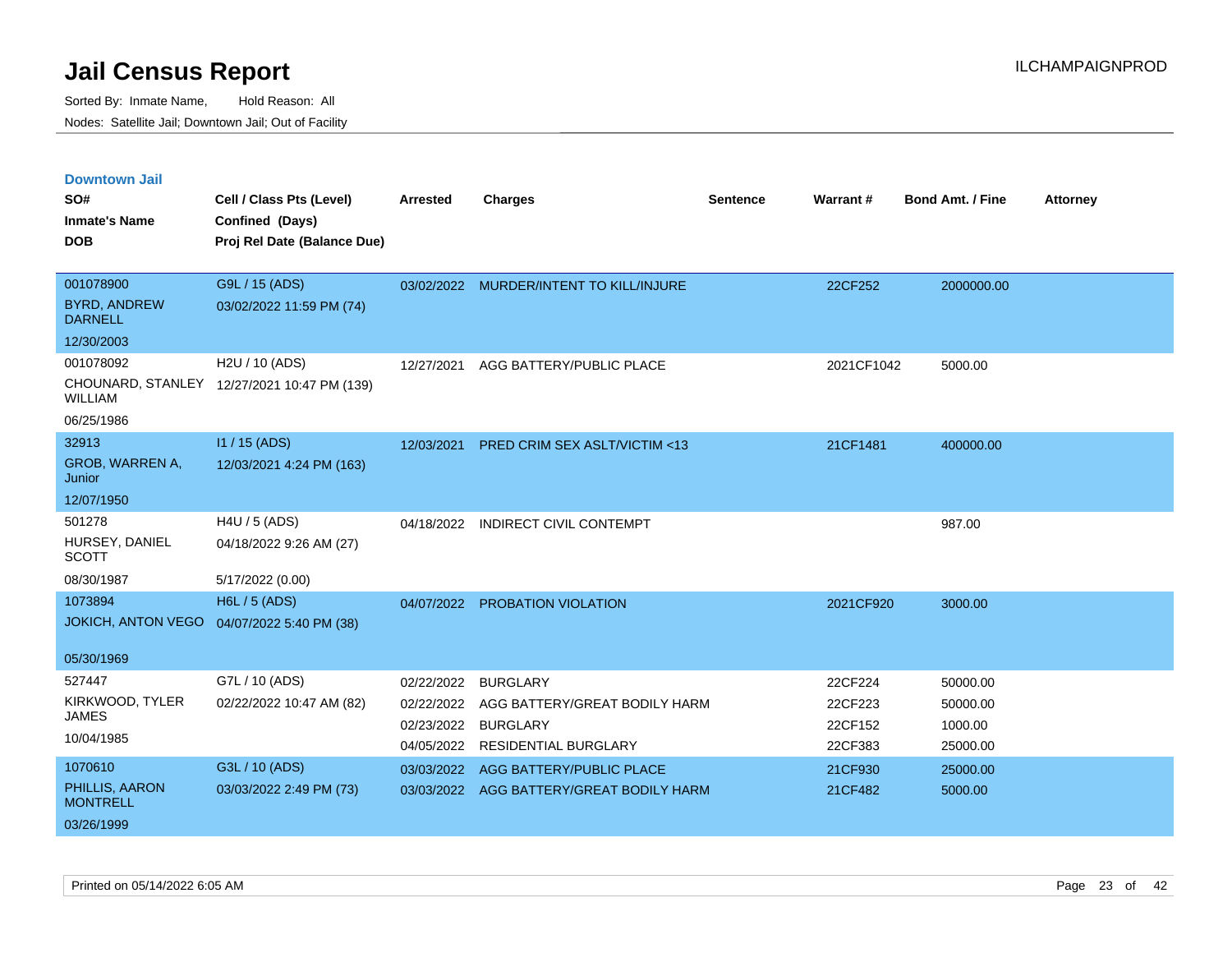| SO#<br><b>Inmate's Name</b>                             | Cell / Class Pts (Level)<br>Confined (Days) | Arrested                 | Charges                                                    |            | <b>Sentence</b> | Warrant#            | <b>Bond Amt. / Fine</b> | <b>Attorney</b> |
|---------------------------------------------------------|---------------------------------------------|--------------------------|------------------------------------------------------------|------------|-----------------|---------------------|-------------------------|-----------------|
| <b>DOB</b>                                              | Proj Rel Date (Balance Due)                 |                          |                                                            |            |                 |                     |                         |                 |
| 30108<br>VANDYKE, DARYL<br><b>ANTHONY</b>               | G6L / 15 (ADS)<br>07/30/2021 8:29 PM (289)  | 07/30/2021               | <b>MURDER</b>                                              |            |                 | 21CF902             | 2000000.00              |                 |
| 10/04/1965                                              |                                             |                          |                                                            |            |                 |                     |                         |                 |
| 1070971<br>WEIR, CLINTON<br><b>HOWARD</b><br>03/15/1983 | H3L / 5 (ADS)<br>12/08/2021 3:45 AM (158)   | 12/07/2021<br>12/07/2021 | <b>IDENTITY THEFT/&lt;\$300</b><br><b>RECKLESS DRIVING</b> |            |                 | 20CF922<br>19TR2348 | 0.00<br>0.00            |                 |
| <b>Total Downtown Jail: 9</b>                           |                                             | Males: 9                 | Females: 0                                                 | Unknown: 0 |                 |                     |                         |                 |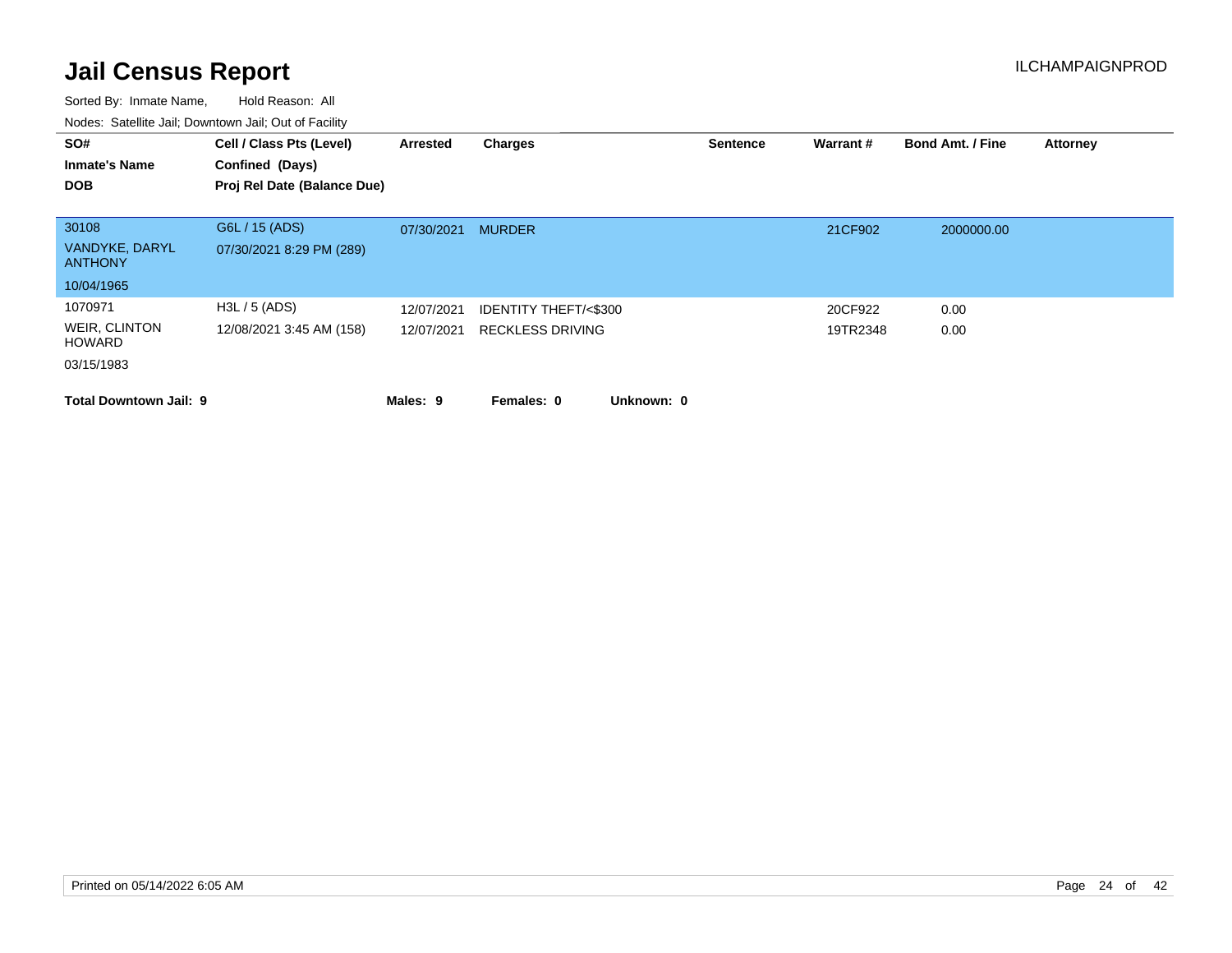Sorted By: Inmate Name, Hold Reason: All Nodes: Satellite Jail; Downtown Jail; Out of Facility

### **Out of Facility**

| SO#<br><b>Inmate's Name</b><br><b>DOB</b>                                | Cell / Class Pts (Level)<br>Confined (Days)<br>Proj Rel Date (Balance Due) | <b>Arrested</b>                        | <b>Charges</b>                                                                  | <b>Sentence</b> | Warrant#                           | <b>Bond Amt. / Fine</b>           | <b>Attorney</b> |
|--------------------------------------------------------------------------|----------------------------------------------------------------------------|----------------------------------------|---------------------------------------------------------------------------------|-----------------|------------------------------------|-----------------------------------|-----------------|
| 983810<br>AKINS, KEVIN IVAN                                              | KAN / 15 (MAX)<br>12/14/2021 5:34 PM (152)                                 |                                        | 12/14/2021 ARMED HABITUAL CRIMINAL                                              |                 | 21CF1526                           | 750000.00                         |                 |
| 09/23/1990                                                               |                                                                            |                                        |                                                                                 |                 |                                    |                                   |                 |
| 952871<br>AUTEBERRY, JOSHUA<br><b>DAVID</b>                              | $KAN / 5$ (MIN)<br>03/13/2022 7:24 PM (63)                                 |                                        | 03/13/2022 METH DELIVERY/5<15 GRAMS                                             |                 | 22CF300                            | 75000.00                          |                 |
| 12/28/1984                                                               |                                                                            |                                        |                                                                                 |                 |                                    |                                   |                 |
| 001078292<br><b>BAILEY, DIVONTAE</b><br><b>ANTONIO JEWELEON</b>          | <b>KAN / 10 (MED)</b><br>03/27/2022 7:43 PM (49)                           |                                        | 03/27/2022 ARMED VIOLENCE/CATEGORY I                                            |                 | 22CF361                            | 250000.00                         |                 |
| 09/28/2001                                                               |                                                                            |                                        |                                                                                 |                 |                                    |                                   |                 |
| 548350<br><b>BAILEY, NORBERT</b><br><b>WILLIAM</b>                       | EHD<br>03/29/2022 9:11 AM (47)                                             | 03/29/2022                             | AGG DUI/NO VALID DL                                                             |                 | 2020CF268                          | 0.00                              |                 |
| 02/14/1992                                                               | 5/23/2022 (0.00)                                                           |                                        |                                                                                 |                 |                                    |                                   |                 |
| 001078565<br><b>BARBER, MARK</b><br><b>ANTHONY, Junior</b><br>09/24/2003 | <b>KAN / 15 (MAX)</b><br>11/05/2021 7:40 AM (191)                          | 11/05/2021<br>11/05/2021<br>11/05/2021 | POSSESSION OF STOLEN FIREARM<br>RECEIVE/POSS/SELL STOLEN VEH<br><b>BURGLARY</b> |                 | 21CF1366<br>2021CF1309<br>21CF1369 | 150000.00<br>25000.00<br>75000.00 |                 |
| 001077899                                                                | $KAN / 5$ (MIN)                                                            | 03/20/2022                             | <b>BURGLARY</b>                                                                 |                 | 21CF593                            | 20000.00                          |                 |
| BARKSDALE, RAY<br><b>SHAWN</b><br>10/31/1990                             | 03/20/2022 2:40 PM (56)                                                    | 03/20/2022<br>03/20/2022               | POSSESSION OF METH/5<15 GRAMS<br>POSS STOLEN VEHICLE                            |                 | 21CF655<br>21CF505                 | 20000.00<br>20000.00              |                 |
| 516062<br><b>BENNETT, JOHN</b><br><b>MICHAEL</b><br>04/30/1986           | <b>KAN / 15 (MAX)</b><br>02/22/2021 10:47 AM (447)                         | 02/22/2021<br>02/22/2021               | AGG DISCH FIR/VEH/PC OFF/FRMAN<br><b>PHONE HARASSMENT/2+</b>                    |                 | 21CF210<br>20CF194                 | 2000000.00<br>5000.00             |                 |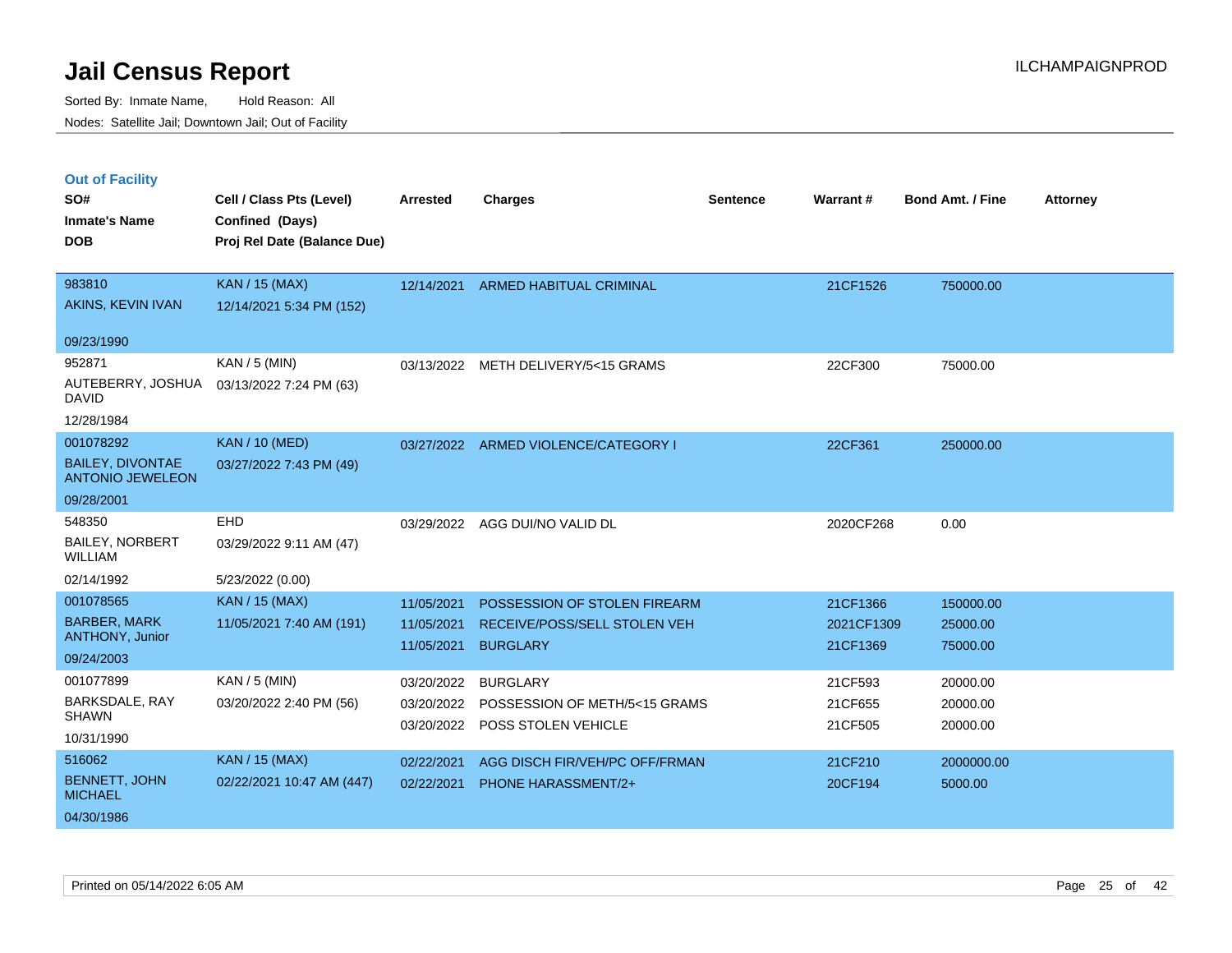| SO#                                        | Cell / Class Pts (Level)    | <b>Arrested</b> | <b>Charges</b>                            | <b>Sentence</b> | Warrant#    | <b>Bond Amt. / Fine</b> | <b>Attorney</b> |
|--------------------------------------------|-----------------------------|-----------------|-------------------------------------------|-----------------|-------------|-------------------------|-----------------|
| <b>Inmate's Name</b>                       | Confined (Days)             |                 |                                           |                 |             |                         |                 |
| <b>DOB</b>                                 | Proj Rel Date (Balance Due) |                 |                                           |                 |             |                         |                 |
|                                            |                             |                 |                                           |                 |             |                         |                 |
| 001078969                                  | <b>KAN / 10 (MED)</b>       |                 | 03/22/2022 AGG UNLAWFUL USE WEAPON/PERSON |                 | 22CF345     | 100000.00               |                 |
| <b>BEVERLY, SAYVION</b><br><b>LAMONTE</b>  | 03/22/2022 10:20 PM (54)    |                 |                                           |                 |             |                         |                 |
| 11/20/2002                                 |                             |                 |                                           |                 |             |                         |                 |
| 35366                                      | <b>EHD</b>                  | 04/05/2022      | DRIVING RVK/SUSP DUI/SSS 4-9              |                 | 2020CF1405  | 0.00                    |                 |
| <b>BRADLEY, EARNEST</b><br>ANGELO VALENTIN | 04/05/2022 8:58 AM (40)     | 04/05/2022      | DRIVING RVK/SUSP DUI/SSS 4-9              |                 | 2021CF361   | 0.00                    |                 |
| 07/30/1968                                 | 6/2/2022 (0.00)             |                 |                                           |                 |             |                         |                 |
| 1074315                                    | <b>KAN / 15 (MAX)</b>       | 07/27/2021      | AGG DISCHARGE FIREARM/VEH/SCH             |                 | 21CF927     | 2000000.00              |                 |
| <b>BRIGGS, PATRICK</b><br><b>MONTAY</b>    | 08/03/2021 4:56 PM (285)    |                 |                                           |                 |             |                         |                 |
| 08/05/2001                                 |                             |                 |                                           |                 |             |                         |                 |
| 001078880                                  | KAN / 15 (MAX)              | 02/25/2022      | <b>PAROLE REVOCATION</b>                  |                 | HN-2200660  | 0.00                    |                 |
| <b>BROACH, CAREU</b>                       | 02/25/2022 3:58 PM (79)     | 02/25/2022      | ARMED VIOLENCE/CATEGORY I                 |                 | 22CF237     | 0.00                    |                 |
| 02/27/2003                                 |                             | 02/25/2022      | AGG DISCHARGE FIREARM/BLDG/SCH            |                 | 22600096201 | 0.00                    |                 |
| 001079000                                  | <b>KAN / 15 (MAX)</b>       |                 | 04/01/2022 MURDER/STRONG PROB KILL/INJURE |                 | 22CF102     | 2000000.00              |                 |
| <b>BROCK, TONY LAMAR</b>                   | 04/01/2022 9:02 AM (44)     |                 |                                           |                 |             |                         |                 |
| 04/01/2004                                 |                             |                 |                                           |                 |             |                         |                 |
| 001078065                                  | KAN / 10 (ADS)              |                 |                                           |                 |             |                         |                 |
| <b>BROWN, CHARMAN</b>                      | 06/17/2021 12:32 PM (332)   | 06/17/2021      | AGG BATTERY/DISCHARGE FIREARM             |                 | 21CF704     | 1000000.00              |                 |
| <b>LAKEEF</b>                              |                             |                 |                                           |                 |             |                         |                 |
| 11/30/2002                                 |                             |                 |                                           |                 |             |                         |                 |
| 001078008                                  | <b>KAN / 15 (MAX)</b>       |                 | 02/15/2022 AGG BATTERY/DISCHARGE FIREARM  |                 | 21CF1090    | 500000.00               |                 |
| <b>BROWN, CODY</b><br><b>RUSSELL</b>       | 02/15/2022 9:17 AM (89)     |                 |                                           |                 |             |                         |                 |
| 02/15/2004                                 |                             |                 |                                           |                 |             |                         |                 |
| 1038554                                    | KAN / 15 (MAX)              | 08/18/2021      | DELIVERY OF OR POSSESSION OF W/INT        |                 | 21CF1009    | 500000.00               |                 |
| <b>BROWN, CORRION</b><br><b>DEVONTAE</b>   | 08/18/2021 5:40 PM (270)    | 08/18/2021      | ARMED HABITUAL CRIMINAL                   |                 | 21CF1162    | 500000.00               |                 |
| 04/19/1995                                 |                             |                 |                                           |                 |             |                         |                 |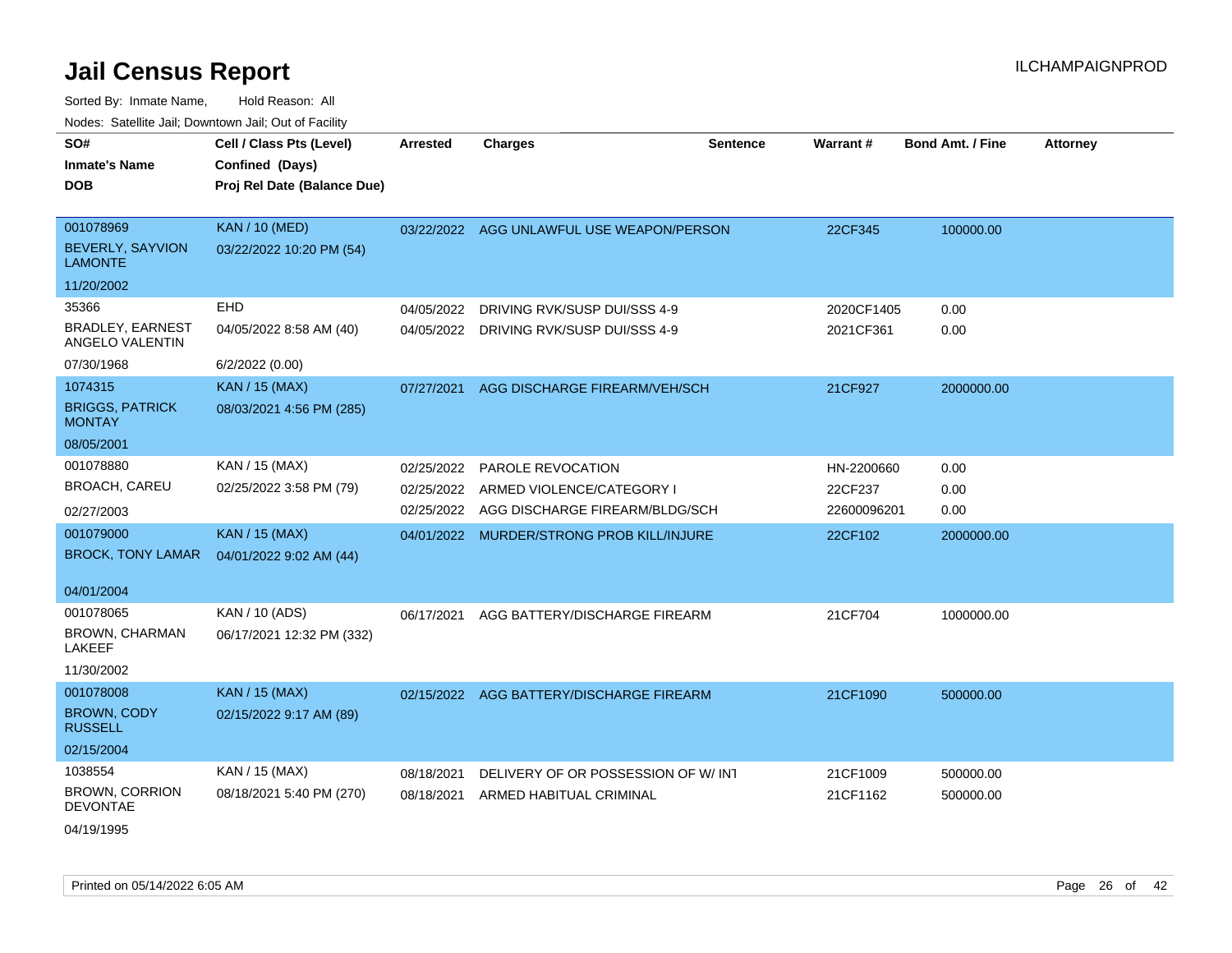| roaco. Catolino dall, Downtown dall, Out of Fability |                                              |            |                                          |                 |                 |                         |                 |
|------------------------------------------------------|----------------------------------------------|------------|------------------------------------------|-----------------|-----------------|-------------------------|-----------------|
| SO#                                                  | Cell / Class Pts (Level)                     | Arrested   | <b>Charges</b>                           | <b>Sentence</b> | <b>Warrant#</b> | <b>Bond Amt. / Fine</b> | <b>Attorney</b> |
| <b>Inmate's Name</b>                                 | Confined (Days)                              |            |                                          |                 |                 |                         |                 |
| <b>DOB</b>                                           | Proj Rel Date (Balance Due)                  |            |                                          |                 |                 |                         |                 |
|                                                      |                                              |            |                                          |                 |                 |                         |                 |
| 1067476                                              | <b>KAN / 10 (MED)</b>                        | 11/13/2021 | AGG DOMESTIC BATTERY/STRANGLE            |                 | 20CF575         | 5000.00                 |                 |
| <b>BROWN, JAMES</b><br><b>BRONELL</b>                | 11/13/2021 2:35 AM (183)                     | 11/13/2021 | <b>RESIDENTIAL BURGLARY</b>              |                 | 21CF385         | 25000.00                |                 |
| 01/08/1996                                           |                                              |            |                                          |                 |                 |                         |                 |
| 1028357                                              | KAN / 15 (MAX)                               | 03/23/2022 | DOMESTIC BATTERY/OTHER PRIOR             |                 | 22CF348         | 150000.00               |                 |
| <b>BROWN, MARCUS</b><br><b>RICKELL</b>               | 03/23/2022 7:13 PM (53)                      |            | 03/23/2022 FELON POSS/USE WEAPON/FIREARM |                 | 22CF349         | 150000.00               |                 |
| 01/06/1995                                           |                                              |            |                                          |                 |                 |                         |                 |
| 1038579                                              | <b>KAN / 15 (MAX)</b>                        | 08/18/2021 | FELON POSS/USE WEAPON/FIREARM            |                 | 21CF1010        | 1000000.00              |                 |
| <b>BROWN, MARKEL</b><br><b>RIKKI</b>                 | 08/18/2021 2:05 PM (270)                     |            |                                          |                 |                 |                         |                 |
| 01/06/1995                                           |                                              |            |                                          |                 |                 |                         |                 |
| 1003006                                              | KAN / 15 (MAX)                               | 08/19/2021 | FELON POSS/USE MACHINE GUN               |                 | 21CF1011        | 750000.00               |                 |
| <b>BROWN, ROCKEITH</b><br><b>JAVONTE</b>             | 08/19/2021 12:55 AM (269)                    |            |                                          |                 |                 |                         |                 |
| 07/23/1991                                           |                                              |            |                                          |                 |                 |                         |                 |
| 1068812                                              | <b>KAN / 15 (MAX)</b>                        | 12/21/2021 | AGG DISCHARGE FIREARM/OCC VEH            |                 | 21CF741         | 0.00                    |                 |
| BRYANT, DANNY<br><b>EUGENE</b>                       | 12/21/2021 1:50 PM (145)                     | 12/21/2021 | <b>FELON POSS/USE FIREARM PRIOR</b>      |                 | 21CF1568        | 150000.00               |                 |
| 11/22/1989                                           |                                              |            |                                          |                 |                 |                         |                 |
| 987334                                               | KAN / 15 (MAX)                               |            | 03/10/2021 ATTEMPT (FIRST DEGREE MURDER) |                 | 19CF689         | 2000000.00              |                 |
| CAIN, ISAIAH<br><b>DEPRIEST</b>                      | 03/10/2021 2:22 PM (431)                     |            |                                          |                 |                 |                         |                 |
| 12/23/1990                                           |                                              |            |                                          |                 |                 |                         |                 |
| 001077954                                            | <b>KAN / 10 (MED)</b>                        | 12/21/2021 | <b>RESIDENTIAL BURGLARY</b>              |                 | 21CF1570        | 250000.00               |                 |
|                                                      | CALKINS, STEVEN RAY 12/21/2021 6:35 AM (145) |            |                                          |                 |                 |                         |                 |
|                                                      |                                              |            |                                          |                 |                 |                         |                 |
| 01/01/1992                                           |                                              |            |                                          |                 |                 |                         |                 |
| 992962                                               | KAN / 15 (ADS)                               | 05/25/2021 | MURDER/INTENT TO KILL/INJURE             |                 | 2018CF1045      | 1000000.00              |                 |
| CAMPBELL, KEITH<br>KNAQEEB                           | 05/25/2021 1:19 PM (355)                     |            |                                          |                 |                 |                         |                 |
| 07/22/1991                                           |                                              |            |                                          |                 |                 |                         |                 |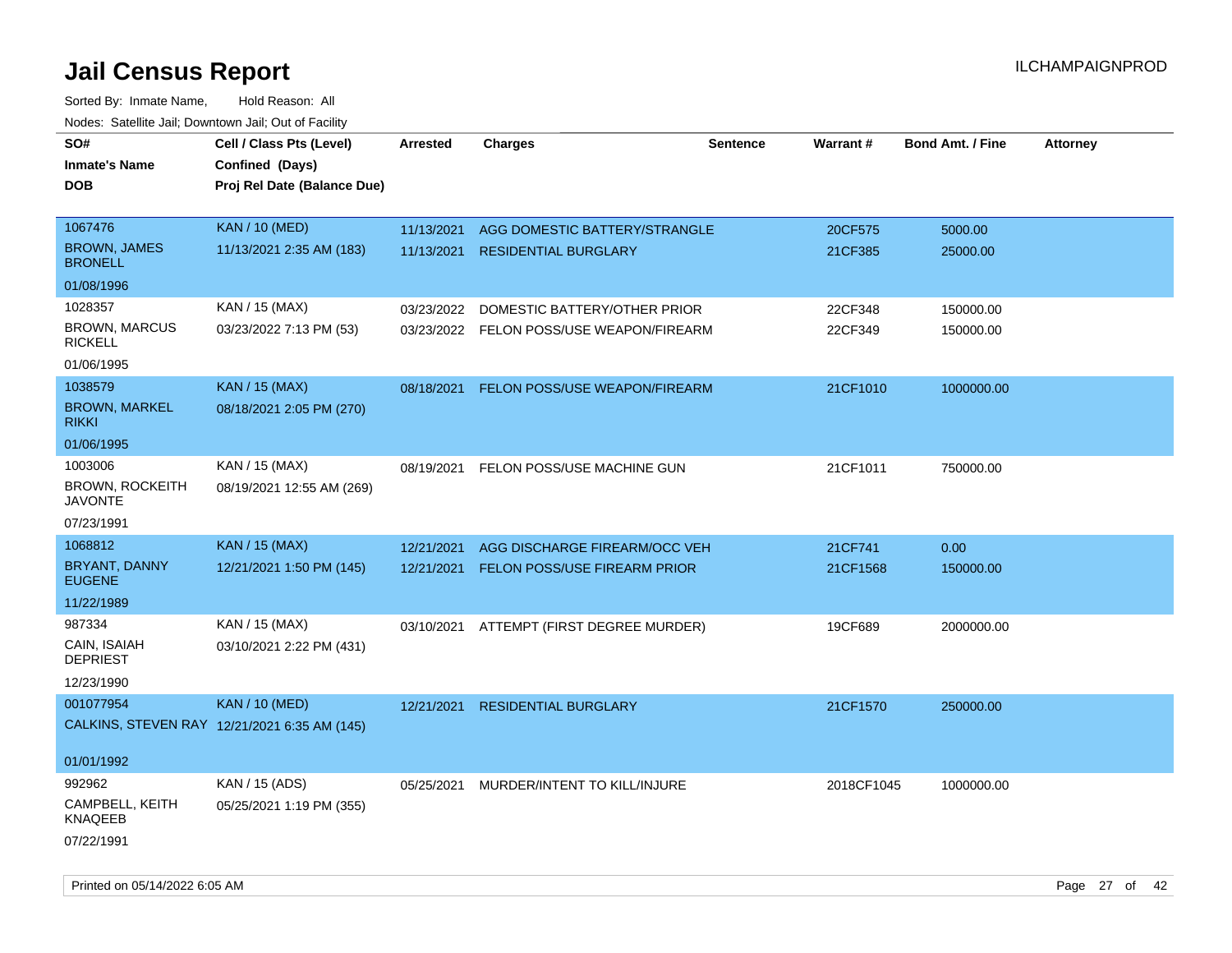| SO#<br><b>Inmate's Name</b><br><b>DOB</b>                                       | Cell / Class Pts (Level)<br>Confined (Days)<br>Proj Rel Date (Balance Due) | <b>Arrested</b>                                                    | <b>Charges</b>                                                                                                                                                     | <b>Sentence</b> | Warrant#                                                      | <b>Bond Amt. / Fine</b>                             | <b>Attorney</b> |
|---------------------------------------------------------------------------------|----------------------------------------------------------------------------|--------------------------------------------------------------------|--------------------------------------------------------------------------------------------------------------------------------------------------------------------|-----------------|---------------------------------------------------------------|-----------------------------------------------------|-----------------|
| 001078953<br>CAMPBELL,<br><b>MOHAMMED BURNELL</b><br>09/25/1991                 | <b>KAN / 10 (MED)</b><br>03/15/2022 10:50 PM (61)                          | 03/15/2022                                                         | POSSESSION OF STOLEN FIREARM                                                                                                                                       |                 | 2022CF319                                                     | 150000.00                                           |                 |
| 1045467<br>CARPENTER-MOORE.<br>JOSEPH CARL, Junior<br>04/18/1992                | KAN / 15 (MAX)<br>04/02/2022 5:22 PM (43)                                  | 04/01/2022                                                         | MFG/DEL CANNABIS/30-500 GRAMS<br>04/01/2022 MFG/DEL CANNABIS/30-500 GRAMS                                                                                          |                 | 20CF87<br>19CF1770                                            | 100000.00 / 34.00<br>100000.00 / 34.00              |                 |
| 001078576<br>CARTER, DEMONDRE<br><b>DAVON</b><br>05/27/2001                     | <b>KAN / 15 (MAX)</b><br>11/09/2021 6:01 PM (187)                          | 11/09/2021                                                         | UNLAWFUL USE OF A WEAPON                                                                                                                                           |                 | 21CF1383                                                      | 350000.00                                           |                 |
| 1060436<br>CARTER, DERESHEO<br><b>DEWAYNE</b><br>09/10/1991                     | KAN / 10 (MED)<br>01/06/2022 8:43 PM (129)                                 | 01/06/2022<br>01/06/2022                                           | AGGRAVATED UNLAWFUL RESTRAINT<br><b>FELON ESCAPE/PEACE OFFICER</b>                                                                                                 |                 | 22CF29<br>22CF28                                              | 50000.00<br>25000.00                                |                 |
| 1064838<br>CARTER, JAMAL<br>ANTONIO<br>09/25/1997<br>001077353<br>CARTER, JAMES | <b>KAN / 15 (MAX)</b><br>04/13/2022 6:34 PM (32)<br>KAN / 15 (MAX)         | 04/13/2022<br>04/13/2022<br>04/13/2022<br>04/18/2022<br>02/12/2022 | <b>VIOLATE OP/OTHER PRIOR</b><br>DRIVING DURING SUSPENSION<br>FELON POSS/USE WEAPON/FIREARM<br><b>CRIMINAL TRESPASS TO PROPERTY</b><br>ALCOHOL SALES - MINOR 19-20 |                 | 2022CM68<br>2022MT403<br>2022CF464<br>2020CF1015<br>2020OV127 | 5000.00<br>200.00<br>75000.00<br>5000.00<br>1000.00 |                 |
| <b>IVORY</b><br>08/12/2000                                                      | 02/13/2022 1:19 AM (91)                                                    | 02/12/2022                                                         | FELON POSS/USE WEAPON/FIREARM                                                                                                                                      |                 | 22CF173                                                       | 200000.00                                           |                 |
| 1064992<br>CARTER, KEJUAN<br><b>JAVONTE</b><br>06/27/1998                       | <b>KAN</b> / 15 (MAX)<br>09/20/2021 11:42 PM (237)                         | 09/20/2021                                                         | ARMED VIOLENCE/CATEGORY I                                                                                                                                          |                 | 21CF1137                                                      | 500000.00                                           |                 |
| 001078729<br>CARTER, TROY<br>DEMON<br>01/02/2004                                | KAN / 15 (ADS)<br>01/02/2022 10:29 AM (133)                                |                                                                    | 01/02/2022 MURDER/INTENT TO KILL/INJURE                                                                                                                            |                 | 20CF396                                                       | 1000000.00                                          |                 |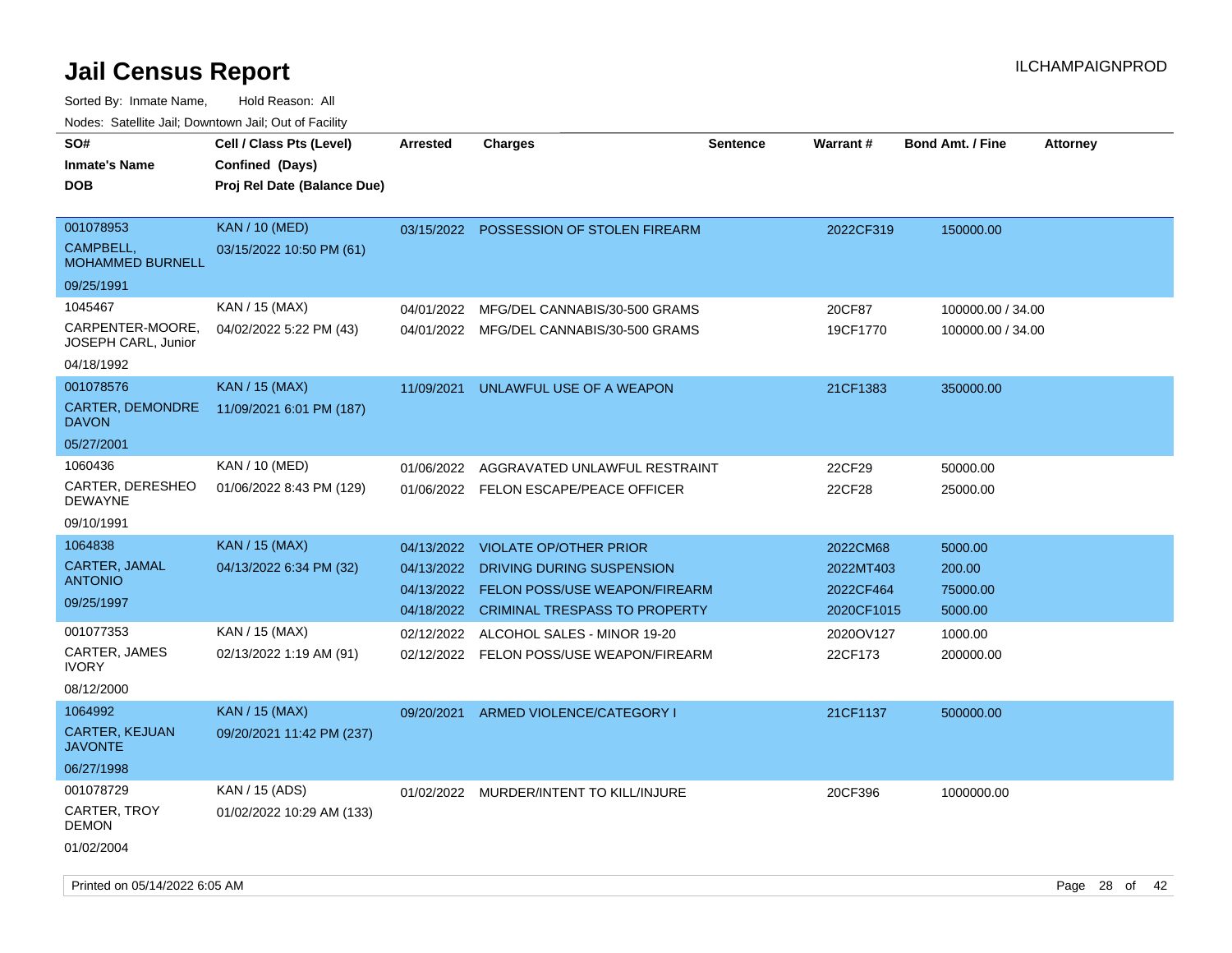| roaco. Calcinio dan, Downtown dan, Cal or Fability     |                                                                            |                          |                                                                 |                 |                        |                         |                 |
|--------------------------------------------------------|----------------------------------------------------------------------------|--------------------------|-----------------------------------------------------------------|-----------------|------------------------|-------------------------|-----------------|
| SO#<br>Inmate's Name<br>DOB                            | Cell / Class Pts (Level)<br>Confined (Days)<br>Proj Rel Date (Balance Due) | <b>Arrested</b>          | Charges                                                         | <b>Sentence</b> | Warrant#               | <b>Bond Amt. / Fine</b> | <b>Attorney</b> |
| 957936<br>CAVETTE, JUSTIN<br><b>EUGENE</b>             | <b>KAN / 15 (MAX)</b><br>03/10/2022 12:10 PM (66)                          |                          | 03/10/2022 DELIVERY OF OR POSSESSION OF W/INT                   |                 | 22CF295                | 500000.00               |                 |
| 08/02/1988                                             |                                                                            |                          |                                                                 |                 |                        |                         |                 |
| 001078812<br>COBB, SINTRAE<br>SANCHEZ                  | KAN / 15 (MAX)<br>02/01/2022 8:33 PM (103)                                 | 02/01/2022               | ARMED ROBBERY/ARMED W/FIREARM                                   |                 | 22CF145                | 500000.00               |                 |
| 07/05/2002                                             |                                                                            |                          |                                                                 |                 |                        |                         |                 |
| 1048488<br><b>COLSON, WAYNE</b><br>ARTHUR, Third       | <b>KAN / 10 (ADS)</b><br>12/30/2021 8:27 AM (136)                          | 12/30/2021               | ARMED VIOLENCE/CATEGORY I                                       |                 | 2022CF4                | 500000.00               |                 |
| 10/14/1995                                             |                                                                            |                          |                                                                 |                 |                        |                         |                 |
| 975008<br>COOK, MICHAEL<br>EDWARD                      | EHD<br>05/03/2022 10:15 AM (12)                                            | 05/03/2022<br>05/03/2022 | DUI ALC/INTOX COMPOUND/DRUG<br>DRIVING RVK/SUSP DUI/SSS 2ND     |                 | 2020DT282<br>2021CF729 | 0.00<br>0.00            |                 |
| 02/13/1963                                             | 5/16/2022 (0.00)                                                           |                          |                                                                 |                 |                        |                         |                 |
| 57733                                                  | <b>KAN / 15 (SPH)</b>                                                      | 02/25/2020               | <b>HOMICIDE</b>                                                 |                 | 2020-CF250             | 0.00                    |                 |
| <b>CRAIG, ANTOINE</b><br>DARRELL                       | 02/25/2020 4:08 PM (810)                                                   | 02/25/2020               | FELON POSS/USE WEAPON/FIREARM                                   |                 | 19CF-1827              | 0.00                    |                 |
| 10/09/1982                                             |                                                                            |                          |                                                                 |                 |                        |                         |                 |
| 526864<br>CROOM, STEVEN<br>NATE                        | EHD<br>05/10/2022 10:32 AM (5)                                             | 05/10/2022               | DRIVING RVK/SUSP DUI/SSS 2ND                                    |                 | 2020CF913              | 0.00                    |                 |
| 08/04/1984                                             | 6/8/2022 (0.00)                                                            |                          |                                                                 |                 |                        |                         |                 |
| 001077939<br><b>CROSS, PATRICK</b><br><b>DONTRELLE</b> | <b>KAN / 10 (MED)</b><br>05/10/2021 7:31 PM (370)                          | 05/10/2021<br>06/02/2021 | FIREARM/FOID INVALID/NOT ELIG<br>POSS STOLEN VEHICLE > \$25,000 |                 | 21CF526<br>21CF612     | 350000.00<br>10000.00   |                 |
| 11/07/2001                                             |                                                                            |                          |                                                                 |                 |                        |                         |                 |
| 25022<br>CRUMP, ROBERT<br><b>ANTHONY</b>               | EHD / 10 (MED)<br>02/17/2022 11:48 AM (87)                                 | 02/17/2022               | AGG DUI/2/PASS <16                                              |                 | 2021CF560              | 0.00                    |                 |
| 02/06/1966                                             | 5/14/2022 (0.00)                                                           |                          |                                                                 |                 |                        |                         |                 |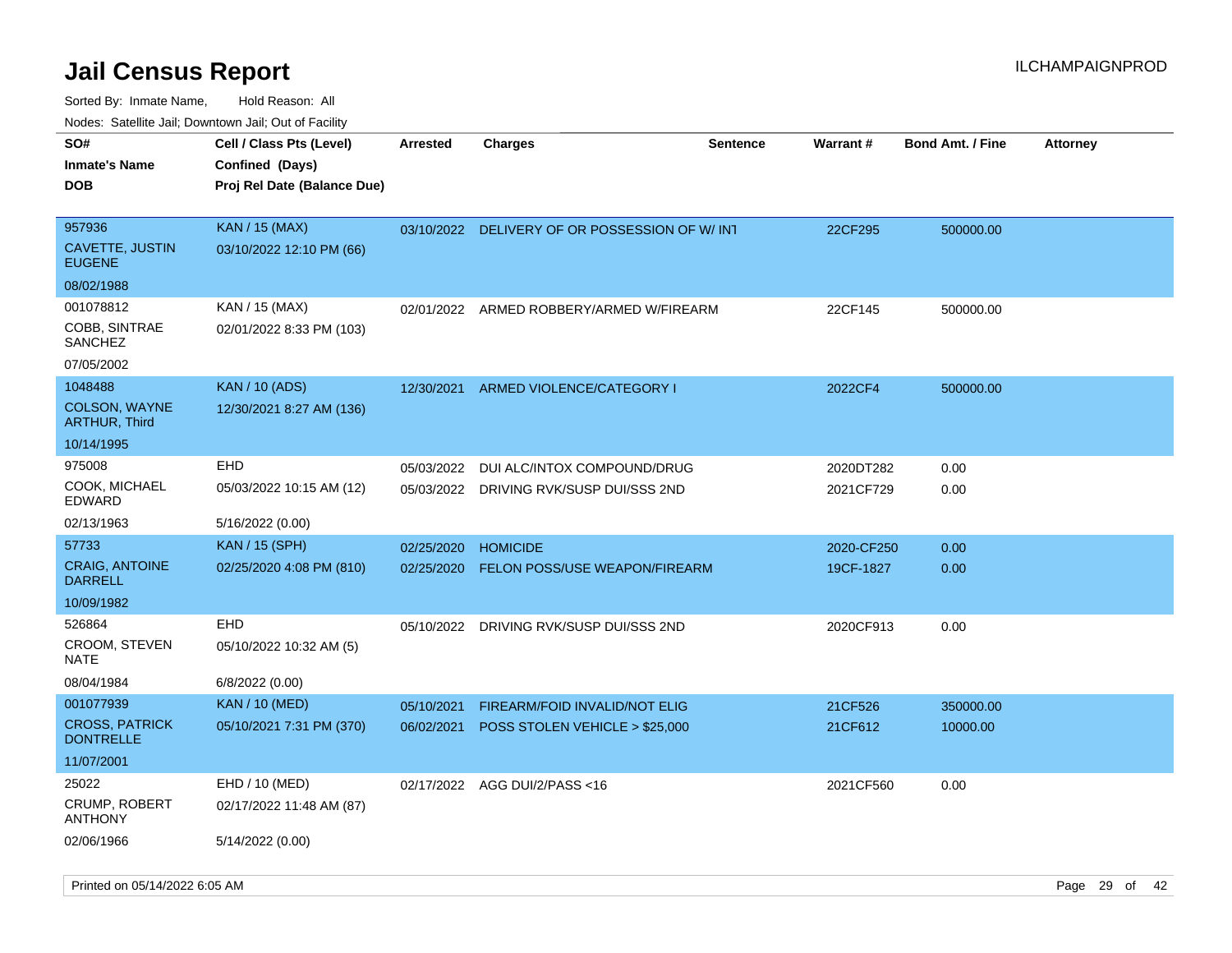| SO#<br><b>Inmate's Name</b><br><b>DOB</b>                                | Cell / Class Pts (Level)<br>Confined (Days)<br>Proj Rel Date (Balance Due) | <b>Arrested</b>                        | <b>Charges</b>                                                                     | <b>Sentence</b> | Warrant#                         | <b>Bond Amt. / Fine</b>              | <b>Attorney</b> |
|--------------------------------------------------------------------------|----------------------------------------------------------------------------|----------------------------------------|------------------------------------------------------------------------------------|-----------------|----------------------------------|--------------------------------------|-----------------|
| 1023587<br><b>DAVIS, MARTIN</b><br><b>DENNIS</b>                         | <b>KAN / 15 (MAX)</b><br>09/24/2021 9:38 PM (233)                          | 09/24/2021<br>09/24/2021               | MFG/DEL CANNABIS/2.5-10 GRAMS<br>ARMED HABITUAL CRIMINAL                           |                 | 21CF1155<br>2021-CF681           | 50000.00<br>500000.00                |                 |
| 12/02/1994<br>001077214<br>DAVIS-MURDOCK,<br>ERION VASSHAD<br>06/22/1998 | KAN / 15 (MAX)<br>12/21/2021 10:13 AM (145)                                | 12/20/2021                             | <b>MURDER</b>                                                                      |                 | 21CF1572                         | 5000000.00                           |                 |
| 001078538<br>DAWKINS, LEN<br>03/23/1987                                  | <b>KAN / 10 (ADS)</b><br>10/26/2021 8:18 PM (201)                          | 10/26/2021                             | <b>CRIM SEX ASSAULT/FORCE</b>                                                      |                 | 21CF1301                         | 250000.00                            |                 |
| 64070<br>DECKER, ANTHONY V<br>11/27/1982                                 | KAN / 10 (MED)<br>02/18/2022 6:52 PM (86)                                  | 02/18/2022                             | <b>BURGLARY</b>                                                                    |                 | 21CF1176                         | 20000.00                             |                 |
| 001078223<br>DIEGO-MATEO,<br><b>JOAQUIN</b><br>01/23/2002                | <b>KAN / 5 (MIN)</b><br>11/09/2021 10:52 PM (187)                          | 11/09/2021                             | AGG DUI/NO VALID DL                                                                |                 | 21CF1382                         | 250000.00                            |                 |
| 1061304<br>DORRIS, KEMION<br><b>DAETOCE</b><br>11/19/1997                | KAN / 15 (MAX)<br>10/11/2021 7:30 PM (216)                                 | 10/11/2021<br>10/11/2021<br>10/11/2021 | <b>HOME INVASION/FIREARM</b><br>ARMED HABITUAL CRIMINAL<br>ARMED HABITUAL CRIMINAL |                 | 21CF1228<br>21CF1226<br>21CF1227 | 1000000.00<br>750000.00<br>750000.00 |                 |
| 959292<br>DUNCAN, COREYON<br><b>ANTHONY</b><br>01/17/1989                | <b>KAN / 15 (ADS)</b><br>04/01/2021 8:46 PM (409)                          | 04/01/2021<br>12/17/2021 MURDER        | ATTEMPT (FIRST DEGREE MURDER)                                                      |                 | 2020CF565<br>21CF1542            | 2000000.00<br>2500000.00             |                 |
| 665841<br>EVELAND, JEREMY<br><b>DOUGLAS</b><br>12/03/1973                | EHD<br>05/03/2022 8:55 AM (12)<br>6/15/2022 (0.00)                         | 05/03/2022                             | DRIVING RVK/SUSP DUI/SSS 2ND                                                       |                 | 2021CF1492                       | 0.00                                 |                 |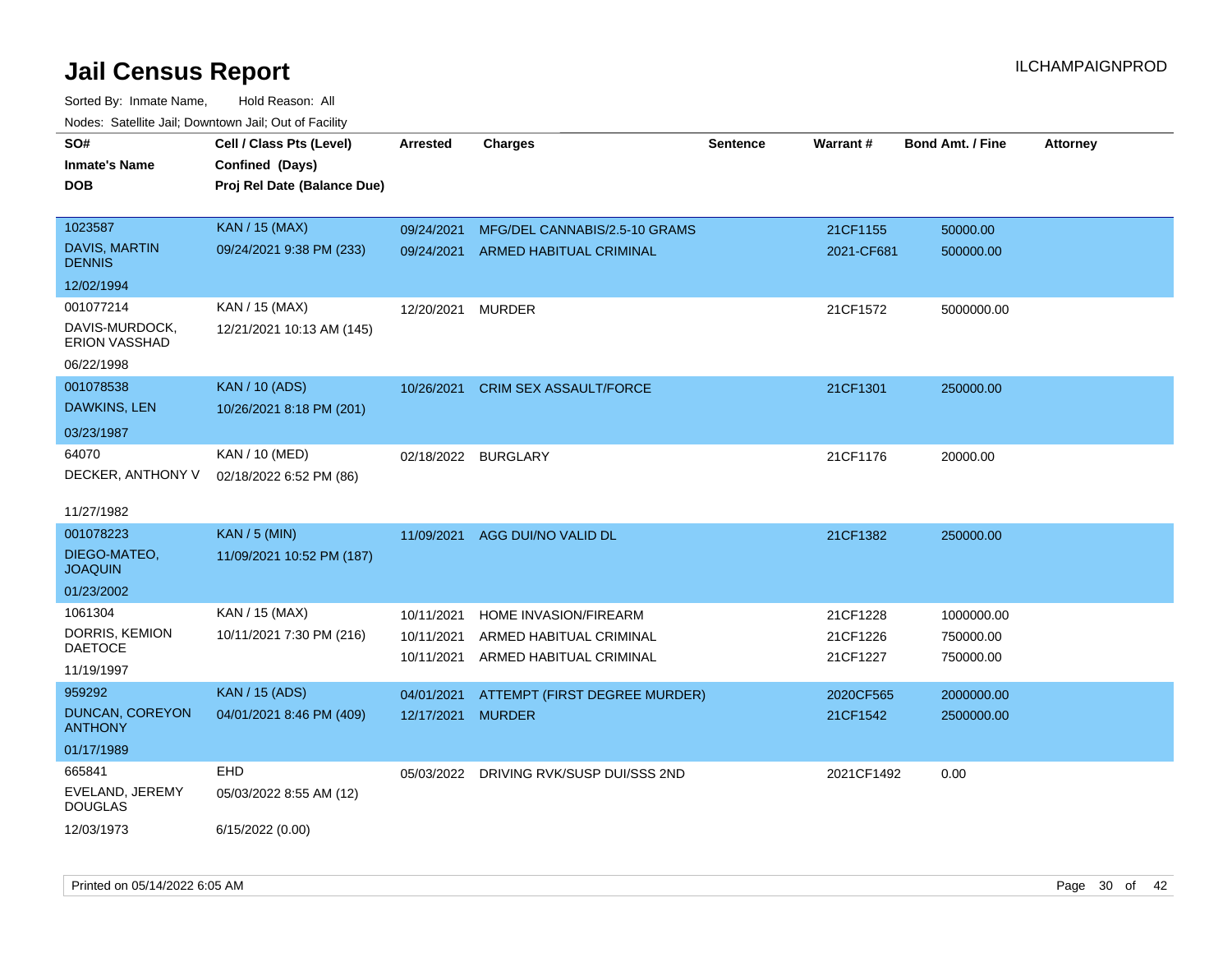Sorted By: Inmate Name, Hold Reason: All Nodes: Satellite Jail; Downtown Jail; Out of Facility

| SO#                                        | Cell / Class Pts (Level)    | <b>Arrested</b> | <b>Charges</b>                           | <b>Sentence</b> | Warrant#   | <b>Bond Amt. / Fine</b> | <b>Attorney</b> |
|--------------------------------------------|-----------------------------|-----------------|------------------------------------------|-----------------|------------|-------------------------|-----------------|
| <b>Inmate's Name</b>                       | Confined (Days)             |                 |                                          |                 |            |                         |                 |
| <b>DOB</b>                                 | Proj Rel Date (Balance Due) |                 |                                          |                 |            |                         |                 |
|                                            |                             |                 |                                          |                 |            |                         |                 |
| 1053207                                    | <b>KAN / 15 (SPH)</b>       |                 | 06/06/2019 MURDER/INTENT TO KILL/INJURE  |                 | 2019-CF849 | 2000000.00              |                 |
| FAUST, JAQUAVEON<br><b>LAVELL</b>          | 06/06/2019 2:24 PM (1,074)  |                 |                                          |                 |            |                         |                 |
| 07/25/1996                                 |                             |                 |                                          |                 |            |                         |                 |
| 001079018                                  | <b>EHD</b>                  |                 | 04/05/2022 DRIVING RVK/SUSP DUI/SSS 4-9  |                 | 2022CF22   | 0.00                    |                 |
| FINLEY, KEITH DAVID                        | 04/05/2022 10:38 AM (40)    |                 |                                          |                 |            |                         |                 |
| 08/23/1963                                 | 10/1/2022 (0.00)            |                 |                                          |                 |            |                         |                 |
| 001078961                                  | <b>KAN / 10 (MED)</b>       |                 | 03/21/2022 AGG BATTERY/DISCHARGE FIREARM |                 | 22CF39     | 750000.00               |                 |
| <b>FISCHER, KYRE</b><br><b>ORLANDO</b>     | 03/21/2022 1:21 PM (55)     |                 |                                          |                 |            |                         |                 |
| 04/14/2002                                 |                             |                 |                                          |                 |            |                         |                 |
| 524764                                     | KAN / 5 (MIN)               | 09/18/2021      | METH DELIVERY/15<100 GRAMS               |                 | 21CF627    | 50000.00                |                 |
| <b>FISCUS, ROBERT</b><br><b>LOWELL</b>     | 09/18/2021 10:50 AM (239)   |                 |                                          |                 |            |                         |                 |
| 02/17/1986                                 |                             |                 |                                          |                 |            |                         |                 |
| 1075614                                    | <b>KAN / 15 (MAX)</b>       | 03/19/2022      | PAROLE REVOCATION                        |                 | CM2201590  | 0.00                    |                 |
| <b>GANT, TEVIN</b><br><b>ODELROW</b>       | 03/19/2022 5:29 PM (57)     |                 | 03/19/2022 AGGRAVATED DOMESTIC BATTERY   |                 | 22CF333    | 75000.00                |                 |
| 03/03/1991                                 |                             |                 |                                          |                 |            |                         |                 |
| 1013012                                    | KAN / 15 (MAX)              | 07/08/2021      | FELON POSS/USE FIREARM PRIOR             |                 | 21CF798    | 500000.00               |                 |
| GARY, XAVIER LAMAR                         | 07/08/2021 9:24 AM (311)    | 07/08/2021      | ATTEMPT (FIRST DEGREE MURDER)            |                 | 2021CF790  | 1000000.00              |                 |
| 12/14/1991                                 |                             | 07/08/2021      | FELON POSS/USE FIREARM PRIOR             |                 | 2020CF650  | 25000.00                |                 |
| 1065946                                    | <b>KAN / 10 (MED)</b>       | 09/04/2021      | AGG BATTERY/DISCHARGE FIREARM            |                 | 21CF1057   | 750000.00               |                 |
| <b>GODBOLT, DESMOND</b><br><b>DEVONTAE</b> | 09/04/2021 1:17 AM (253)    | 09/04/2021      | RESIST/OBSTRUCTING A PEACE OFFICEI       |                 | 21CM407    | 0.00                    |                 |
| 11/15/1997                                 |                             |                 |                                          |                 |            |                         |                 |
| 1070118                                    | KAN / 15 (MAX)              | 08/31/2021      | AGGRAVATED DOMESTIC BATTERY              |                 | 21CF1049   | 750000.00               |                 |
| <b>GRAHAM, CORTEZ</b><br><b>LAMON</b>      | 08/31/2021 9:32 PM (257)    | 09/02/2021      | PROBATION VIOLATION                      |                 | 21CF55     | 50000.00                |                 |

03/31/1976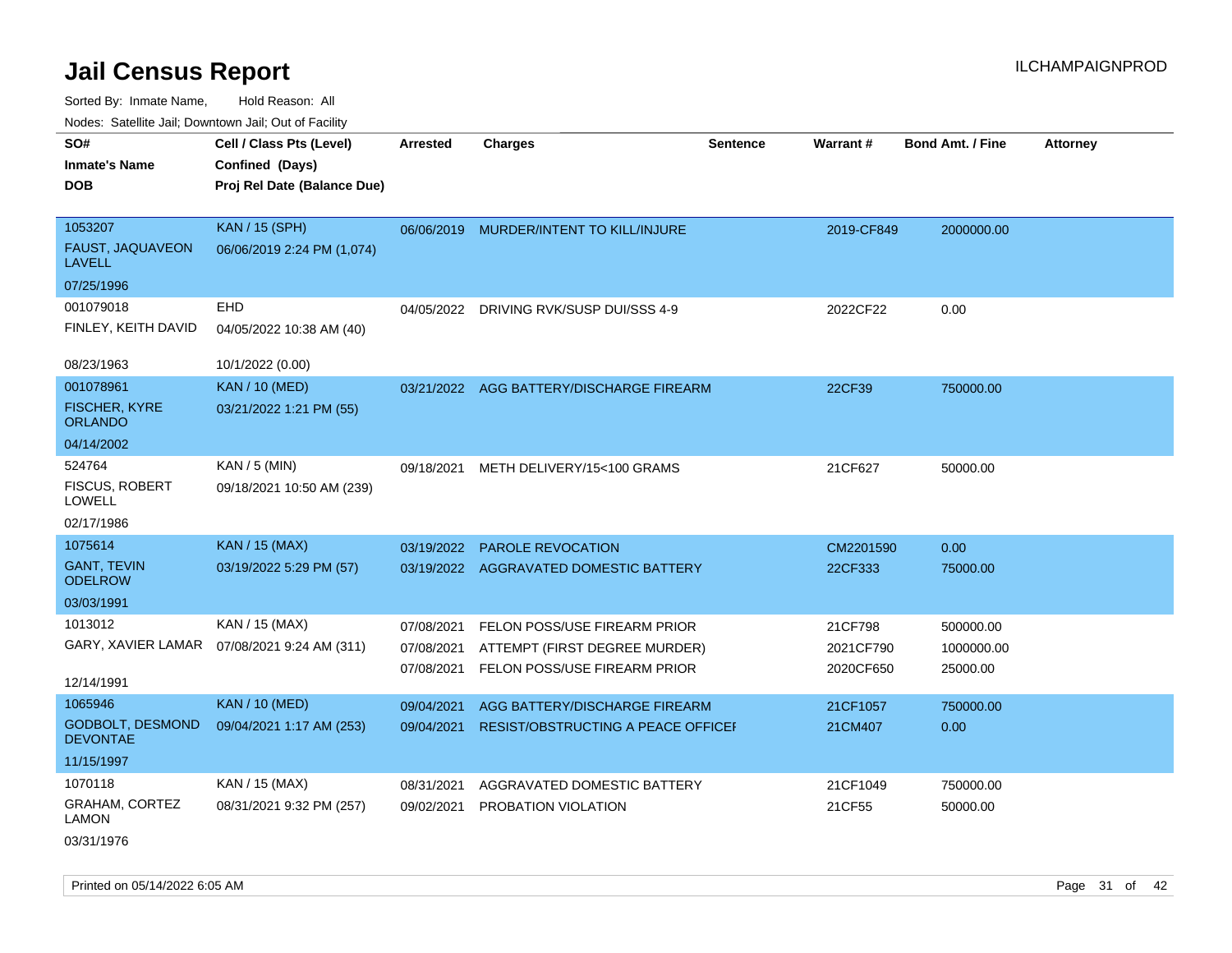| SO#<br><b>Inmate's Name</b><br><b>DOB</b> | Cell / Class Pts (Level)<br>Confined (Days)<br>Proj Rel Date (Balance Due) | <b>Arrested</b>      | <b>Charges</b>                           | <b>Sentence</b> | <b>Warrant#</b> | <b>Bond Amt. / Fine</b> | <b>Attorney</b> |
|-------------------------------------------|----------------------------------------------------------------------------|----------------------|------------------------------------------|-----------------|-----------------|-------------------------|-----------------|
| 1076506                                   | <b>KAN / 15 (MAX)</b>                                                      | 09/17/2021           | AGG UUW/PERSON/CM THREAT VIOL            |                 | 21CF1131        | 100000.00               |                 |
|                                           | GRAY, JAMARH EMERE 09/17/2021 10:41 AM (240)                               | 09/20/2021           | <b>DOMESTIC BATTERY</b>                  |                 | 21CM430         | 5000.00                 |                 |
| 06/21/2003                                |                                                                            |                      |                                          |                 |                 |                         |                 |
| 1055117                                   | <b>EHD</b>                                                                 |                      | 02/15/2022 AGG BATTERY/PUBLIC PLACE      |                 | 2021CM47        | 0.00                    |                 |
| <b>GREAM, JOHN</b><br><b>ROBERT LEE</b>   | 02/15/2022 10:44 AM (89)                                                   |                      |                                          |                 |                 |                         |                 |
| 08/23/1996                                |                                                                            |                      |                                          |                 |                 |                         |                 |
| 001078871                                 | <b>KAN / 5 (MIN)</b>                                                       | 02/22/2022           | <b>RESIDENTIAL BURGLARY</b>              |                 | 2020JD14        | 0.00                    |                 |
| <b>HARRIS, MARTELL</b>                    | 02/22/2022 3:44 PM (82)                                                    | 02/22/2022           | <b>INDIRECT CRIMINAL CONTEMPT</b>        |                 | 2020CC9         | 20000.00                |                 |
| <b>TE'SHAWN</b>                           |                                                                            | 02/22/2022           | <b>ESCAPE/VIOLATE ELEC MONITORING</b>    |                 | 22CF316         | 150000.00               |                 |
| 07/02/2003                                |                                                                            |                      |                                          |                 |                 |                         |                 |
| 001079080                                 | KAN / 15 (MAX)                                                             |                      | 04/18/2022 FELON POSS/USE WEAPON/FIREARM |                 | 22CF477         | 300000.00               |                 |
| <b>HARRIS, MILEEK</b><br><b>JAEQUAN</b>   | 04/19/2022 12:10 AM (26)                                                   |                      |                                          |                 |                 |                         |                 |
| 08/04/2000                                |                                                                            |                      |                                          |                 |                 |                         |                 |
| 1037683                                   | <b>EHD</b>                                                                 | 02/23/2022           | AGG DUI/LIC SUSP OR REVOKED              |                 | 2020CF350       | 0.00                    |                 |
| <b>HARRISON, HAROLD</b><br><b>RAY</b>     | 02/23/2022 10:01 AM (81)                                                   | 02/23/2022 AGG DUI/3 |                                          |                 | 2020CF1351      | 0.00                    |                 |
| 11/30/1963                                | 5/22/2022 (0.00)                                                           |                      |                                          |                 |                 |                         |                 |
| 1073611                                   | KAN / 5 (MIN)                                                              | 02/09/2021           | MFG 15>100 GR ECSTASY/ANALOG             |                 | 21CF121         | 500000.00               |                 |
| HAYES, CAMERON<br><b>TAYLOR MALEEK</b>    | 02/09/2021 3:10 PM (460)                                                   | 02/09/2021           | DELIVERY OF OR POSSESSION OF W/ INT      |                 | 21CF160         | 750000.00               |                 |
| 08/10/1998                                |                                                                            |                      |                                          |                 |                 |                         |                 |
| 1045186                                   | KAN / 15 (MAX)                                                             | 08/16/2021           | ARMED VIOLENCE/CATEGORY I                |                 | 21CF934         | 1000000.00              |                 |
| HOLBROOK, JOHNNIE                         | 08/16/2021 11:07 AM (272)                                                  | 08/16/2021           | <b>FELON POSS/USE WEAPON/FIREARM</b>     |                 | 19CF968         | 50000.00                |                 |
| <b>MATHIS</b>                             |                                                                            | 08/16/2021           | AGG FLEEING POLICE/21 MPH OVER           |                 | 21CF988         | 1840.00                 |                 |
| 07/19/1996                                |                                                                            | 08/16/2021           | FELON POSS/USE WEAPON/FIREARM            |                 | 21CF989         | 100000.00               |                 |
|                                           |                                                                            | 03/30/2022 MURDER    |                                          |                 |                 | 2000000.00              |                 |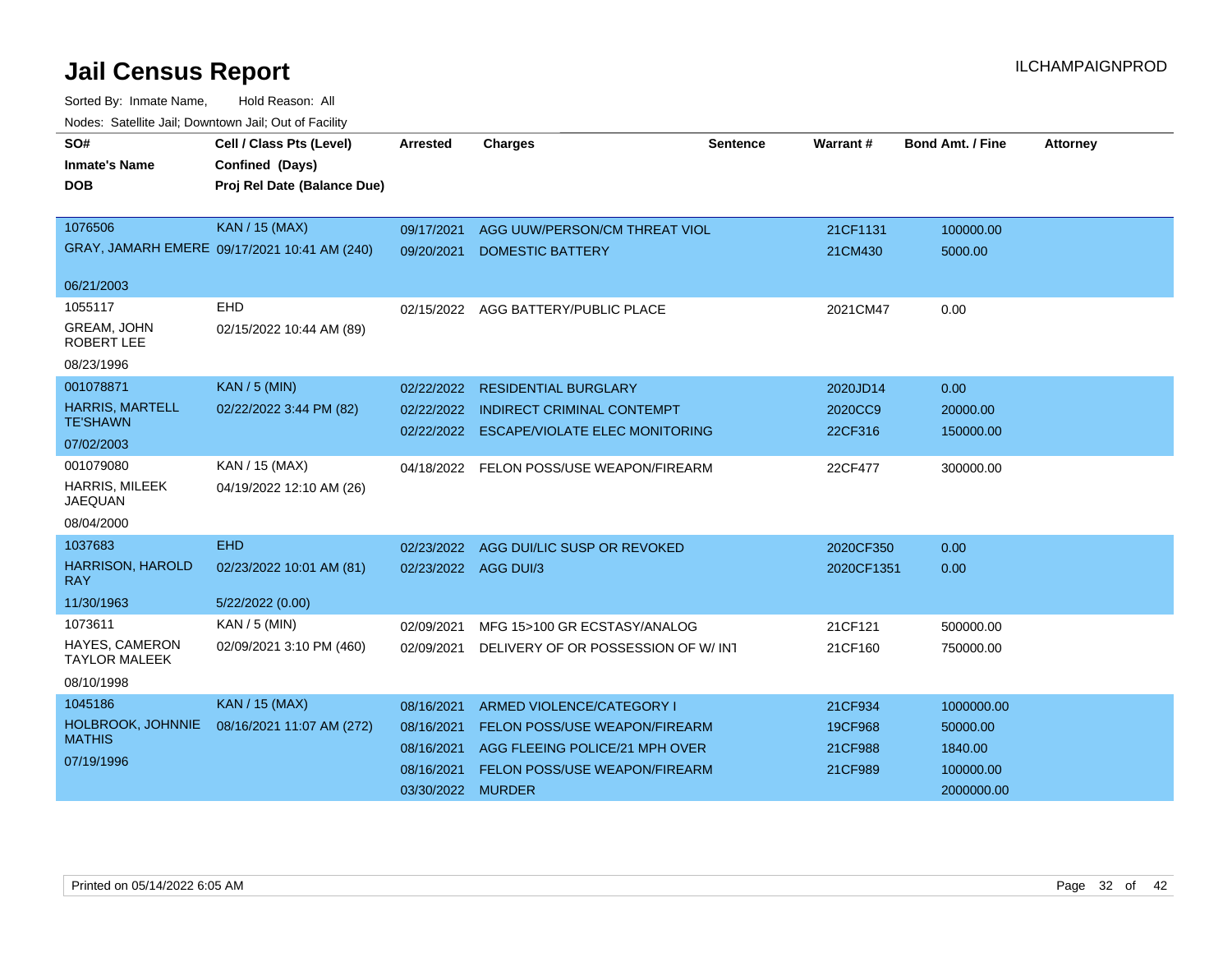| roaco. Catolino cali, Downtown cali, Out of Facility |                             |                 |                                         |                 |           |                         |                 |
|------------------------------------------------------|-----------------------------|-----------------|-----------------------------------------|-----------------|-----------|-------------------------|-----------------|
| SO#                                                  | Cell / Class Pts (Level)    | <b>Arrested</b> | <b>Charges</b>                          | <b>Sentence</b> | Warrant#  | <b>Bond Amt. / Fine</b> | <b>Attorney</b> |
| Inmate's Name                                        | Confined (Days)             |                 |                                         |                 |           |                         |                 |
| DOB                                                  | Proj Rel Date (Balance Due) |                 |                                         |                 |           |                         |                 |
|                                                      |                             |                 |                                         |                 |           |                         |                 |
| 972300                                               | <b>KAN / 10 (MED)</b>       | 12/22/2021      | <b>RESIDENTIAL BURGLARY</b>             |                 | 18CF1691  | 25000.00                |                 |
| <b>HOLT, MICHAEL</b><br><b>TERRELL</b>               | 12/22/2021 8:36 AM (144)    | 12/22/2021      | AGG CRIM SEX ABUSE/VICTIM <9            |                 | 19CF1277  | 250000.00               |                 |
| 12/25/1989                                           |                             |                 |                                         |                 |           |                         |                 |
| 987949                                               | KAN / 10 (SPH)              |                 | 03/29/2022 FELON POSS/FIREARM           |                 | 22CF365   | 150000.00               |                 |
| HOLT, TERRELL<br>VALENTINO                           | 03/29/2022 12:53 AM (47)    |                 |                                         |                 |           |                         |                 |
| 02/17/1991                                           |                             |                 |                                         |                 |           |                         |                 |
| 001078146                                            | KAN / 15 (MAX)              | 07/09/2021      | AGG BATTERY/DISCHARGE FIREARM           |                 | 21CF795   | 1000000.00              |                 |
| HUNT, TEIGAN<br><b>JAZAIREO</b>                      | 07/09/2021 12:41 PM (310)   | 07/09/2021      | ARMED ROBBERY/ARMED W/FIREARM           |                 | 21CF806   | 1000000.00              |                 |
| 05/14/2003                                           |                             |                 |                                         |                 |           |                         |                 |
| 989743                                               | KAN / 15 (ADS)              | 04/13/2021      | AGGRAVATED DOMESTIC BATTERY             |                 | 21CF399   | 250000.00               |                 |
| JACKSON, STEVE<br>ALLEN                              | 04/13/2021 2:45 AM (397)    |                 |                                         |                 |           |                         |                 |
| 06/04/1991                                           |                             |                 |                                         |                 |           |                         |                 |
| 001078788                                            | KAN / 5 (ADS)               |                 | 01/21/2022 AGGRAVATED BATTERY           |                 | 22CF93    | 75000.00                |                 |
| <b>JOHNSON, BRENTON</b><br>ZAE                       | 01/21/2022 8:33 PM (114)    |                 |                                         |                 |           |                         |                 |
| 08/07/1987                                           |                             |                 |                                         |                 |           |                         |                 |
| 1042582                                              | KAN / 15 (MAX)              |                 | 03/10/2022 VIOLATE ORDER PROTECTION     |                 | 22CM61    | 200000.00               |                 |
| JONES, DEONTA<br><b>DANTRAL</b>                      | 03/10/2022 4:50 AM (66)     |                 |                                         |                 |           |                         |                 |
| 02/01/1993                                           |                             |                 |                                         |                 |           |                         |                 |
| 956822                                               | <b>KAN / 15 (MAX)</b>       | 11/25/2021      | AGGRAVATED DOMESTIC BATTERY             |                 | 21CF1442  | 150000.00               |                 |
| <b>JONES, MARIO</b><br><b>NATHANIEL</b>              | 11/25/2021 10:37 AM (171)   | 11/25/2021      | PAROLE REVOCATION                       |                 | CH2106361 | 0.00                    |                 |
| 10/27/1987                                           |                             | 11/25/2021      | <b>UNLAWFUL RESTRAINT</b>               |                 | 21CF1443  | 150000.00               |                 |
| 45193                                                | KAN / 10 (MED)              |                 | 04/29/2022 FELON POSS/USE FIREARM PRIOR |                 | 22CF531   | 100000.00               |                 |
| KASPERS, JOHNNY<br>RAY                               | 04/29/2022 11:00 AM (16)    |                 |                                         |                 |           |                         |                 |
| 05/28/1977                                           |                             |                 |                                         |                 |           |                         |                 |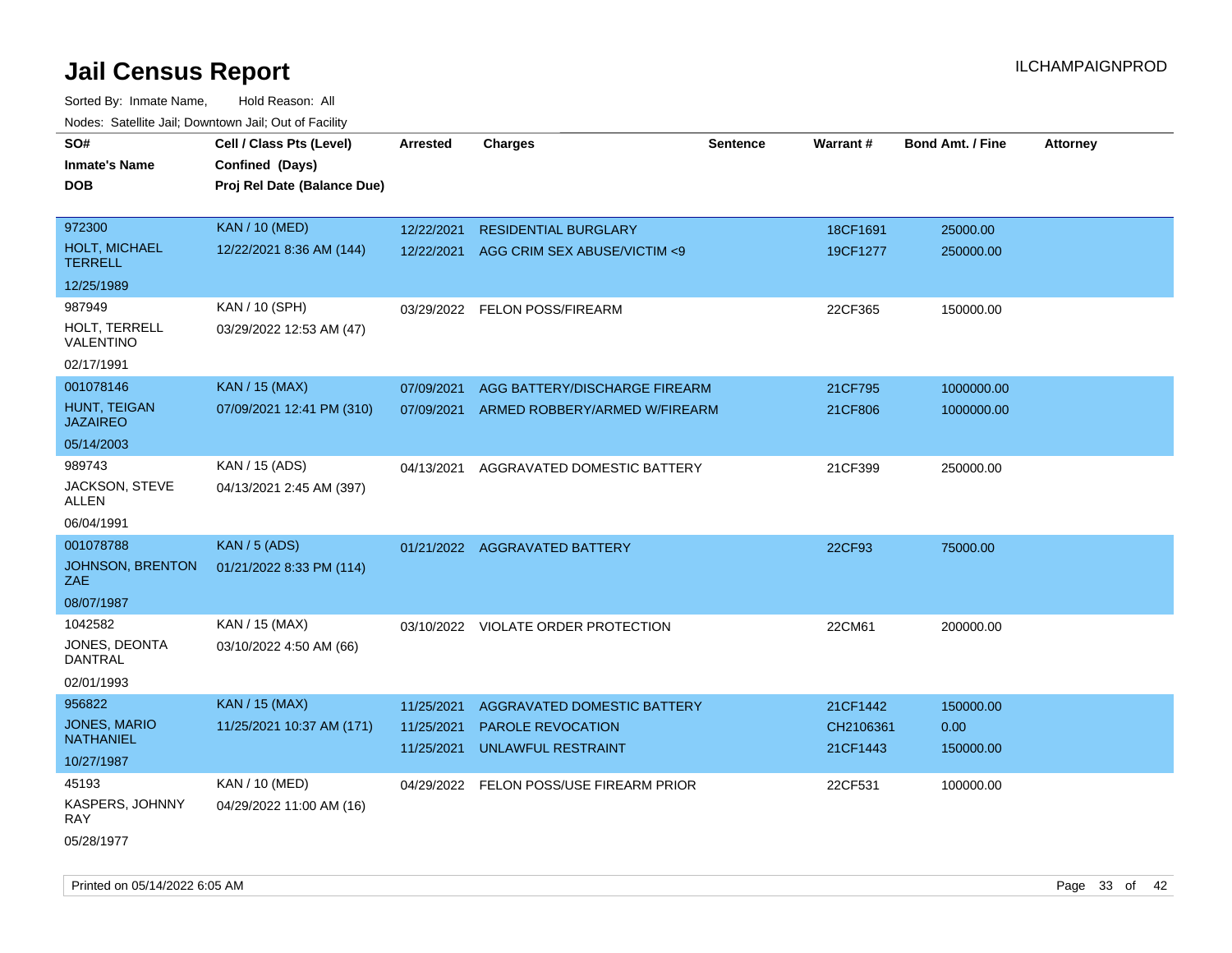| rouco. Calcinic Jan, Downtown Jan, Out of Facility |                             |                      |                                         |                 |                 |                         |                 |
|----------------------------------------------------|-----------------------------|----------------------|-----------------------------------------|-----------------|-----------------|-------------------------|-----------------|
| SO#                                                | Cell / Class Pts (Level)    | <b>Arrested</b>      | <b>Charges</b>                          | <b>Sentence</b> | <b>Warrant#</b> | <b>Bond Amt. / Fine</b> | <b>Attorney</b> |
| Inmate's Name                                      | Confined (Days)             |                      |                                         |                 |                 |                         |                 |
| DOB                                                | Proj Rel Date (Balance Due) |                      |                                         |                 |                 |                         |                 |
|                                                    |                             |                      |                                         |                 |                 |                         |                 |
| 57271                                              | <b>EHD</b>                  | 03/08/2022           | DRIVING RVK/SUSP DUI/SSS 4-9            |                 | 2021CF34        | 0.00                    |                 |
| KEYS, CAPREE<br><b>REMONE</b>                      | 03/08/2022 9:17 AM (68)     |                      | 03/08/2022 DRIVING RVK/SUSP DUI/SSS 4-9 |                 | 2020CF1116      | 0.00                    |                 |
| 11/23/1982                                         | 9/3/2022 (0.00)             |                      |                                         |                 |                 |                         |                 |
| 1036509                                            | <b>EHD</b>                  | 05/10/2022           | DRIVING ON SUSPENDED LICENSE            |                 | 2020TR4855      | 0.00                    |                 |
| LARRY, QUENTIN<br>CORNILUES JUWAN,                 | 05/10/2022 11:14 AM (5)     |                      |                                         |                 |                 |                         |                 |
| 05/12/1992                                         |                             |                      |                                         |                 |                 |                         |                 |
| 1064445                                            | <b>KAN</b> / 15 (MAX)       | 04/23/2021           | <b>FELON POSS/USE FIREARM/PAROLE</b>    |                 | 21CF899         | 500000.00               |                 |
| <b>LARUE, TERENCE</b>                              | 04/23/2021 11:18 AM (387)   | 04/23/2021           | AGG DISCHARGE FIREARM/OCC VEH           |                 | 2021CF295       | 500000.00               |                 |
| TRAMEL                                             |                             | 04/23/2021           | POSSESS 15<100 GRAMS COCAINE            |                 | 19CF1052        | 10000.00                |                 |
| 12/23/1998                                         |                             |                      |                                         |                 |                 |                         |                 |
| 001078470                                          | KAN / 15 (MAX)              | 10/10/2021           | MURDER/INTENT TO KILL/INJURE            |                 | 21CF1221        | 1000000.00              |                 |
| LEE, AMAHRION<br>JA'MERE                           | 10/10/2021 1:23 PM (217)    |                      |                                         |                 |                 |                         |                 |
| 11/05/2002                                         |                             |                      |                                         |                 |                 |                         |                 |
| 1052425                                            | <b>EHD</b>                  |                      | 04/26/2022 DRIVING ON SUSPENDED LICENSE |                 | 2021TR9328      | 0.00                    |                 |
| LEO, MICHAEL JAMES                                 | 04/26/2022 9:13 AM (19)     |                      |                                         |                 |                 |                         |                 |
| 04/09/1994                                         | 5/25/2022 (0.00)            |                      |                                         |                 |                 |                         |                 |
| 1005717                                            | KAN / 5 (MIN)               | 03/31/2022           | AGG DUI/3                               |                 | 22CF372         | 100000.00               |                 |
| LEWIS, ORLANDO<br>DESHONE                          | 03/31/2022 1:56 PM (45)     | 03/31/2022 AGG DUI/3 |                                         |                 | 22CF373         | 100000.00               |                 |
| 01/31/1987                                         |                             |                      |                                         |                 |                 |                         |                 |
| 56792                                              | <b>KAN / 10 (MED)</b>       | 02/02/2021           | ARMED HABITUAL CRIMINAL                 |                 | 2021CF141       | 500000.00               |                 |
| LILLARD, LAWRENCE<br><b>TYRONE</b>                 | 02/02/2021 2:11 PM (467)    | 02/22/2021           | DRIVING ON REVOKED LICENSE              |                 | 21TR426         | 5000.00                 |                 |
| 10/20/1982                                         |                             |                      |                                         |                 |                 |                         |                 |
| 001077850                                          | EHD                         | 05/04/2022           | DRIVING RVK/SUSP DUI/SSS 4-9            |                 | 2021CF303       | 0.00                    |                 |
| MALDONADO-<br>GUITIERREZ, FELIX                    | 05/04/2022 10:11 AM (11)    |                      |                                         |                 |                 |                         |                 |
| 06/19/1977                                         | 10/30/2022 (0.00)           |                      |                                         |                 |                 |                         |                 |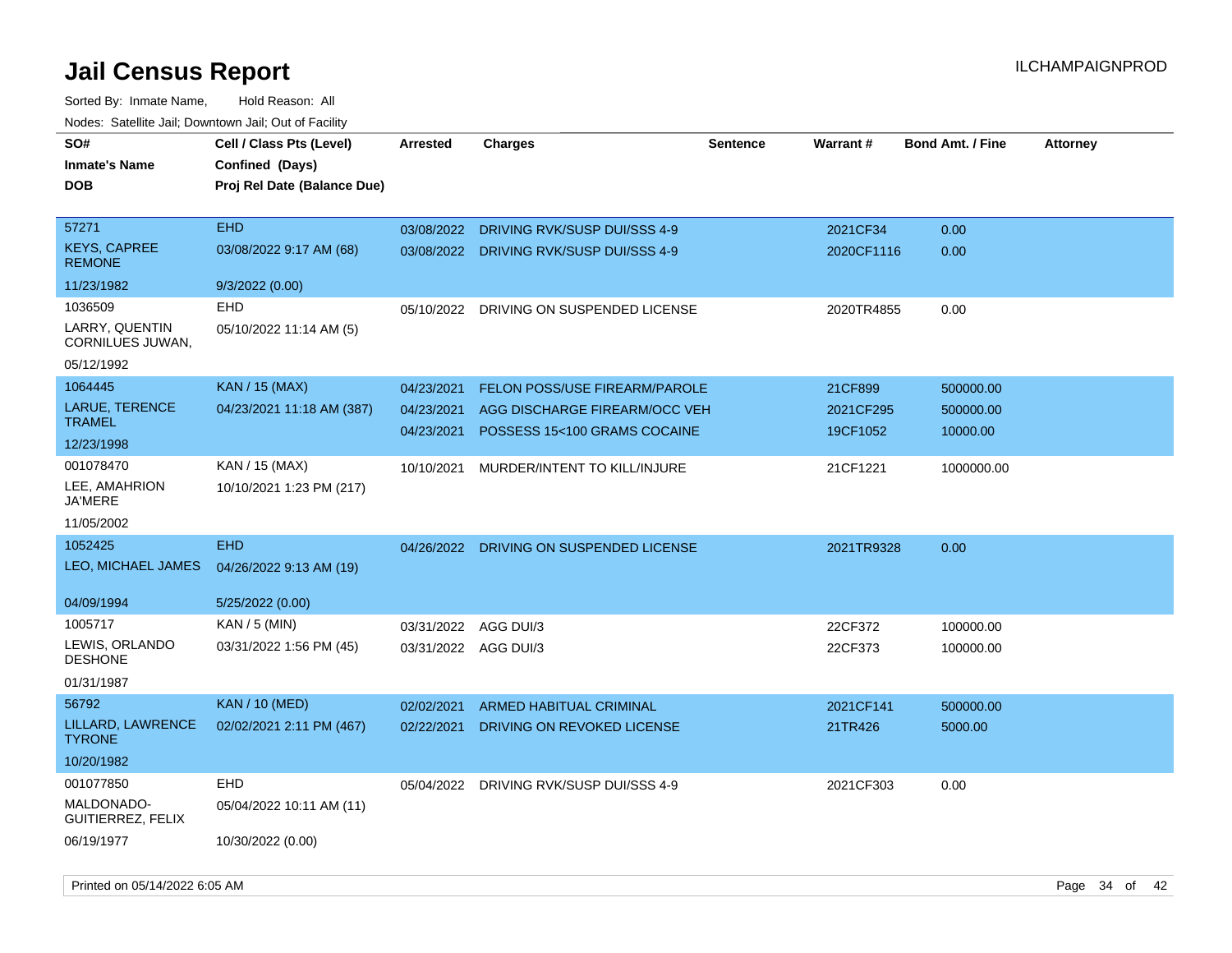Sorted By: Inmate Name, Hold Reason: All Nodes: Satellite Jail; Downtown Jail; Out of Facility

| roaco. Catolino cali, Domntonn cali, Out of Facility |                                             |                   |                                         |                 |            |                         |                 |
|------------------------------------------------------|---------------------------------------------|-------------------|-----------------------------------------|-----------------|------------|-------------------------|-----------------|
| SO#<br><b>Inmate's Name</b>                          | Cell / Class Pts (Level)<br>Confined (Days) | <b>Arrested</b>   | <b>Charges</b>                          | <b>Sentence</b> | Warrant#   | <b>Bond Amt. / Fine</b> | <b>Attorney</b> |
| <b>DOB</b>                                           | Proj Rel Date (Balance Due)                 |                   |                                         |                 |            |                         |                 |
| 001078896                                            | <b>KAN / 15 (MAX)</b>                       |                   | 03/01/2022 ARMED HABITUAL CRIMINAL      |                 | 22CF239    | 350000.00               |                 |
| MANN, DAVID<br><b>WILBERT, Junior</b>                | 03/01/2022 4:35 AM (75)                     |                   |                                         |                 |            |                         |                 |
| 04/02/1976                                           |                                             |                   |                                         |                 |            |                         |                 |
| 1004137                                              | KAN / 15 (MAX)                              |                   | 02/14/2022 AGG CRIM SEX ABUSE/VIC 13-17 |                 | 22CF165    | 250000.00               |                 |
|                                                      | MCDONALD, DAVON D 02/14/2022 4:21 PM (90)   |                   |                                         |                 |            |                         |                 |
| 11/08/1992                                           |                                             |                   |                                         |                 |            |                         |                 |
| 001078575                                            | <b>KAN / 10 (MED)</b>                       | 11/09/2021        | <b>GUNRUNNING</b>                       |                 | 21CF1330   | 750000.00               |                 |
| <b>MCLAURIN, KEYON A</b>                             | 11/09/2021 12:41 PM (187)                   |                   |                                         |                 |            |                         |                 |
| 11/19/2002                                           |                                             |                   |                                         |                 |            |                         |                 |
| 1011046                                              | KAN / 15 (ADS)                              | 04/10/2021        | ATTEMPT (FIRST DEGREE MURDER)           |                 | 21CF392    | 1000000.00              |                 |
| MILES, DARRION<br><b>ANTONIO KEVONTA</b>             | 04/11/2021 12:46 AM (399)                   | 03/24/2022 MURDER |                                         |                 | 22CF346    | 3000000.00              |                 |
| 03/18/1990                                           |                                             |                   |                                         |                 |            |                         |                 |
| 1075635                                              | <b>KAN / 10 (ADS)</b>                       | 05/11/2021        | AGG DISCHARGE FIREARM/OCC VEH           |                 | 21CF538    | 750000.00               |                 |
| MILES, DEVLON VON,                                   | 05/11/2021 10:39 PM (369)                   | 05/11/2021        | MFG/DEL CANNABIS/30-500 GRAMS           |                 | 20CF1402   | 100000.00               |                 |
| Junior                                               |                                             | 02/23/2022 MURDER |                                         |                 | 22CF219    | 1000000.00              |                 |
| 11/04/2000                                           |                                             |                   |                                         |                 |            |                         |                 |
| 001077278                                            | KAN / 15 (MAX)                              | 10/06/2020        | MURDER/INTENT TO KILL/INJURE            |                 | 2020CF146  | 2000000.00              |                 |
| MILLER, D'ANDRE                                      | 10/06/2020 12:49 PM (586)                   | 10/06/2020        | AGG FLEEING POLICE/21 MPH OVER          |                 | 2019CF1171 | 50000.00                |                 |
| 09/08/1986                                           |                                             |                   |                                         |                 |            |                         |                 |
| 001078712                                            | <b>KAN / 10 (MED)</b>                       | 12/23/2021        | AGG DISCH FIREARM/1ST AID PERS          |                 | 21CF1581   | 200000.00               |                 |
| MONTGOMERY,<br><b>RASHARD MYKI</b>                   | 12/23/2021 4:27 PM (143)                    |                   |                                         |                 |            |                         |                 |
| 11/05/2001                                           |                                             |                   |                                         |                 |            |                         |                 |
| 001078517                                            | KAN / 15 (MAX)                              | 10/19/2021        | ATTEMPT (FIRST DEGREE MURDER)           |                 | 21CF1267   | 1000000.00              |                 |
| NELSON, RORY<br><b>DEMOND</b>                        | 10/19/2021 3:55 AM (208)                    |                   |                                         |                 |            |                         |                 |
| - - <i>.</i> - - .                                   |                                             |                   |                                         |                 |            |                         |                 |

08/14/1984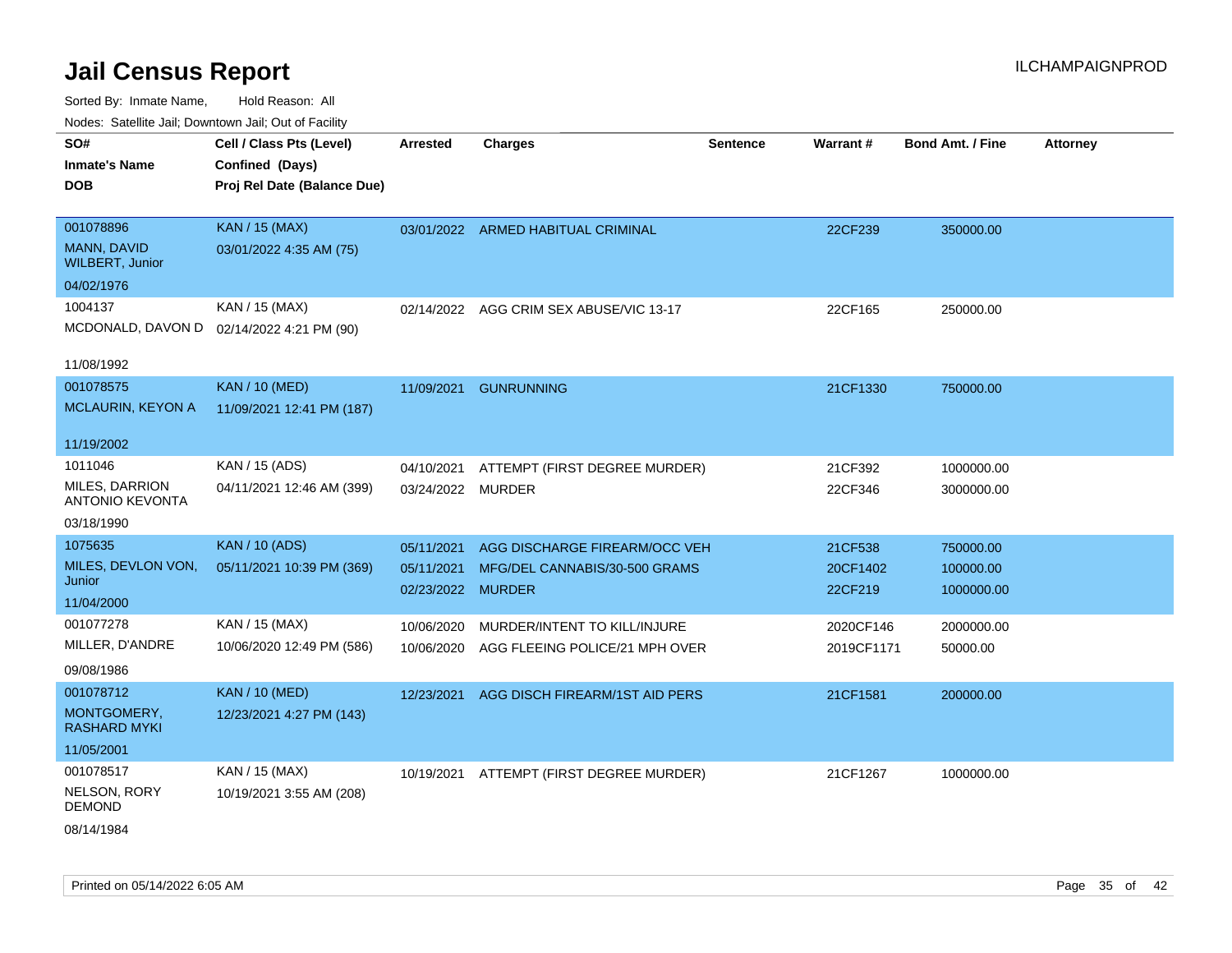| rouce. Calcinic Jan, Downtown Jan, Out or Facility |                                               |                     |                                          |                 |             |                         |                 |
|----------------------------------------------------|-----------------------------------------------|---------------------|------------------------------------------|-----------------|-------------|-------------------------|-----------------|
| SO#                                                | Cell / Class Pts (Level)                      | <b>Arrested</b>     | <b>Charges</b>                           | <b>Sentence</b> | Warrant#    | <b>Bond Amt. / Fine</b> | <b>Attorney</b> |
| <b>Inmate's Name</b>                               | Confined (Days)                               |                     |                                          |                 |             |                         |                 |
| <b>DOB</b>                                         | Proj Rel Date (Balance Due)                   |                     |                                          |                 |             |                         |                 |
|                                                    |                                               |                     |                                          |                 |             |                         |                 |
| 1026477                                            | <b>KAN / 15 (ADS)</b>                         | 09/21/2021          | AGG DISCHARGE FIREARM/OCC VEH            |                 | 21CF1138    | 2000000.00              |                 |
| NEWBILL, DEVONTRE<br><b>LAMONT</b>                 | 09/21/2021 2:27 AM (236)                      | 09/22/2021          | PROBATION VIOLATION                      |                 | 20CF577     | 10000.00                |                 |
| 11/22/1993                                         |                                               |                     |                                          |                 |             |                         |                 |
| 001078063                                          | KAN / 15 (MAX)                                | 06/15/2021          | AGG CRIM SEX ASSAULT/WEAPON              |                 | 2021CF678   | 1000000.00              |                 |
|                                                    | PERRY, ROBERT Junior 06/15/2021 4:37 PM (334) | 06/15/2021          | <b>ROBBERY</b>                           |                 | 2021CF159   | 25000.00                |                 |
| 12/21/1990                                         |                                               |                     |                                          |                 |             |                         |                 |
| 1059512                                            | <b>KAN / 10 (MED)</b>                         |                     | 04/12/2022 DOMESTIC BATTERY              | 2y (DOC)        | 2019-CF-589 | 0.00                    |                 |
| PHILLIPS, LAMAR<br><b>DESHAWN</b>                  | 04/12/2022 5:15 PM (33)                       |                     | 04/12/2022 RESIST/OBSTRUCT WITH INJURY   |                 | 22CF451     | 30000.00                |                 |
| 04/02/1996                                         |                                               |                     |                                          |                 |             |                         |                 |
| 1015033                                            | <b>KAN / 10 (MED)</b>                         |                     | 03/05/2022 POSSESSION OF STOLEN FIREARM  |                 | 21CF1172    | 500000.00               |                 |
| PICKENS, DANTE<br><b>DEVON</b>                     | 03/05/2022 4:01 AM (71)                       |                     |                                          |                 |             |                         |                 |
| 01/05/1993                                         |                                               |                     |                                          |                 |             |                         |                 |
| 001078799                                          | <b>KAN / 10 (MED)</b>                         |                     | 01/27/2022 FIREARM/FOID INVALID/NOT ELIG |                 | 22CF116     | 100000.00               |                 |
| PURNELL, MARKISE<br><b>MONROE</b>                  | 01/27/2022 9:50 AM (108)                      |                     |                                          |                 |             |                         |                 |
| 07/13/2002                                         |                                               |                     |                                          |                 |             |                         |                 |
| 001078942                                          | KAN / 5 (MIN)                                 |                     | 03/13/2022 MFG/DEL CANNABIS/500<2000 GR  |                 | 22CF307     | 350000.00               |                 |
| QATTOUM, ADHAM M                                   | 03/13/2022 11:31 PM (63)                      |                     |                                          |                 |             |                         |                 |
| 07/22/1994                                         |                                               |                     |                                          |                 |             |                         |                 |
| 001078482                                          | <b>KAN / 10 (MED)</b>                         |                     | 03/14/2022 AGG DISCHARGE FIREARM/VEH/SCH |                 | 22CF299     | 250000.00               |                 |
| <b>REED, MONTRES</b><br><b>ANTRON</b>              | 03/14/2022 12:06 PM (62)                      |                     |                                          |                 |             |                         |                 |
| 02/26/2004                                         |                                               |                     |                                          |                 |             |                         |                 |
| 982660                                             | KAN / 10 (MED)                                | 03/22/2022 BURGLARY |                                          |                 | 22CF339     | 200000.00               |                 |
| REYNOLDS, DAVID<br>ALLEN                           | 03/22/2022 4:11 AM (54)                       |                     |                                          |                 |             |                         |                 |
| 03/27/2002                                         |                                               |                     |                                          |                 |             |                         |                 |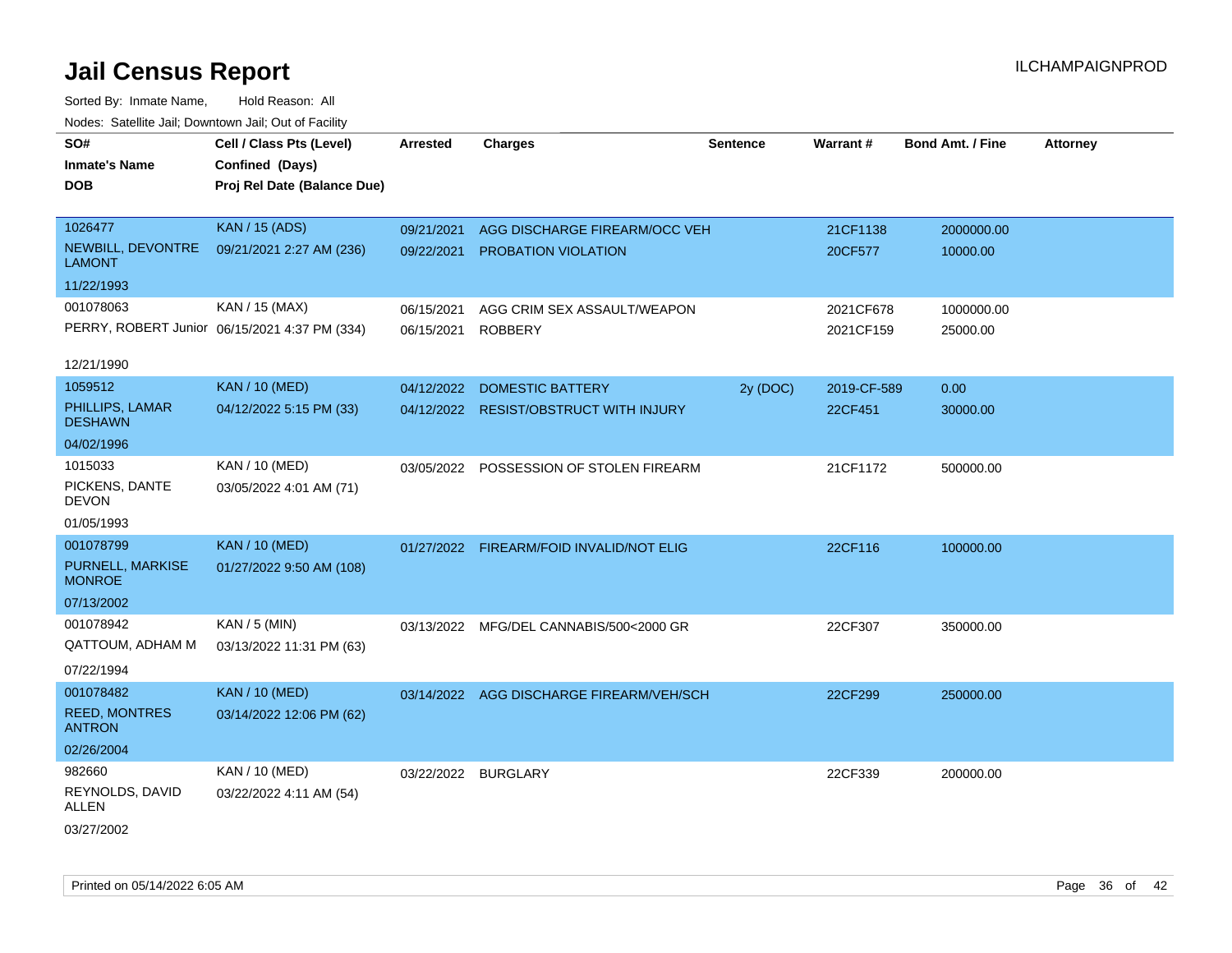| SO#<br><b>Inmate's Name</b><br><b>DOB</b>                                | Cell / Class Pts (Level)<br>Confined (Days)<br>Proj Rel Date (Balance Due) | Arrested                                                                         | <b>Charges</b>                                                                                                                                                         | <b>Sentence</b> | Warrant#                                                                         | <b>Bond Amt. / Fine</b>                                                  | <b>Attorney</b> |
|--------------------------------------------------------------------------|----------------------------------------------------------------------------|----------------------------------------------------------------------------------|------------------------------------------------------------------------------------------------------------------------------------------------------------------------|-----------------|----------------------------------------------------------------------------------|--------------------------------------------------------------------------|-----------------|
| 24139<br><b>ROBERTS, ERIC</b><br><b>BRYANT</b>                           | <b>EHD</b><br>05/11/2022 10:28 AM (4)                                      |                                                                                  | 05/11/2022 DRIVING RVK/SUSP DUI/SSS 4-9                                                                                                                                |                 | 2021CF437                                                                        | 0.00                                                                     |                 |
| 03/15/1964<br>1072114<br>ROBINSON, DONNELL<br><b>LEVON</b><br>10/23/2000 | 11/6/2022 (0.00)<br>KAN / 15 (SPH)<br>01/17/2021 2:40 PM (483)             | 01/17/2021<br>01/17/2021<br>02/17/2021                                           | ATTEMPT (FIRST DEGREE MURDER)<br>ARMED ROBBERY/NO FIREARM<br><b>AGGRAVATED BATTERY</b>                                                                                 | 4y (DOC)        | 2021CF65<br>2020CF824                                                            | 500000.00<br>75000.00<br>250000.00                                       |                 |
| 001077614<br><b>DEVON</b><br>09/22/2002                                  | KAN / 15 (MAX)<br>ROBINSON, DONTRELL 01/17/2021 3:08 PM (483)              |                                                                                  | 01/17/2021 ATTEMPT (FIRST DEGREE MURDER)                                                                                                                               |                 | 21CF66                                                                           | 500000.00                                                                |                 |
| 982614<br>RODGERS, DAVID<br><b>BENARD</b><br>11/17/1990                  | EHD<br>05/11/2022 9:34 AM (4)<br>6/9/2022 (0.00)                           |                                                                                  | 05/11/2022 DRIVING ON SUSPENDED LICENSE                                                                                                                                |                 | 2019TR10982                                                                      | 0.00                                                                     |                 |
| 1061216<br><b>RUNGE, ANDRE</b><br><b>MARSEAN</b><br>12/05/1997           | <b>KAN / 10 (MED)</b><br>06/22/2021 4:42 PM (327)                          | 06/22/2021                                                                       | HOME INVASION/FIREARM                                                                                                                                                  |                 | 21CF727                                                                          | 750000.00                                                                |                 |
| 650295<br>SANDAGE, JERALD<br><b>EUGENE</b><br>06/07/1971<br>1075386      | PIA / 50 (MAX)<br>04/22/2020 6:30 AM (753)<br><b>KAN / 15 (MAX)</b>        | 04/22/2020<br>04/22/2020<br>04/22/2020<br>04/22/2020<br>04/22/2020<br>04/13/2022 | CRIMINAL SEXUAL ASSAULT<br>CRIMINAL SEXUAL ASSAULT<br>CRIMINAL SEXUAL ABUSE<br><b>CRIMINAL SEXUAL ASSAULT</b><br>OFFICIAL MISCONDUCT<br>AGG UNLAWFUL USE OF WEAPON/VEH |                 | 2020-CF407<br>2020-CF408<br>2020-CF409<br>2020-CF410<br>2019-CF1811<br>2022CF463 | 750000.00<br>750000.00<br>750000.00<br>750000.00<br>25000.00<br>25000.00 |                 |
| <b>SANDERS, MARQUIS</b><br><b>JOVON</b><br>01/19/2002                    | 04/13/2022 7:18 PM (32)                                                    |                                                                                  |                                                                                                                                                                        |                 |                                                                                  |                                                                          |                 |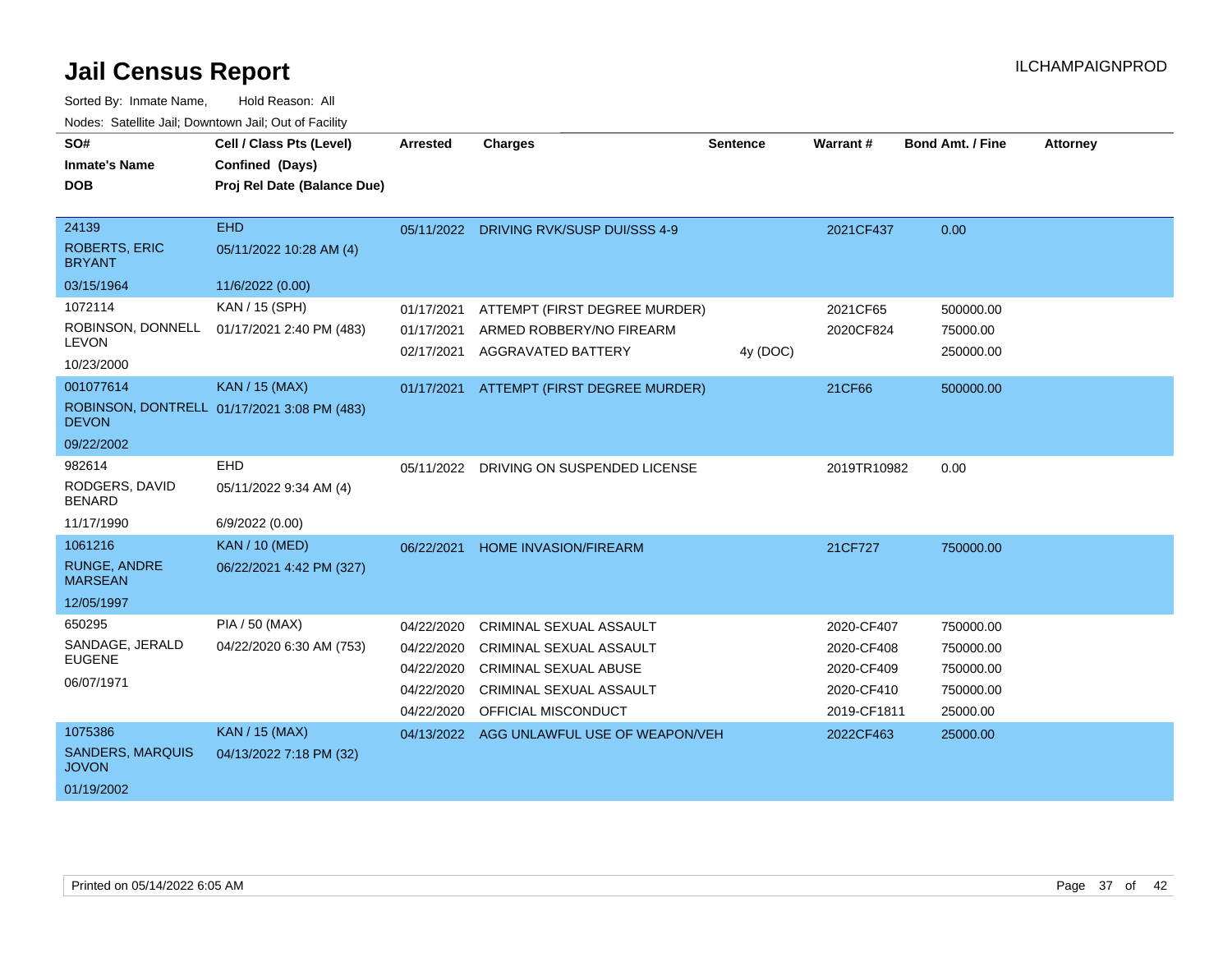Sorted By: Inmate Name, Hold Reason: All

| Nodes: Satellite Jail; Downtown Jail; Out of Facility |                             |                 |                                        |                 |            |                         |                 |  |  |
|-------------------------------------------------------|-----------------------------|-----------------|----------------------------------------|-----------------|------------|-------------------------|-----------------|--|--|
| SO#                                                   | Cell / Class Pts (Level)    | <b>Arrested</b> | <b>Charges</b>                         | <b>Sentence</b> | Warrant#   | <b>Bond Amt. / Fine</b> | <b>Attorney</b> |  |  |
| <b>Inmate's Name</b>                                  | Confined (Days)             |                 |                                        |                 |            |                         |                 |  |  |
| <b>DOB</b>                                            | Proj Rel Date (Balance Due) |                 |                                        |                 |            |                         |                 |  |  |
|                                                       |                             |                 |                                        |                 |            |                         |                 |  |  |
| 59178                                                 | <b>KAN / 15 (MAX)</b>       | 12/13/2021      | AGG DISCHARGE FIREARM/OCC VEH          |                 | 21CF1274   | 1500000.00              |                 |  |  |
| <b>SANDERS, MICHAEL</b><br><b>JEAN</b>                | 12/13/2021 4:17 PM (153)    |                 |                                        |                 |            |                         |                 |  |  |
| 12/22/1967                                            |                             |                 |                                        |                 |            |                         |                 |  |  |
| 001078898                                             | KAN / 15 (MAX)              |                 | 03/02/2022 AGG DISCHARGE FIREARM       |                 | 22CF254    | 800000.00               |                 |  |  |
| SAROLAS, JONATHAN<br>F                                | 03/02/2022 9:20 AM (74)     |                 |                                        |                 |            |                         |                 |  |  |
| 07/16/1988                                            |                             |                 |                                        |                 |            |                         |                 |  |  |
| 1000820                                               | <b>KAN / 15 (MAX)</b>       | 01/24/2022      | FELON POSS/USE WEAPON/FIREARM          |                 | 22CF105    | 300000.00               |                 |  |  |
| <b>SCHNEIDER, SONGAN</b><br><b>MICHAEL</b>            | 01/24/2022 8:20 AM (111)    |                 | 01/24/2022 AGGRAVATED DOMESTIC BATTERY |                 | 21CF1433   | 25000.00                |                 |  |  |
| 08/18/1992                                            |                             |                 |                                        |                 |            |                         |                 |  |  |
| 001078704                                             | KAN / 15 (MAX)              | 12/21/2021      | MURDER/INTENT TO KILL/INJURE           |                 | 21CF1575   | 5000000.00              |                 |  |  |
| SHORTER, JAQUAN<br><b>MAURICE</b>                     | 12/23/2021 1:23 AM (143)    |                 |                                        |                 |            |                         |                 |  |  |
| 10/08/1998                                            |                             |                 |                                        |                 |            |                         |                 |  |  |
| 47195                                                 | <b>KAN / 5 (MIN)</b>        | 12/27/2021      | <b>RESIDENTIAL BURGLARY</b>            |                 | 2020CF1222 | 10000.00                |                 |  |  |
| SIMMONS, JAMES<br><b>ROBERT</b>                       | 12/27/2021 8:42 AM (139)    | 12/28/2021      | <b>RESIDENTIAL BURGLARY</b>            |                 | 2021CF1596 | 10000.00                |                 |  |  |
| 03/13/1975                                            |                             |                 |                                        |                 |            |                         |                 |  |  |
| 1062194                                               | KAN / 15 (MAX)              | 02/27/2020      | MURDER/OTHER FORCIBLE FELONY           |                 | 20CF-247   | 1000000.00              |                 |  |  |
| SIMMONS, MICHAEL<br>JAMAL                             | 02/27/2020 1:11 PM (808)    | 09/23/2020      | AGG BATTERY/DISCHARGE FIREARM          |                 | 20CF1061   | 500000.00               |                 |  |  |
| 11/03/1997                                            |                             |                 |                                        |                 |            |                         |                 |  |  |
| 1038158                                               | <b>KAN / 10 (MED)</b>       | 02/04/2022      | CRIMINAL SEX ASSAULT/CONSENT           |                 | 22CF146    | 500000.00               |                 |  |  |
| <b>SMITH, RASHAD</b><br><b>JARECE</b>                 | 02/04/2022 11:42 PM (100)   |                 |                                        |                 |            |                         |                 |  |  |
| 09/16/1995                                            |                             |                 |                                        |                 |            |                         |                 |  |  |
| 001077868                                             | KAN / 15 (MAX)              | 04/21/2021      | ARMED ROBBERY/ARMED W/FIREARM          |                 | 21CF445    | 500000.00               |                 |  |  |
| SPEARMENT,<br><b>KENTRELL</b>                         | 04/21/2021 9:48 PM (389)    | 08/19/2021      | FLEEING/ATTEMPT ELUDE OFFICER          |                 | 2021TR1053 | 1000.00                 |                 |  |  |
| 01/21/2002                                            |                             |                 |                                        |                 |            |                         |                 |  |  |

Printed on 05/14/2022 6:05 AM Page 38 of 42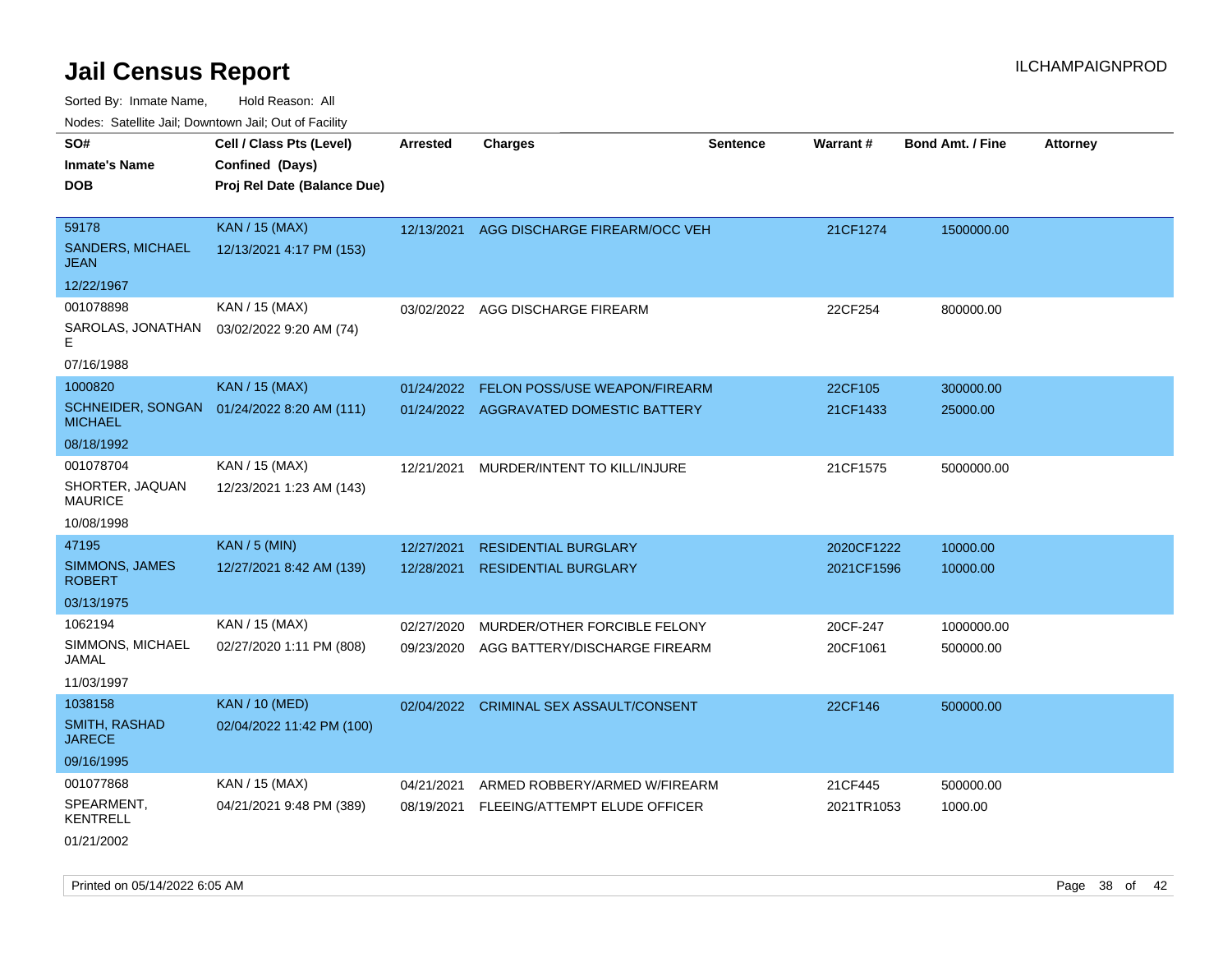| roaco. Catolino dall, Downtown dall, Out of Fability |                                               |                 |                                    |                     |                 |                         |                 |
|------------------------------------------------------|-----------------------------------------------|-----------------|------------------------------------|---------------------|-----------------|-------------------------|-----------------|
| SO#                                                  | Cell / Class Pts (Level)                      | <b>Arrested</b> | Charges                            | <b>Sentence</b>     | <b>Warrant#</b> | <b>Bond Amt. / Fine</b> | <b>Attorney</b> |
| <b>Inmate's Name</b>                                 | Confined (Days)                               |                 |                                    |                     |                 |                         |                 |
| <b>DOB</b>                                           | Proj Rel Date (Balance Due)                   |                 |                                    |                     |                 |                         |                 |
|                                                      |                                               |                 |                                    |                     |                 |                         |                 |
| 001078182                                            | EHD / 5 (MIN)                                 | 12/20/2021      | DRIVING ON REVOKED LICENSE         |                     | 2021CF800       | 0.00                    |                 |
| <b>STRONG, KEVIN</b><br><b>GARDNER</b>               | 12/20/2021 4:34 PM (146)                      |                 |                                    |                     |                 |                         |                 |
| 02/12/1963                                           | 6/18/2022 (0.00)                              |                 |                                    |                     |                 |                         |                 |
| 65920                                                | KAN / 15 (MAX)                                | 12/21/2021      | ARMED ROBBERY/ARMED W/FIREARM      |                     | 21CF1543        | 100000.00               |                 |
| TAPSCOTT,<br><b>CORNELIUS</b>                        | 12/21/2021 10:57 PM (145)                     |                 |                                    |                     |                 |                         |                 |
| 07/14/1985                                           |                                               |                 |                                    |                     |                 |                         |                 |
| 1046632                                              | <b>KAN / 15 (MAX)</b>                         | 09/14/2021      | ARMED VIOLENCE/CATEGORY II         |                     | 21CF912         | 750000.00               |                 |
|                                                      | TATE, JAVON MARQUIS 09/14/2021 12:10 PM (243) |                 |                                    |                     |                 |                         |                 |
|                                                      |                                               |                 |                                    |                     |                 |                         |                 |
| 08/10/1996                                           |                                               |                 |                                    |                     |                 |                         |                 |
| 64779                                                | EHD                                           | 04/27/2022      | DRIVING RVK/SUSP DUI/SSS 4-9       |                     | 2021CF864       | 0.00                    |                 |
| <b>TERRY, MICHAEL</b><br><b>DWAYNE</b>               | 04/27/2022 9:57 AM (18)                       |                 |                                    |                     |                 |                         |                 |
| 03/02/1963                                           | 10/23/2022 (0.00)                             |                 |                                    |                     |                 |                         |                 |
| 001079064                                            | <b>KAN / 10 (MED)</b>                         |                 | 04/15/2022 AGG UUW/VEHICLE/NO FOID |                     | 2022CFAWOW      | 250000.00               |                 |
| <b>TOLBERT, ERIC</b><br>LAMONT                       | 04/15/2022 6:29 PM (30)                       |                 |                                    |                     |                 |                         |                 |
| 05/27/1997                                           |                                               |                 |                                    |                     |                 |                         |                 |
| 1033031                                              | KAN / 15 (MAX)                                | 08/19/2020      | *AGG BATTERY W/FIREARM/PERSON      |                     | 2020-CF923      | 500000.00               |                 |
| TOMS, ANDREW<br><b>CHUCKY</b>                        | 08/19/2020 5:59 PM (634)                      |                 |                                    |                     |                 |                         |                 |
| 09/28/1978                                           |                                               |                 |                                    |                     |                 |                         |                 |
| 1004142                                              | <b>KAN / 15 (MAX)</b>                         | 10/27/2021      | POSSESSION OF METH/15<100GRAMS     |                     | 2021CF1298      | 1500000.00              |                 |
| TOY, KAYON LARENZ                                    | 10/22/2021 1:01 PM (205)                      |                 |                                    |                     |                 |                         |                 |
|                                                      |                                               |                 |                                    |                     |                 |                         |                 |
| 09/12/1991                                           |                                               |                 |                                    |                     |                 |                         |                 |
| 001078250                                            | KAN / 10 (ADS)                                | 08/07/2021      | FELON POSS WEAPON/BODY ARMOR       | 4y/6m (DOC) 21CF950 |                 | 1000000.00              |                 |
| TRAVIS, JORDAN<br><b>TESHAUN</b>                     | 08/07/2021 10:27 AM (281)                     |                 |                                    |                     |                 |                         |                 |
| 03/03/1996                                           |                                               |                 |                                    |                     |                 |                         |                 |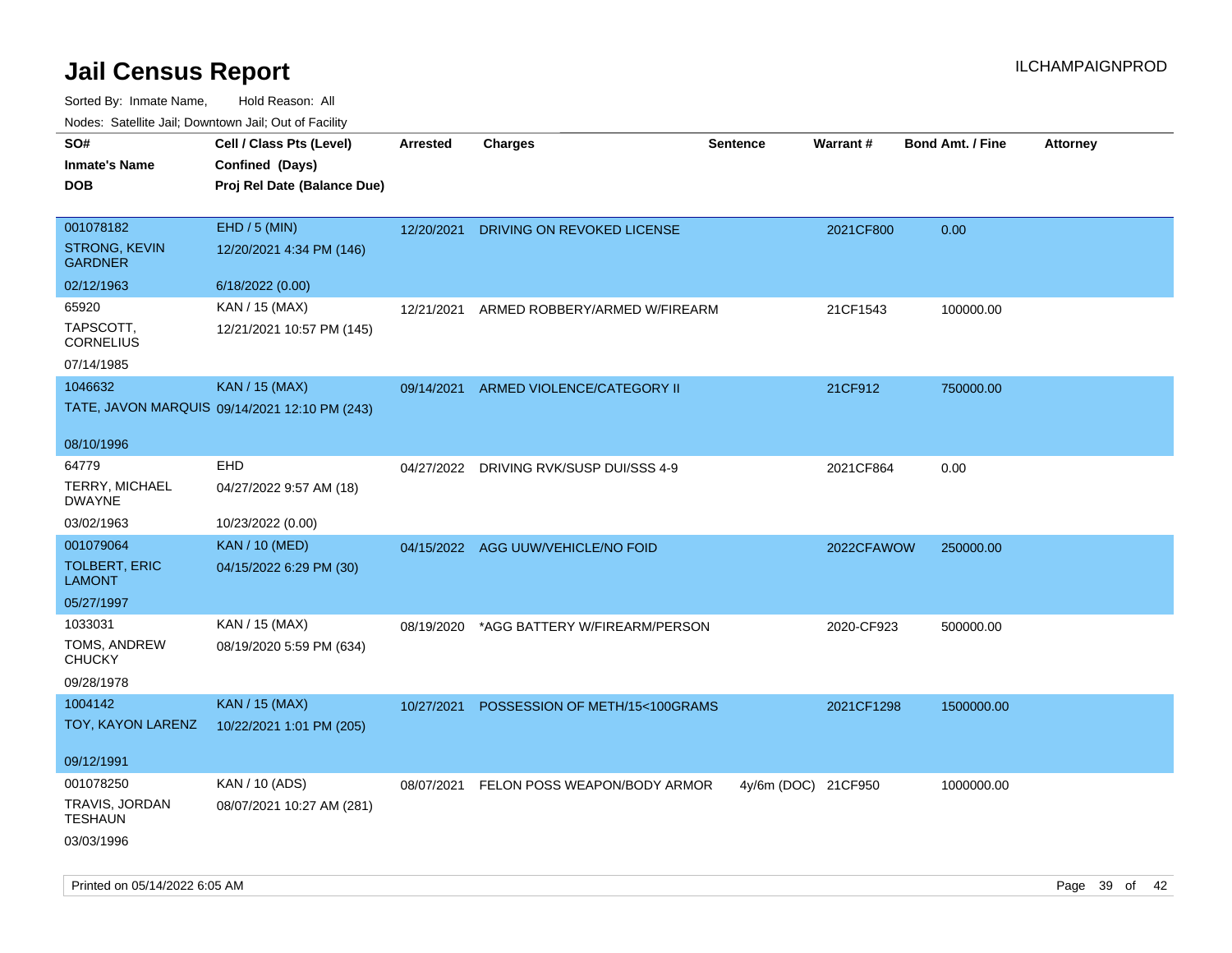Sorted By: Inmate Name, Hold Reason: All

|  |  |  | Nodes: Satellite Jail; Downtown Jail; Out of Facility |
|--|--|--|-------------------------------------------------------|
|--|--|--|-------------------------------------------------------|

| SO#                                       | Cell / Class Pts (Level)    | <b>Arrested</b> | <b>Charges</b>                     | <b>Sentence</b> | Warrant#   | <b>Bond Amt. / Fine</b> | <b>Attorney</b> |
|-------------------------------------------|-----------------------------|-----------------|------------------------------------|-----------------|------------|-------------------------|-----------------|
| <b>Inmate's Name</b>                      | Confined (Days)             |                 |                                    |                 |            |                         |                 |
| <b>DOB</b>                                | Proj Rel Date (Balance Due) |                 |                                    |                 |            |                         |                 |
|                                           |                             |                 |                                    |                 |            |                         |                 |
| 512160                                    | KAN / 15 (MAX)              |                 | 03/10/2022 ARMED HABITUAL CRIMINAL |                 | 22CF296    | 200000.00               |                 |
| <b>TURNER, CHARLES</b><br><b>EDWARD</b>   | 03/10/2022 12:00 PM (66)    |                 |                                    |                 |            |                         |                 |
| 09/05/1986                                |                             |                 |                                    |                 |            |                         |                 |
| 1068806                                   | EHD                         | 05/04/2022      | AGG DUI/NO VALID DL                |                 | 2020CF1474 | 0.00                    |                 |
| VELEZ-MENDEZ,<br><b>JAIME MANUAL</b>      | 05/04/2022 12:05 PM (11)    |                 |                                    |                 |            |                         |                 |
| 09/03/1983                                | 6/2/2022 (0.00)             |                 |                                    |                 |            |                         |                 |
| 001077992                                 | <b>KAN / 15 (MAX)</b>       | 03/31/2022      | ARMED ROBBERY/NO FIREARM           |                 | 21CF590    | 100000.00               |                 |
| WADE, DONTE<br><b>LAMONT</b>              | 03/31/2022 1:25 PM (45)     |                 |                                    |                 |            |                         |                 |
| 09/05/1986                                |                             |                 |                                    |                 |            |                         |                 |
| 001079004                                 | KAN / 15 (MED)              | 04/02/2022      | FELON POSS/USE WEAPON/FIREARM      |                 | 22CF391    | 250000.00               |                 |
| <b>WALLS, MICHAEL</b><br><b>DIANSIO</b>   | 04/02/2022 4:16 AM (43)     |                 |                                    |                 |            |                         |                 |
| 06/21/1991                                |                             |                 |                                    |                 |            |                         |                 |
| 961786                                    | <b>KAN / 15 (ADS)</b>       |                 | 01/24/2022 ARMED HABITUAL CRIMINAL |                 | 22CF104    | 300000.00               |                 |
| <b>WARREN, DESIE</b><br><b>ARNEZ</b>      | 01/24/2022 7:23 AM (111)    |                 |                                    |                 |            |                         |                 |
| 04/28/1988                                |                             |                 |                                    |                 |            |                         |                 |
| 1035462                                   | KAN / 15 (MAX)              | 03/25/2022      | ARMED HABITUAL CRIMINAL            |                 | 22CF186    | 750000.00               |                 |
| <b>WASHINGTON, MARK</b><br><b>ANTHONY</b> | 03/25/2022 8:47 AM (51)     |                 |                                    |                 |            |                         |                 |
| 01/06/1994                                |                             |                 |                                    |                 |            |                         |                 |
| 1062558                                   | <b>KAN / 10 (MED)</b>       | 10/02/2021      | FELON POSS/USE WEAPON/FIREARM      |                 | 21CF1185   | 200000.00               |                 |
| <b>WELLS, JIAMANTE</b><br><b>AMORE</b>    | 10/02/2021 8:29 PM (225)    |                 |                                    |                 |            |                         |                 |
| 09/02/1995                                |                             |                 |                                    |                 |            |                         |                 |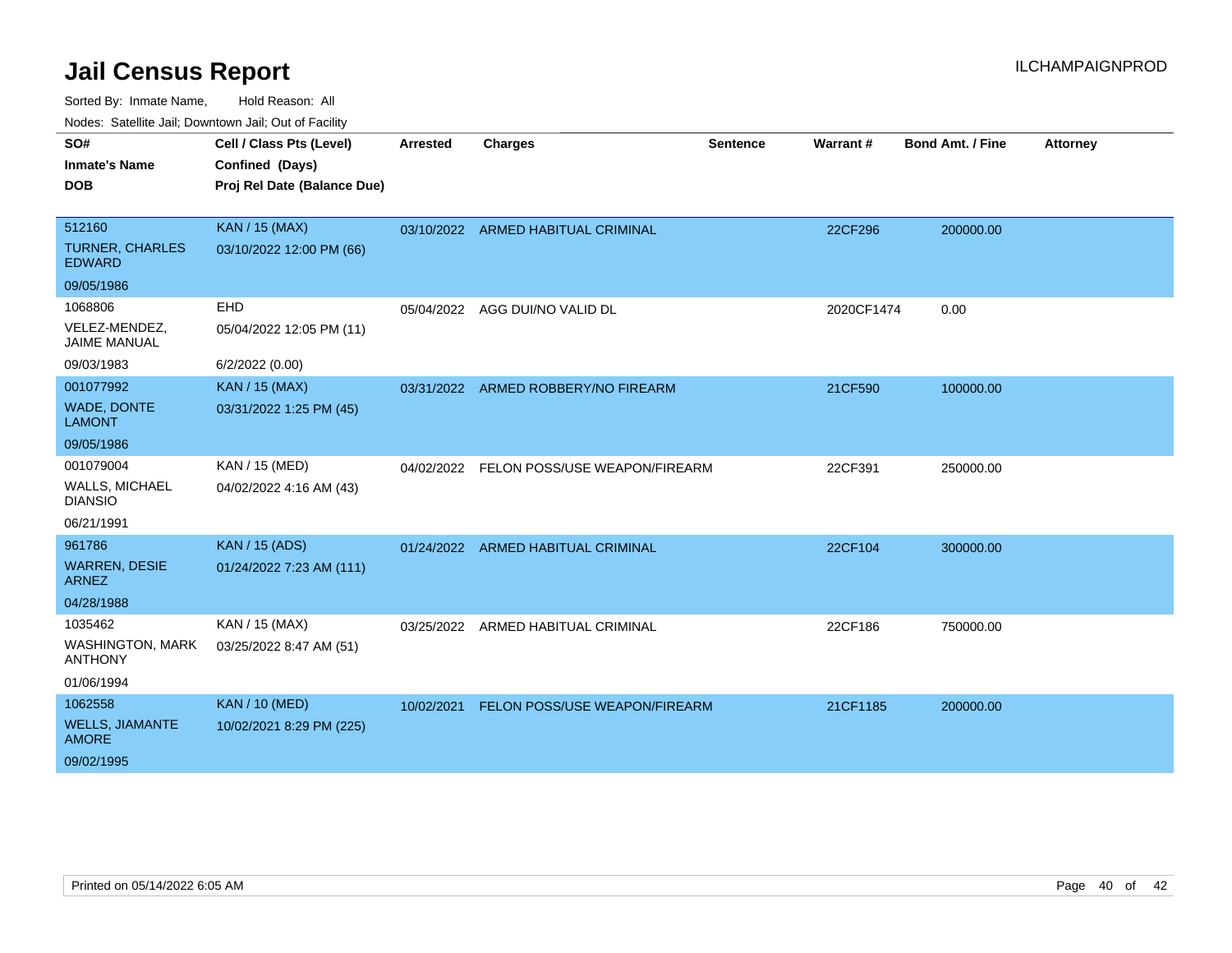| SO#<br><b>Inmate's Name</b><br><b>DOB</b>                           | Cell / Class Pts (Level)<br>Confined (Days)<br>Proj Rel Date (Balance Due) | <b>Arrested</b>                                                    | <b>Charges</b>                                                                                                                                              | <b>Sentence</b> | Warrant#                                                                      | <b>Bond Amt. / Fine</b>                      | <b>Attorney</b> |
|---------------------------------------------------------------------|----------------------------------------------------------------------------|--------------------------------------------------------------------|-------------------------------------------------------------------------------------------------------------------------------------------------------------|-----------------|-------------------------------------------------------------------------------|----------------------------------------------|-----------------|
| 1002033<br><b>WEST, ANTONIO</b><br><b>DEONTA</b><br>04/15/1992      | <b>KAN / 15 (MAX)</b><br>09/08/2021 11:01 PM (249)                         | 09/08/2021<br>09/08/2021<br>09/08/2021<br>09/08/2021<br>09/08/2021 | DRIVING ON SUSPENDED LICENSE<br>ARMED ROBBERY/ARMED W/FIREARM<br>AGG UNLAWFUL USE OF WEAPON/VEH<br>OBSTRCT JUSTICE/LEAVE STATE<br>ARMED VIOLENCE/CATEGORY I |                 | 2019-TR-11944<br>2020-CF-1406<br>2021-CF-AWOW<br>2021-CF-AWOW<br>2021-CF-AWOW | 5000.00<br>500000.00<br>0.00<br>0.00<br>0.00 |                 |
| 001078328<br>WHITE, JUSTIN<br><b>STEVEN</b><br>10/25/1995           | KAN / 15 (MAX)<br>08/30/2021 10:48 AM (258)                                | 08/30/2021                                                         | FELON POSS/USE WEAPON/FIREARM                                                                                                                               |                 | 21CF1045                                                                      | 100000.00                                    |                 |
| 1022068<br><b>WILKINS, MICHAEL</b><br><b>CARL</b><br>07/10/1992     | <b>KAN / 15 (ADS)</b><br>10/10/2021 5:07 AM (217)                          | 10/10/2021                                                         | FELON POSS/USE WEAPON/FIREARM                                                                                                                               |                 | 21CF1212                                                                      | 75000.00                                     |                 |
| 001078709<br>WILLIAMS, DAVID LEE<br>12/18/1989                      | KAN / 15 (MAX)<br>12/22/2021 11:00 AM (144)                                | 12/22/2021                                                         | ARMED VIOLENCE/CATEGORY I                                                                                                                                   |                 | 21CF1586                                                                      | 250000.00                                    |                 |
| 1049234<br><b>WILLIAMS, KHAMRON</b><br><b>MARCELL</b><br>08/15/1995 | <b>KAN / 10 (MED)</b><br>01/22/2022 9:30 AM (113)                          |                                                                    | 01/22/2022 AGGRAVATED DOMESTIC BATTERY                                                                                                                      |                 | 22CF94                                                                        | 75000.00                                     |                 |
| 64846<br><b>WILLIAMS,</b><br>MUHAMMAD TIRRELL<br>11/05/1982         | <b>EHD</b><br>05/04/2022 10:46 AM (11)<br>6/1/2022 (0.00)                  |                                                                    | 05/04/2022 DRIVING RVK/SUSP DUI/SSS 3RD                                                                                                                     |                 | 2021CF572                                                                     | 0.00                                         |                 |
| 1037579<br><b>WILLIAMS, STEVEN</b><br>PATRICK, Second<br>11/25/1994 | <b>KAN / 10 (MED)</b><br>08/17/2021 8:16 PM (271)                          | 08/17/2021                                                         | FELON POSS/USE WEAPON/FIREARM                                                                                                                               |                 | 2019CF73                                                                      | 0.00                                         |                 |